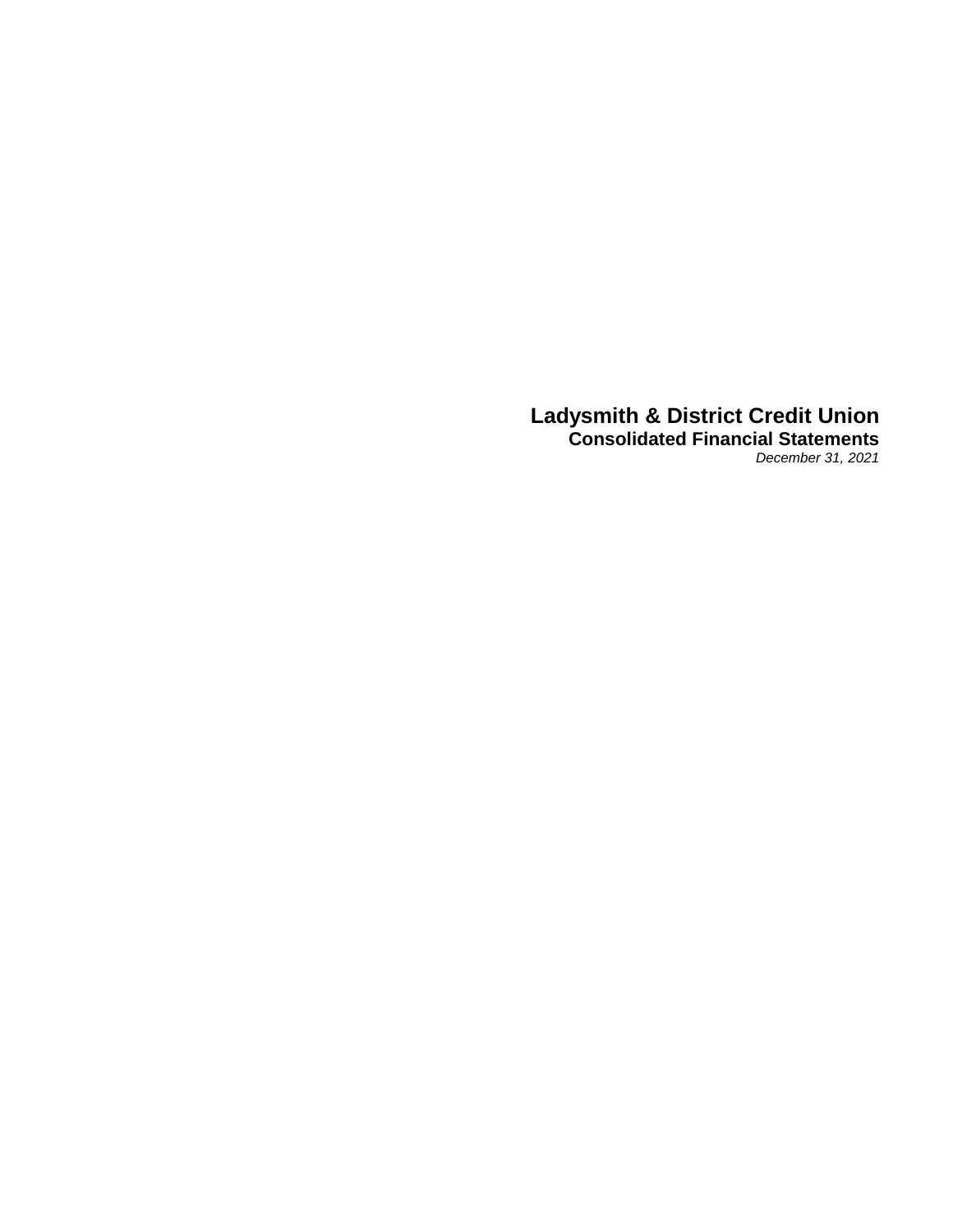**Contents**<br>For the year ended December 31, 2021

| <b>Management's Responsibility</b>       |  |
|------------------------------------------|--|
| <b>Independent Auditor's Report</b>      |  |
| <b>Consolidated Financial Statements</b> |  |
|                                          |  |
|                                          |  |
|                                          |  |
|                                          |  |
|                                          |  |
|                                          |  |

# Page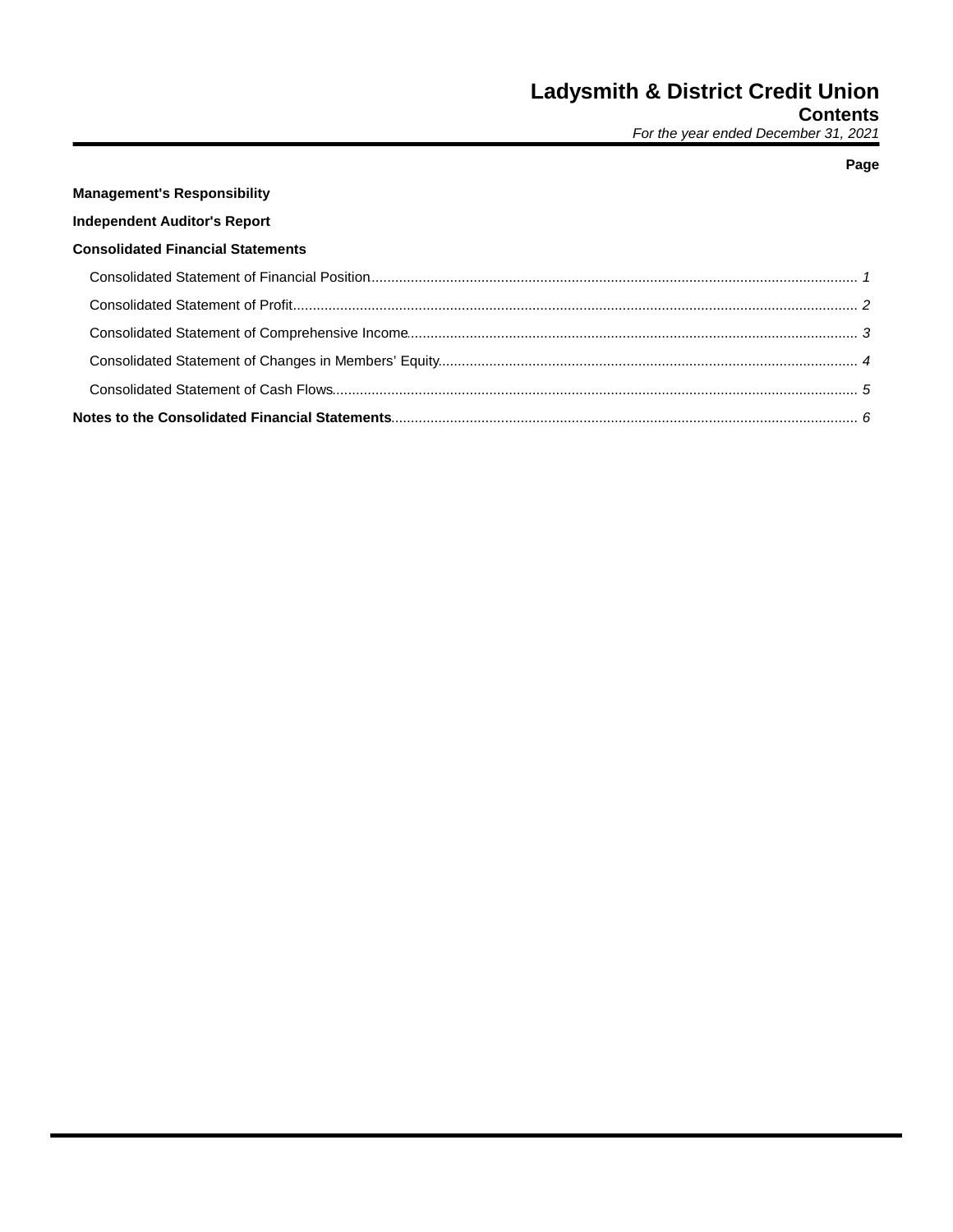To the Members of Ladysmith & District Credit Union:

Management is responsible for the preparation and presentation of the accompanying consolidated financial statements, including responsibility for significant accounting judgments and estimates in accordance with International Financial Reporting Standards and ensuring that all information in the annual report is consistent with the statements. This responsibility includes selecting appropriate accounting principles and methods, and making decisions affecting the measurement of transactions in which objective judgment is required.

In discharging its responsibilities for the integrity and fairness of the consolidated financial statements, management designs and maintains the necessary accounting systems and related internal controls to provide reasonable assurance that transactions are authorized, assets are safeguarded and financial records are properly maintained to provide reliable information for the preparation of consolidated financial statements.

The Board of Directors and Audit Committee are composed primarily of Directors who are neither management nor employees of the Credit Union. The Board is responsible for overseeing management in the performance of its financial reporting responsibilities, and for approving the financial information included in the annual report. The Audit Committee has the responsibility of meeting with management and external auditors to discuss the internal controls over the financial reporting process, auditing matters and financial reporting issues. The Committee is also responsible for recommending the appointment of the Credit Union's external auditors.

MNP LLP is appointed by the members to audit the consolidated financial statements and report directly to them; their report follows. The external auditors have full and free access to, and meet periodically and separately with, both the Committee and management to discuss their audit findings.

March 21, 2022

ohn de Leeuw

Chief Executive Officer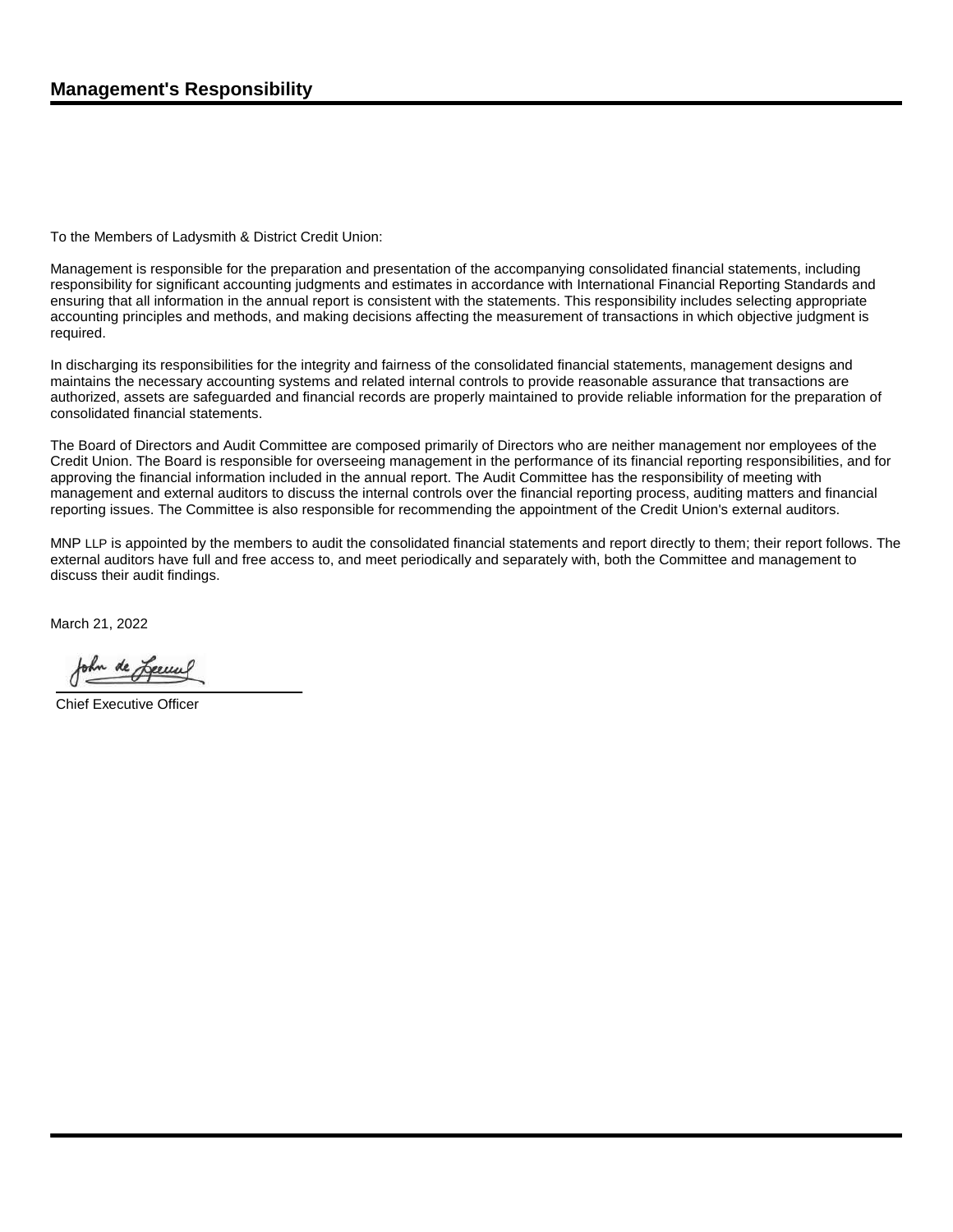

To the Members of Ladysmith & District Credit Union:

# **Opinion**

We have audited the consolidated financial statements of Ladysmith & District Credit Union (the "Credit Union"), which comprise the consolidated statement of financial position as at December 31, 2021, and the consolidated statements of profit, comprehensive income, changes in members' equity and cash flows for the year then ended, and notes to the consolidated financial statements, including a summary of significant accounting policies.

In our opinion, the accompanying consolidated financial statements present fairly, in all material respects, the consolidated financial position of the Credit Union as at December 31, 2021, and its consolidated financial performance and its consolidated cash flows for the year then ended in accordance with International Financial Reporting Standards.

# **Basis for Opinion**

We conducted our audit in accordance with Canadian generally accepted auditing standards. Our responsibilities under those standards are further described in the Auditor's Responsibilities for the Audit of the Consolidated Financial Statements section of our report. We are independent of the Credit Union in accordance with the ethical requirements that are relevant to our audit of the consolidated financial statements in Canada, and we have fulfilled our other ethical responsibilities in accordance with these requirements. We believe that the audit evidence we have obtained is sufficient and appropriate to provide a basis for our opinion.

# **Responsibilities of Management for the Consolidated Financial Statements**

Management is responsible for the preparation and fair presentation of the consolidated financial statements in accordance with International Financial Reporting Standards, and for such internal control as management determines is necessary to enable the preparation of consolidated financial statements that are free from material misstatement, whether due to fraud or error.

In preparing the consolidated financial statements, management is responsible for assessing the Credit Union's ability to continue as a going concern, disclosing, as applicable, matters related to going concern and using the going concern basis of accounting unless management either intends to liquidate the Credit Union or to cease operations, or has no realistic alternative but to do so.

Those charged with governance are responsible for overseeing the Credit Union's financial reporting process.

# **Auditor's Responsibilities for the Audit of the Consolidated Financial Statements**

Our objectives are to obtain reasonable assurance about whether the consolidated financial statements as a whole are free from material misstatement, whether due to fraud or error, and to issue an auditor's report that includes our opinion. Reasonable assurance is a high level of assurance, but is not a guarantee that an audit conducted in accordance with Canadian generally accepted auditing standards will always detect a material misstatement when it exists. Misstatements can arise from fraud or error and are considered material if, individually or in the aggregate, they could reasonably be expected to influence the economic decisions of users taken on the basis of these consolidated financial statements.

As part of an audit in accordance with Canadian generally accepted auditing standards, we exercise professional judgment and maintain professional skepticism throughout the audit. We also:

- Identify and assess the risks of material misstatement of the consolidated financial statements, whether due to fraud or error, design and perform audit procedures responsive to those risks, and obtain audit evidence that is sufficient and appropriate to provide a basis for our opinion. The risk of not detecting a material misstatement resulting from fraud is higher than for one resulting from error, as fraud may involve collusion, forgery, intentional omissions, misrepresentations, or the override of internal control.
- Obtain an understanding of internal control relevant to the audit in order to design audit procedures that are appropriate in the circumstances, but not for the purpose of expressing an opinion on the effectiveness of the Credit Union's internal control.
- Evaluate the appropriateness of accounting policies used and the reasonableness of accounting estimates and related disclosures made by management.



ACCOUNTING > CONSULTING > TAX SUITE 300, 32988 SOUTH FRASER WAY, ABBOTSFORD B.C., V2S 2A8 1.877.853.9471 T: 604.853.9471 F: 604.850.3672 **MNP.ca**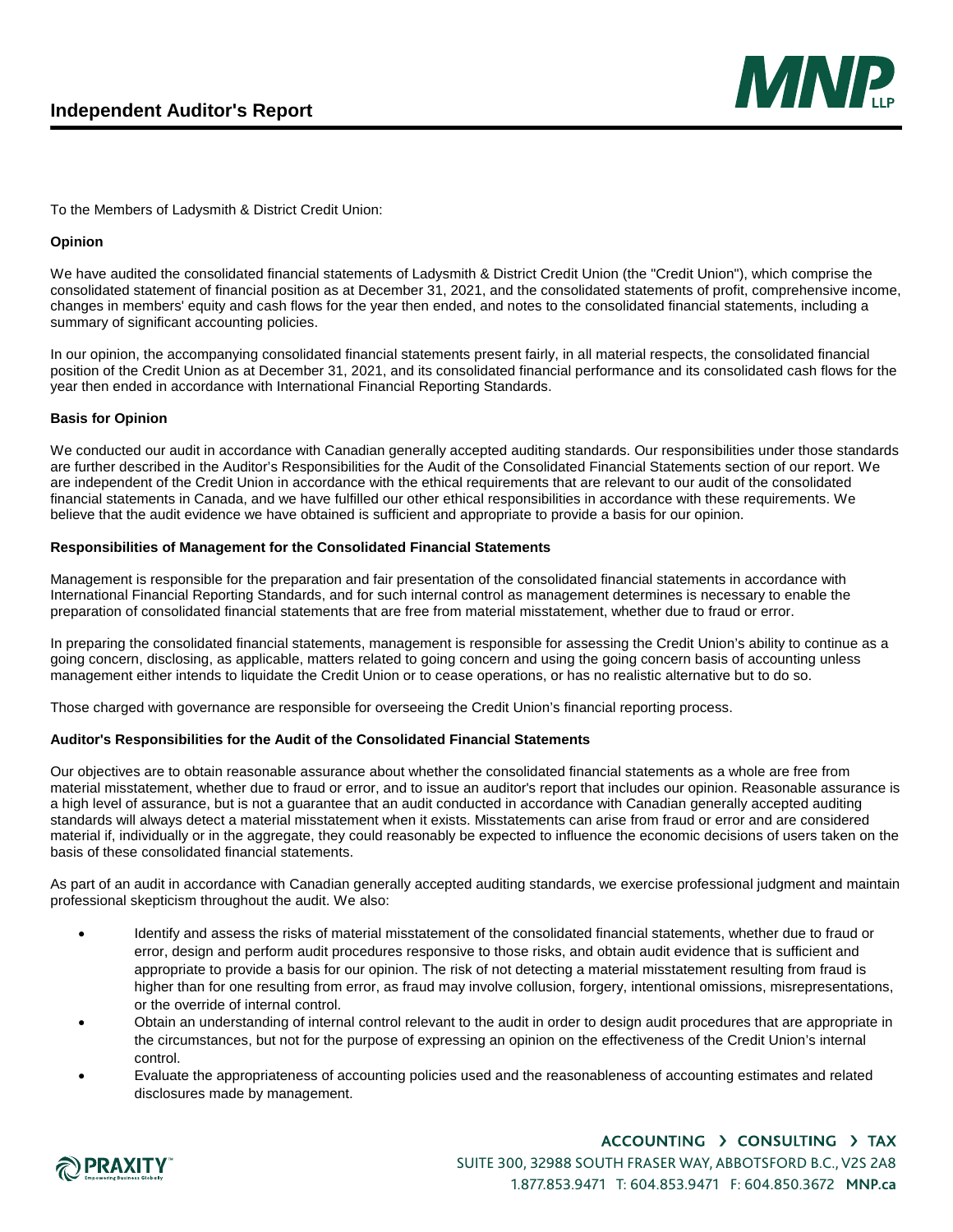- Conclude on the appropriateness of management's use of the going concern basis of accounting and, based on the audit evidence obtained, whether a material uncertainty exists related to events or conditions that may cast significant doubt on the Credit Union's ability to continue as a going concern. If we conclude that a material uncertainty exists, we are required to draw attention in our auditor's report to the related disclosures in the consolidated financial statements or, if such disclosures are inadequate, to modify our opinion. Our conclusions are based on the audit evidence obtained up to the date of our auditor's report. However, future events or conditions may cause the Credit Union to cease to continue as a going concern.
- Evaluate the overall presentation, structure and content of the consolidated financial statements, including the disclosures, and whether the consolidated financial statements represent the underlying transactions and events in a manner that achieves fair presentation.
- Obtain sufficient appropriate audit evidence regarding the financial information of the entities or business activities within the Group to express an opinion on the consolidated financial statements. We are responsible for the direction, supervision and performance of the group audit. We remain solely responsible for our audit opinion.

We communicate with those charged with governance regarding, among other matters, the planned scope and timing of the audit and significant audit findings, including any significant deficiencies in internal control that we identify during our audit.

Abbotsford, British Columbia

 $MNP$ LLP

March 21, 2022 Chartered Professional Accountants

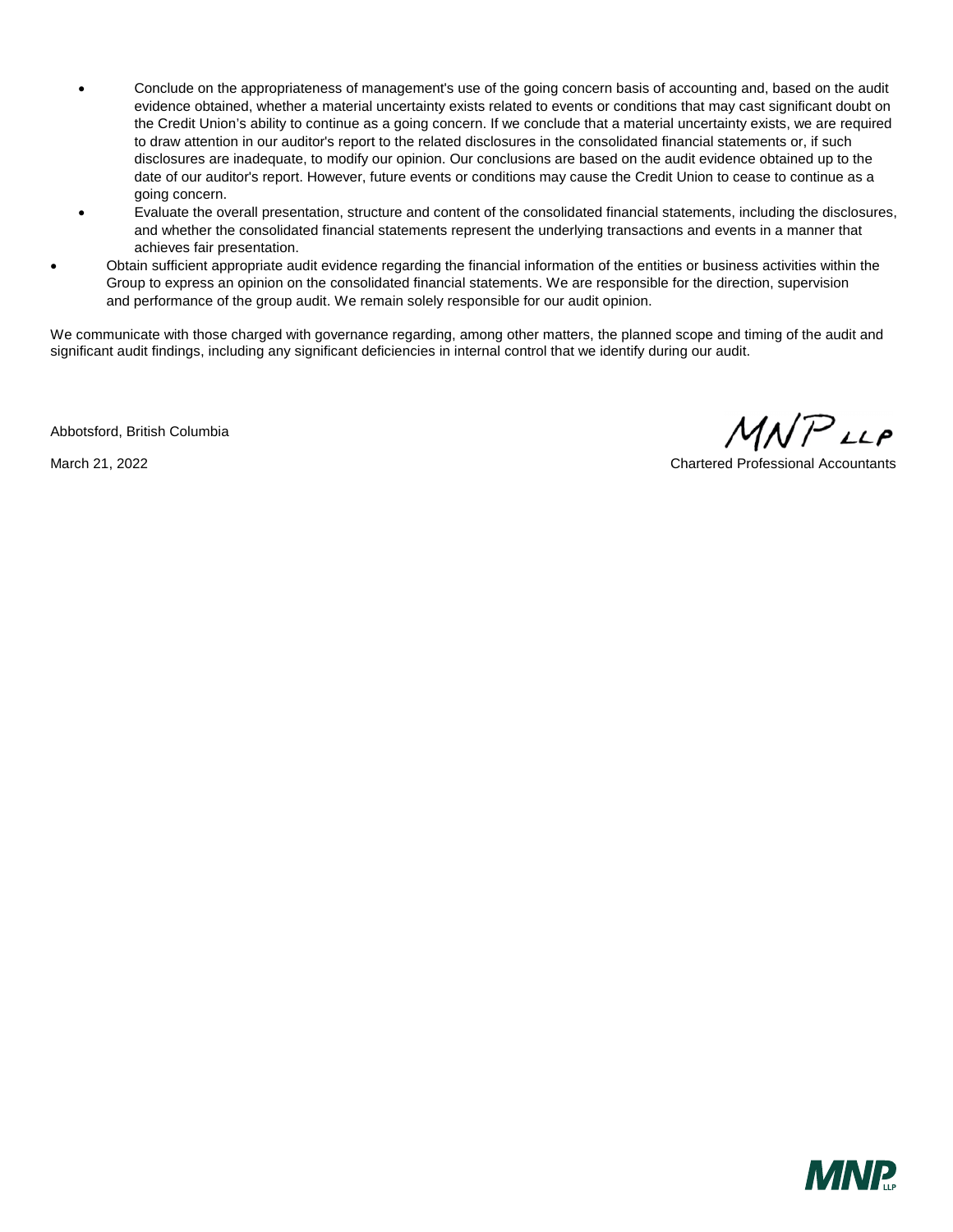# **Consolidated Statement of Financial Position**

*As at December 31, 2021*

|                                                                     | 2021        | 2020        |
|---------------------------------------------------------------------|-------------|-------------|
| <b>Assets</b>                                                       |             |             |
| Cash and cash equivalents (Note 5)                                  | 6,334,124   | 13,427,263  |
| Financial investments (Note 6)                                      | 37,862,127  | 26,650,402  |
| Derivative financial instruments (Note 7)                           | 140,486     | 297,713     |
| Trade and other receivables (Note 8)                                | 906,419     | 853,699     |
| Income taxes recoverable (Note 13)                                  | 98.333      |             |
| Loans to members (Note 9)                                           | 191,141,366 | 169,652,630 |
| Premises and equipment (Note 10)                                    | 5,448,249   | 4,474,303   |
| Intangible assets (Note 11)                                         | 2,447,150   | 1,880,275   |
|                                                                     | 244,378,254 | 217,236,285 |
| <b>Liabilities</b>                                                  |             |             |
| Member deposits (Note 12)                                           | 228,129,184 | 203,573,834 |
| Income taxes payable                                                |             | 124,757     |
| Other liabilities (Note 15)                                         | 673,668     | 622,386     |
| Lease liability (Note 16)                                           | 148,282     | 176,716     |
| Deferred tax liabilities (Note 13)                                  | 716,100     | 491,600     |
|                                                                     | 229,667,234 | 204,989,293 |
| <b>Commitments</b> (Note 22)                                        |             |             |
| <b>Members' equity</b>                                              |             |             |
| Accumulated other comprehensive income (AOCI) - Revaluation surplus | 2,313,228   | 1,176,090   |
| Retained earnings                                                   | 12,302,093  | 10,846,268  |
| Accumulated other comprehensive income (AOCI) - Other               | 95,699      | 224,634     |
|                                                                     | 14,711,020  | 12,246,992  |
|                                                                     | 244,378,254 | 217,236,285 |

# **Approved on behalf of the Board**

au

T<br>appran

**Director Director**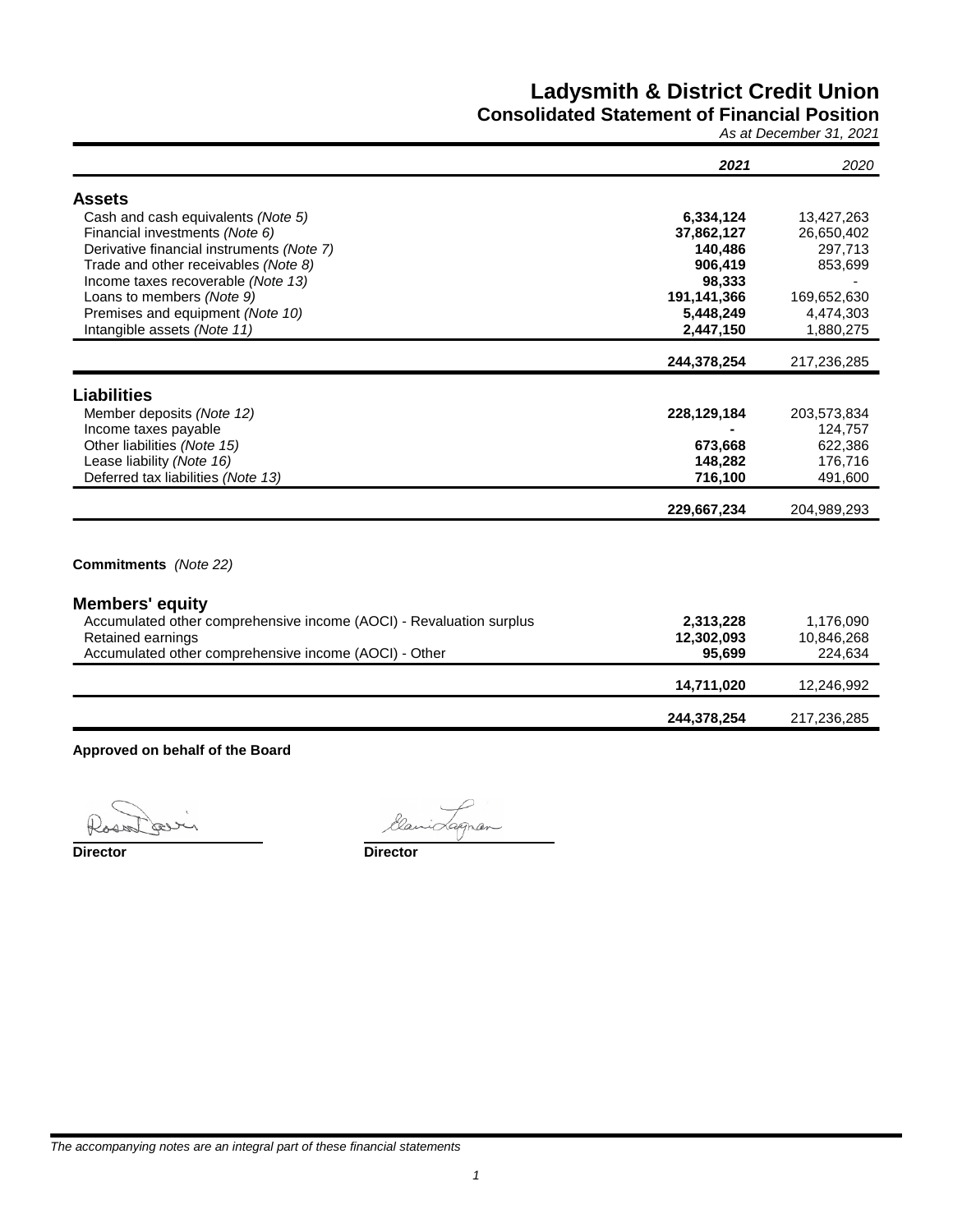**Consolidated Statement of Profit**

*For the year ended December 31, 2021*

|                                                                      | 2021       | 2020      |
|----------------------------------------------------------------------|------------|-----------|
| <b>Financial income</b>                                              |            |           |
| Interest on member loans                                             | 6,470,742  | 6,276,329 |
| Interest on investments                                              | 594,028    | 801,686   |
|                                                                      |            |           |
|                                                                      | 7,064,770  | 7,078,015 |
| <b>Financial expense</b>                                             |            |           |
| Interest on member deposits                                          | 2,405,928  | 2,723,228 |
| Interest on borrowed funds                                           | 11,172     | 17,152    |
|                                                                      |            |           |
|                                                                      | 2,417,100  | 2,740,380 |
| <b>Financial margin</b>                                              | 4,647,670  | 4,337,635 |
|                                                                      |            |           |
| Provision for (recovery of) impairment on loans to members (Note 22) | (100, 779) | 86,222    |
|                                                                      | 4,748,449  | 4,251,413 |
| Other income (Note 17)                                               | 3,002,366  | 2,339,026 |
| <b>Operating margin</b>                                              | 7,750,815  | 6,590,439 |
| <b>Operating expenses (Note 18)</b>                                  | 5,743,146  | 5,114,715 |
| Income from operations                                               | 2,007,669  | 1,475,724 |
| Distribution to members (Note 14)                                    | 47,780     | 40,830    |
| Income before income taxes                                           | 1,959,889  | 1,434,894 |
| Provision for (recovery of) income taxes (Note 13)                   |            |           |
| Current                                                              | 279,564    | 325,393   |
| Deferred                                                             | 224,500    | (30, 500) |
|                                                                      |            |           |
|                                                                      | 504,064    | 294,893   |
| Profit for the year                                                  | 1,455,825  | 1,140,001 |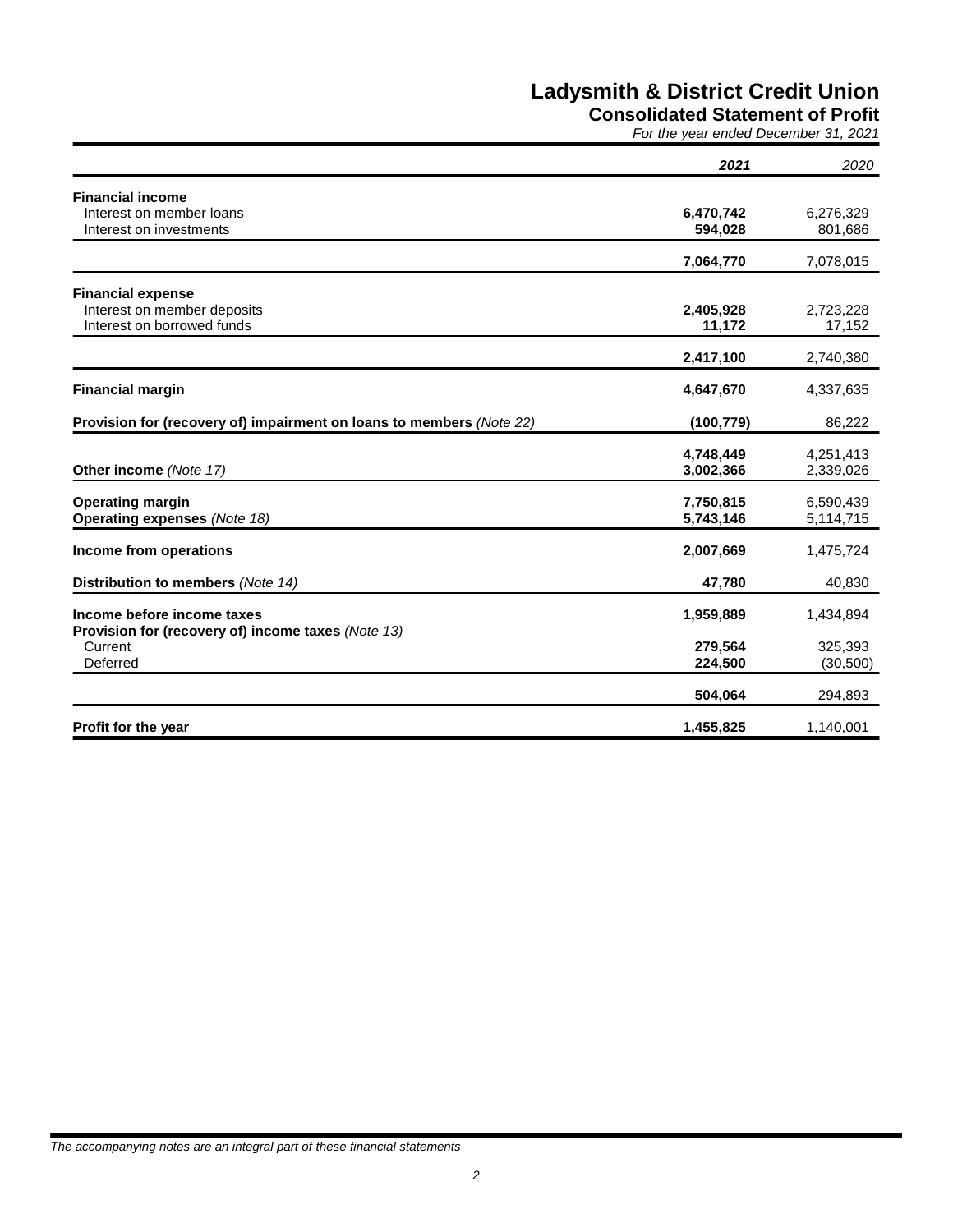**Consolidated Statement of Comprehensive Income**

*For the year ended December 31, 2021*

|                                                                                                  | 2021       | 2020      |
|--------------------------------------------------------------------------------------------------|------------|-----------|
| <b>Profit for the year</b>                                                                       | 1,455,825  | 1,140,001 |
| Other comprehensive income:                                                                      |            |           |
| Net gains (losses) on derivatives designated as cash flow hedges                                 | (155, 344) | 150,867   |
| Income tax recovery (expense) relating to gains on derivatives designated<br>as cash flow hedges | 26.409     | (25, 648) |
| Unrealized gains on revaluation of land and buildings                                            | 1,137,138  |           |
| Other comprehensive income for the year, net of income tax                                       | 1,008,203  | 125,219   |
| Total comprehensive income for the year                                                          | 2,464,028  | 1.265.220 |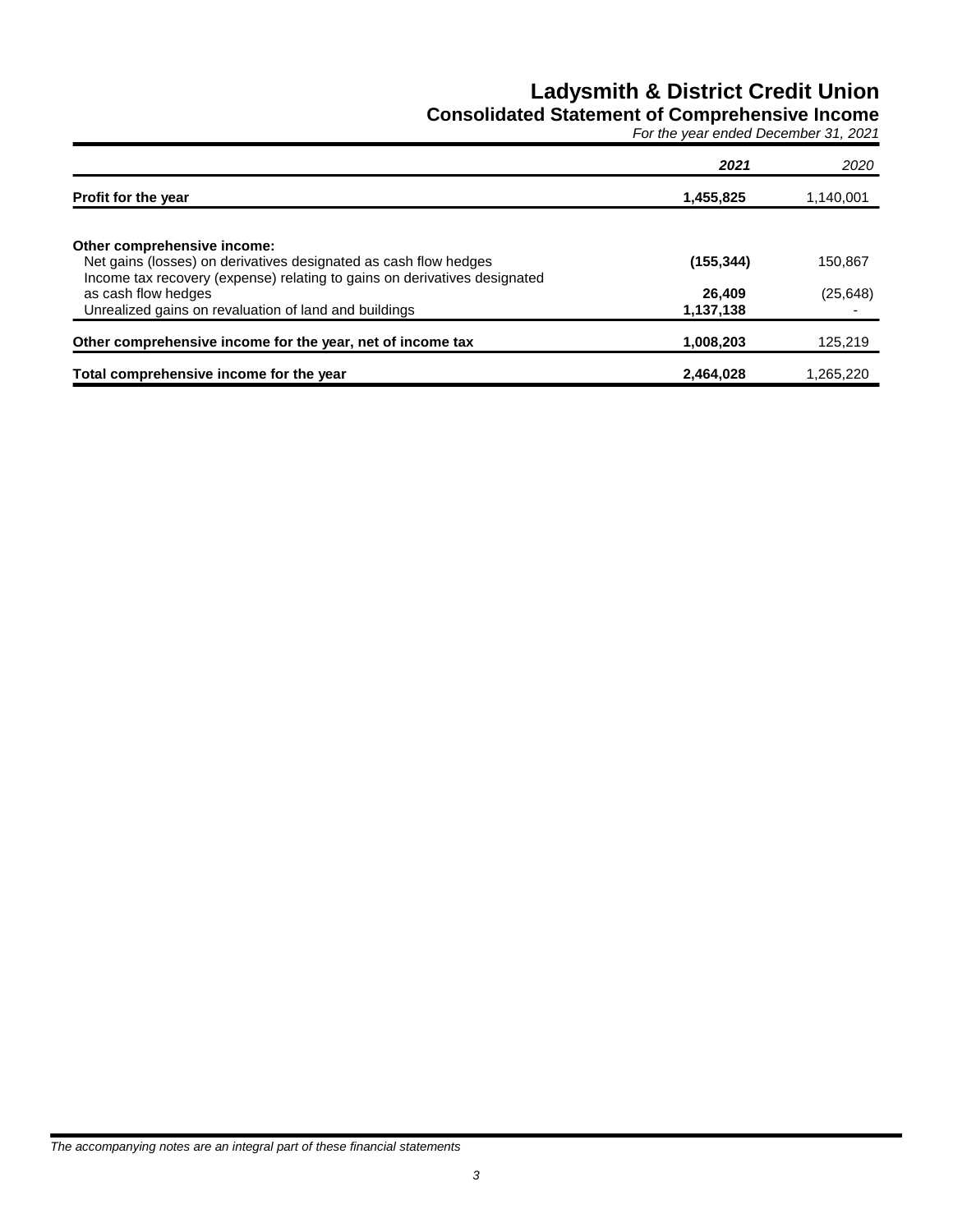**Consolidated Statement of Changes in Members' Equity**

*For the year ended December 31, 2021*

|                                                                        | AOCI-<br><b>Revaluation</b><br>surplus | <b>Retained</b><br>earnings | <b>AOCI - Other</b> | <b>Total members'</b><br>equity |
|------------------------------------------------------------------------|----------------------------------------|-----------------------------|---------------------|---------------------------------|
| <b>Balance December 31, 2019</b>                                       | 1,176,090                              | 9,706,267                   | 99,415              | 10,981,772                      |
| Profit for the year                                                    |                                        | 1,140,001                   | ۰                   | 1,140,001                       |
| Net gains on derivatives designated as cash flow<br>hedges, net of tax |                                        |                             | 125,219             | 125,219                         |
| <b>Balance December 31, 2020</b>                                       | 1,176,090                              | 10,846,268                  | 224,634             | 12,246,992                      |
| Profit for the year                                                    |                                        | 1,455,825                   |                     | 1,455,825                       |
| Net gains on derivatives designated as cash flow<br>hedges, net of tax |                                        |                             | (128, 935)          | (128, 935)                      |
| Unrealized gains on revaluation of land and buildings                  | 1,137,138                              |                             |                     | 1,137,138                       |
| <b>Balance December 31, 2021</b>                                       | 2,313,228                              | 12,302,093                  | 95,699              | 14,711,020                      |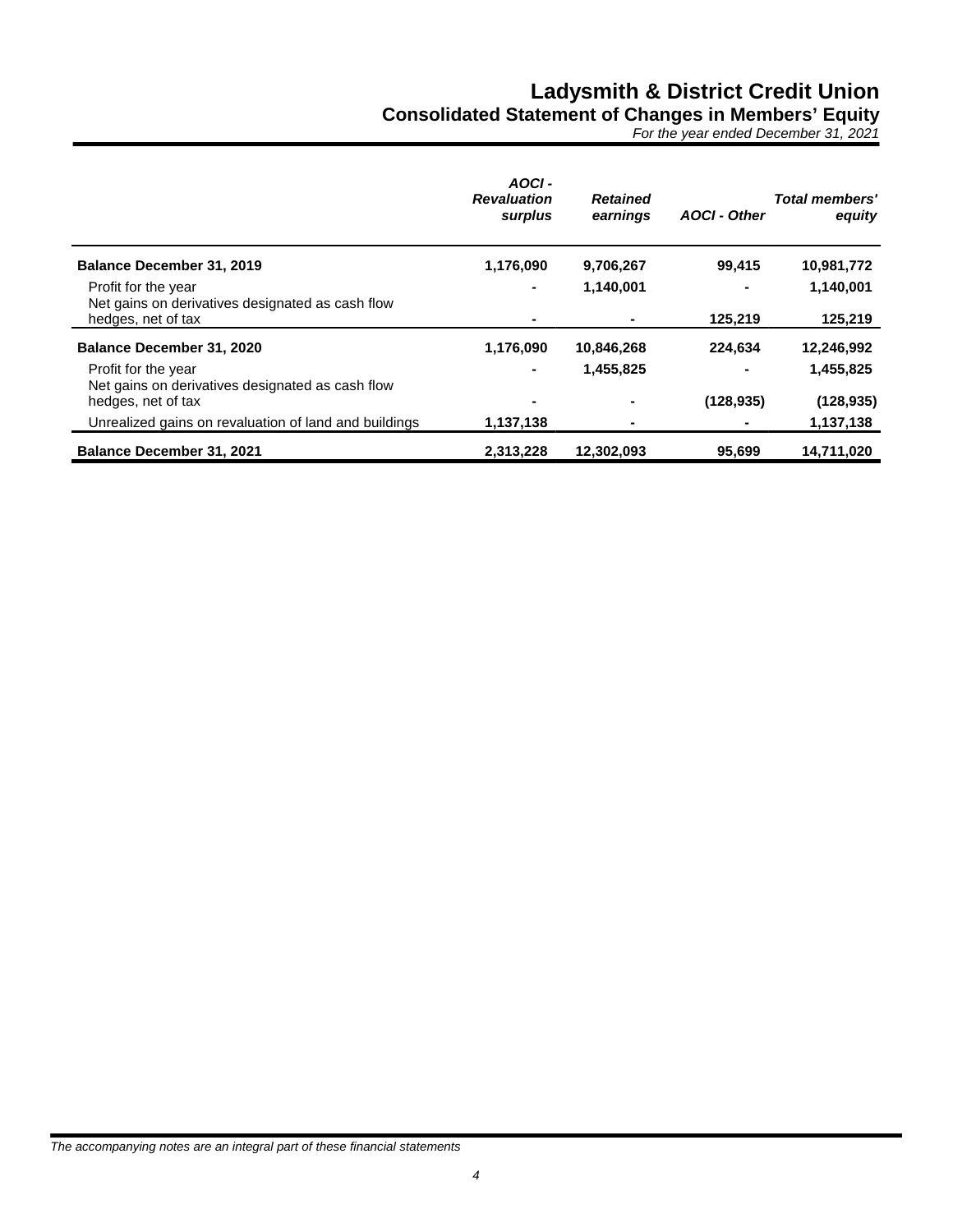# **Consolidated Statement of Cash Flows**

*For the year ended December 31, 2021*

|                                                                              | 2021           | 2020           |
|------------------------------------------------------------------------------|----------------|----------------|
| Cash provided by (used for) the following activities                         |                |                |
| <b>Operating activities</b>                                                  |                |                |
| Profit for the year                                                          | 1,455,825      | 1,140,001      |
| Unrealized gains on revaluation of land and buildings through profit for the |                |                |
| year                                                                         | (103, 296)     |                |
| Depreciation of premises and equipment                                       | 284,817        | 261,402        |
| Depreciation of intangible assets                                            | 231,675        | 177,086        |
| Depreciation of right-of-use buildings                                       | 28,062         | 27,873         |
| Interest expense on lease liability                                          | 494            | 1,033          |
| Deferred income taxes                                                        | 224,500        | (30, 500)      |
| Gain on disposal of premises and equipment                                   |                | (1,500)        |
| Provision for impairment on loans to members                                 | (100, 779)     | 86,222         |
| Change in fair value of derivative financial instruments                     | 29,578         | (26, 111)      |
|                                                                              | 2,050,876      | 1,635,506      |
|                                                                              |                |                |
| Changes in working capital accounts                                          |                |                |
| Trade and other receivables                                                  | (52, 722)      | (34,006)       |
| Income taxes recoverable/payable                                             | (223,090)      | 39,727         |
| <b>Other liabilities</b>                                                     | 51,283         | 132,811        |
| Accrued interest on loans to members                                         | 8,535          | (23, 732)      |
| Accrued interest savings and deposits                                        | (160, 220)     | 105,588        |
| Accrued interest on derivative financial instruments                         | (1, 286)       | (25, 023)      |
|                                                                              | 1,673,376      | 1,830,871      |
| <b>Financing activities</b>                                                  |                |                |
| Net change in member deposits                                                | 24,715,570     | 24,480,599     |
| Repayments of lease liability                                                | (28, 928)      | (28, 928)      |
|                                                                              | 24,686,642     | 24,451,671     |
|                                                                              |                |                |
| <b>Investing activities</b>                                                  |                |                |
| Net change in loans to members                                               | (21, 396, 492) | (21, 345, 895) |
| Increase in financial investments                                            | (11, 211, 725) |                |
| Decrease in financial investments                                            |                | 1,695,082      |
| Purchases of premises and equipment                                          | (46, 390)      | (110, 190)     |
| Proceeds from disposal of premises and equipment                             |                | 1,500          |
| Purchases of intangible assets                                               | (798, 550)     | (8,276)        |
|                                                                              | (33, 453, 157) | (19, 767, 779) |
| Increase (decrease) in cash and cash equivalents                             | (7,093,139)    | 6,514,763      |
| Cash and cash equivalents, beginning of year                                 | 13,427,263     | 6,912,500      |
| Cash and cash equivalents, end of year                                       | 6,334,124      | 13,427,263     |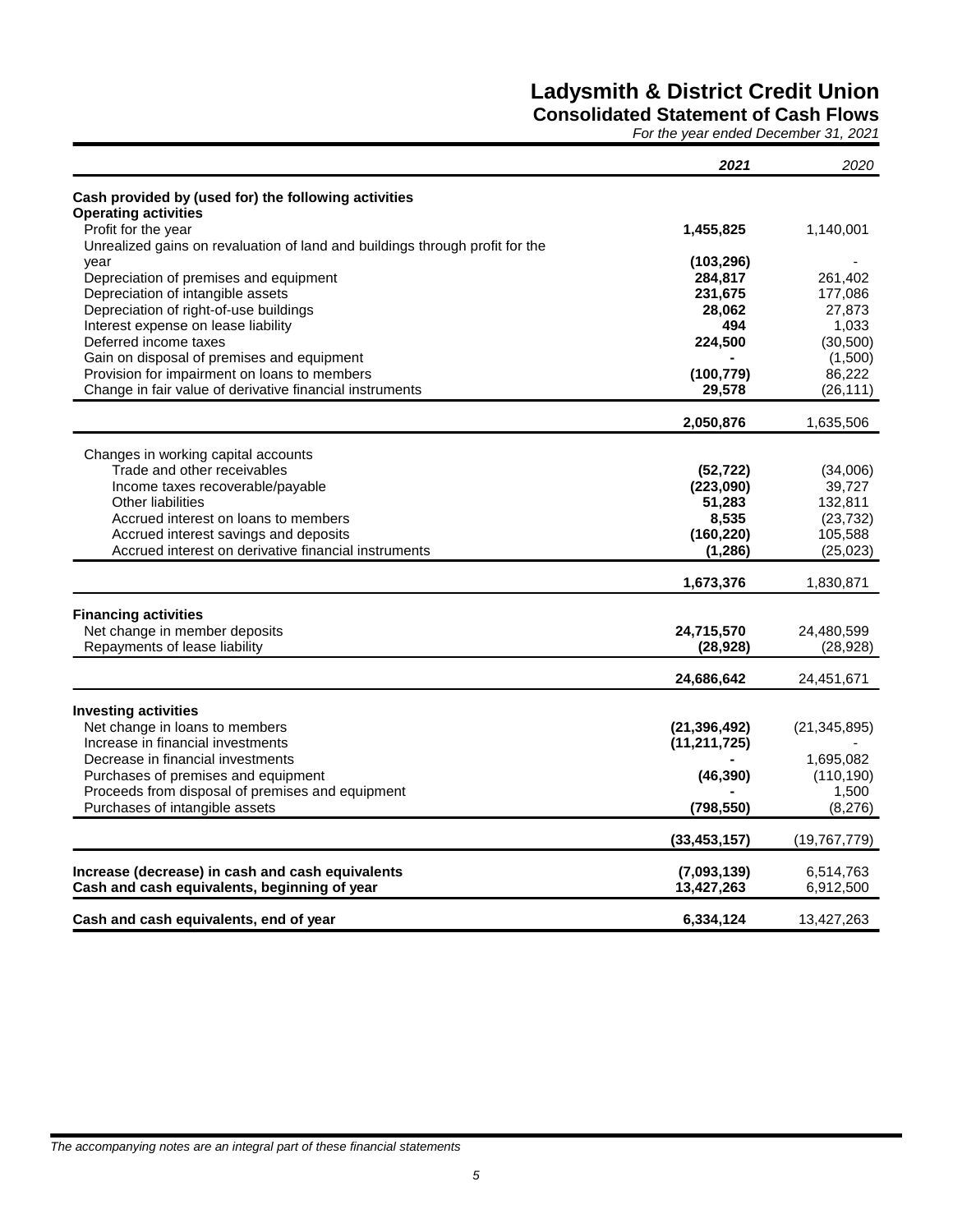# **1. Reporting entity**

Ladysmith & District Credit Union (the "Credit Union") was formed pursuant to the Credit Union Incorporations Act of British Columbia and the operation of the Credit Union is subject to the Financial Institutions Act of British Columbia ("the Act").

The Credit Union serves members in Ladysmith, British Columbia and the surrounding community and operates two Credit Union branches. The address of the Credit Union's registered office is 330 First Avenue, Box 430, Ladysmith, British Columbia.

The consolidated financial statements of the Credit Union as at and for the year ended December 31, 2021 comprise the Credit Union and its wholly owned subsidiaries L.C.U. Insurance Agencies Ltd., LDCU Financial Management Ltd., and True Mortgage Specialists Ltd. Together, these entities are referred to as the Credit Union.

#### *Statement of compliance*

The consolidated financial statements have been prepared in accordance with International Financial Reporting Standards ("IFRSs") and interpretations adopted by the International Accounting Standards Board ("IASB").

These consolidated financial statements for the year ended December 31, 2021 were approved by the Board of Directors on March 21, 2022.

# *Impact of COVID-19*

In March 2020, there was a global outbreak of COVID-19 (coronavirus), which has had a significant impact on businesses through the restrictions put in place by the Canadian, provincial and municipal governments regarding travel, business operations and isolation and quarantine orders. At this time, it is unknown the extent of the impact the COVID-19 outbreak may have on the Credit Union as this will depend on future developments that are highly uncertain and that cannot be predicted with confidence. These uncertainties arise from the inability to predict the ultimate geographic spread of the disease, and the duration of the outbreak, including the duration of travel restrictions, business closures or disruptions, and quarantine/isolation measures that are currently, or may be put, in place by Canada and other countries to fight the virus.

# **2. Change in accounting policies**

# *Standards and Interpretations effective in the current period*

The Credit Union adopted amendments to the following standards, effective January 1, 2021. Adoption of these amendments had no effect on the Credit Union's financial statements.

- IFRS 2 *Share-based payment*
- IFRS 13 *Fair value measurement*
- IAS 16 *Property, plant and equipment*
- IAS 38 *Intangible assets*
- IAS 39 *Financial instruments: recognition and measurement*

# **3. Basis of preparation**

#### *Basis of measurement*

The consolidated financial statements have been prepared using the historical basis except for the revaluation of certain financial instruments.

#### *Functional and presentation currency*

These consolidated financial statements are presented in Canadian dollars, which is the Credit Union's functional currency.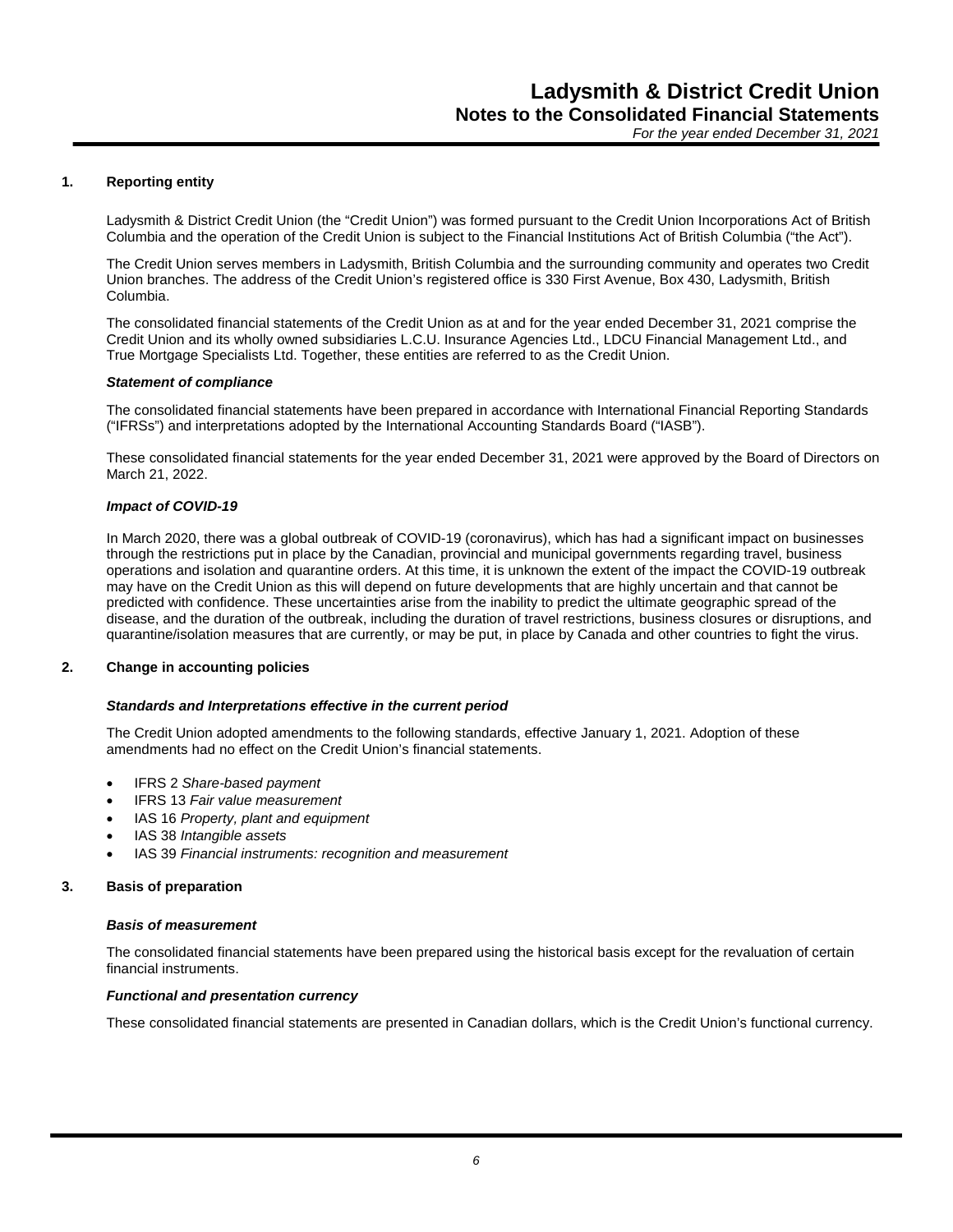# **3. Basis of preparation** *(Continued from previous page)*

#### *Significant accounting judgments, estimates and assumptions*

Since a determination of some assets and liabilities is dependent upon uncertain future events, the preparation of these financial statements requires the use of estimates and assumptions, which have been made by management using careful judgment. Actual results may differ from these estimates. The estimates, assumptions and judgments used in preparation of these financial statements include the estimate of fair value of financial instruments not traded on active markets, income taxes, and key assumptions in determining the allowance for expected credit losses.

Key assumptions concerning the future and other key sources of estimation uncertainty at the reporting date are discussed below.

#### *Financial instruments not traded in active markets*

For financial instruments not traded in active markets, fair values are determined using valuation techniques such as the discounted cash flow model that rely on assumptions that are based on observable active markets or rates. Certain assumptions take into consideration liquidity risk, credit risk and volatility.

#### *Income taxes*

The Credit Union periodically assesses its liabilities and contingencies related to income taxes for all years open to audit based on the latest information available. For matters where it is probable that an adjustment will be made, the Credit Union records its best estimate of the tax liability including the related interest and penalties in the current tax provision. Management believes that they have adequately provided for the probable outcome of these matters; however, the final outcome may result in a materially different outcome than the amount included in the tax liabilities.

#### *Key assumptions in determining the allowance for expected credit losses*

At each reporting period, financial assets are assessed to determine whether their credit risk has increased significantly since initial recognition. In determining whether credit risk has significantly increased, management develops a number of assumptions about the following factors which impact the borrowers' ability to meet debt obligations:

- Expected significant increase in unemployment rates, interest rates
- Expected or actual changes in internal credit ratings of the borrowers or external credit ratings of the instrument
- The correlation between credit risk on all lending facilities of the same borrower
- Changes in the value of the collateral supporting the obligation or in the quality of third-party guarantees or credit enhancements

Significant judgments, estimates and assumptions are required when calculating the expected credit losses of financial assets. In measuring the 12-month and lifetime expected credit losses, management makes assumptions about prepayments, the timing and extent of missed payments or default events. In addition, management makes assumptions and estimates about the impact that future events may have on the historical data used to measure expected credit losses.

In estimating expected credit losses, the Credit Union develops a number of assumptions as follows:

- The period over which the Credit Union is exposed to credit risk, considering for example, prepayments, extension options, demand features
- The probability-weighted outcome, including identification of scenarios that specify the amount and timing of the cash flows for particular outcomes and the estimated probability of those outcomes
- The risk of default occurring on loans during their expected lives and during the next 12 months after the reporting date
- Expected cash short falls including, recoveries, costs to recover and the effects of any collateral or other credit enhancements
- Estimates of effective interest rates used in incorporating the time value of money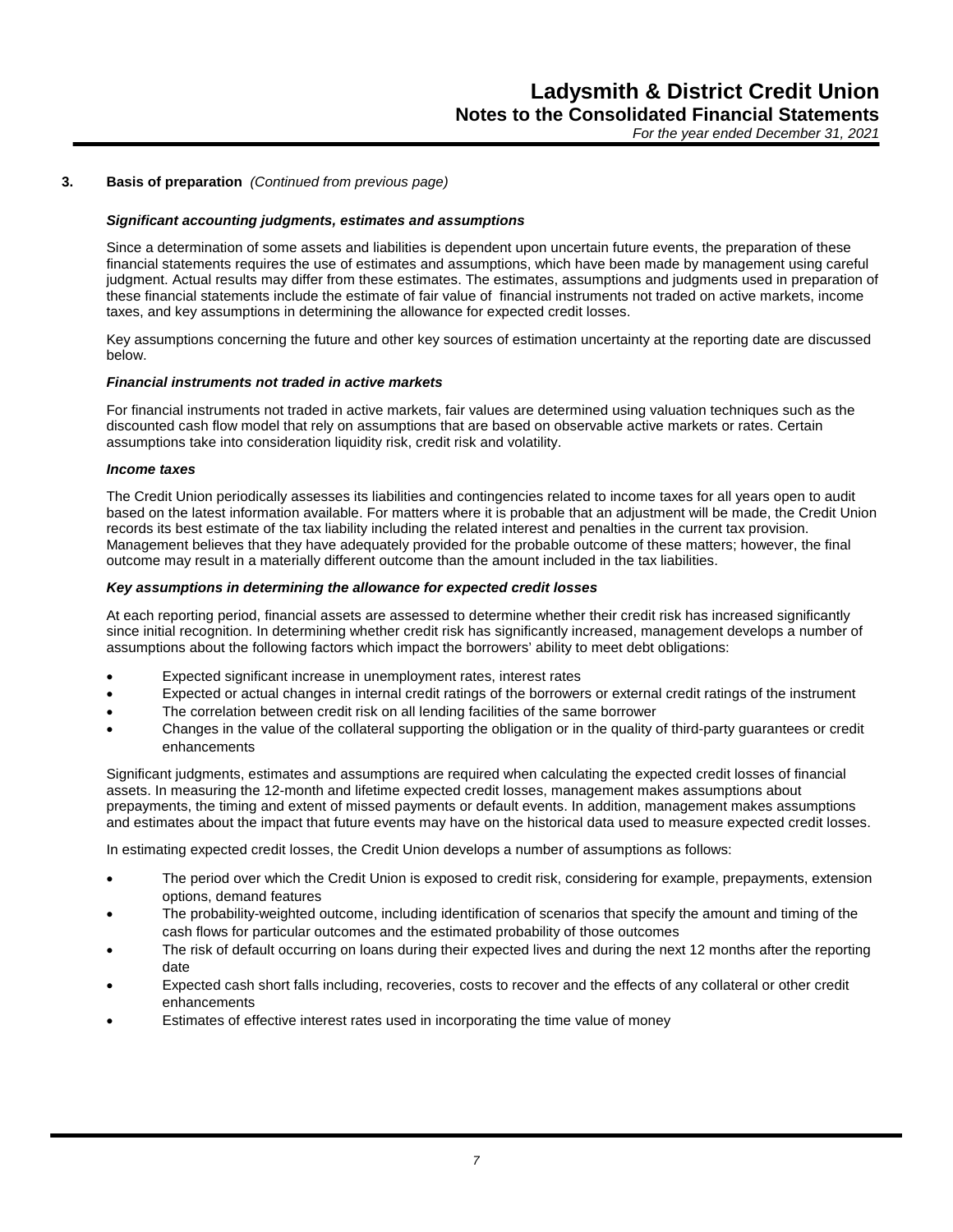# **3. Basis of preparation** *(Continued from previous page)*

The above assumptions are based on historical information and adjusted for current conditions and forecasts of future economic conditions. The Credit Union determines adjustments needed to its historical assumptions by monitoring the correlation of the probability of default and loss rates with the following economic variables:

- Interest rates
- Unemployment rates
- **Inflation**
- Loan to Value ratios

The estimate of expected credit losses reflects an unbiased and probability-weighted amount that is determined by evaluating a range of possible outcomes that are neither best-case nor worse-case scenarios. The Credit Union uses judgment to weight these scenarios.

#### **4. Summary of significant accounting policies**

#### *Basis of consolidation*

The consolidated financial statements incorporate the financial statements of the Credit Union and its 100% owned subsidiaries (L.C.U. Insurance Agencies Ltd., LDCU Financial Management Services, and True Mortgage Specialists Ltd.).

Subsidiaries are entities controlled by the Credit Union. Control is achieved where the Credit Union is exposed, or has rights, to variable returns from its involvement with the investee and it has the ability to affect those returns through its power over the investee. In assessing control, only rights which give the Credit Union the current ability to direct the relevant activities and that the Credit Union has the practical ability to exercise, is considered.

The results of subsidiaries acquired or disposed of during the year are included in these consolidated financial statements from the effective date of acquisition or up to the effective date of disposal, as appropriate.

The consolidated financial statements have been prepared using uniform accounting policies for like transactions and other events in similar circumstances. Where necessary, adjustments are made to the financial statements of subsidiaries to ensure consistency with those used by other members of the group.

Any balances, unrealized gains and losses or income and expenses arising from intra-Company transactions, are eliminated upon consolidation. Unrealized gains arising from transactions with equity accounted investees are eliminated against the investment to the extent of the Credit Union's interest in the investee. Unrealized losses are eliminated in the same manner as unrealized gains, but only to the extent that there is no evidence of impairment.

#### *Cash and cash equivalents*

Cash and cash equivalents comprise of cash on hand, demand deposits and term deposits with maturities of three months or less.

#### *Financial investments*

Financial investments are classified into one of the categories described under financial instruments. The classification dictates the accounting treatment for the carrying value and changes in that value.

#### *Term deposits, marketable securities and guaranteed investment certificates*

Term deposits, marketable securities and guaranteed investment certificates are initially measured at fair value plus transaction costs that are directly attributable to their acquisition. Subsequently they are carried at amortized cost using the effective interest method which approximates fair value.

#### *Portfolio investments*

Portfolio investments are measured and recorded on a basis consistent with the appropriate financial instrument designation. Investments in equity investments are measured at fair value through profit and loss.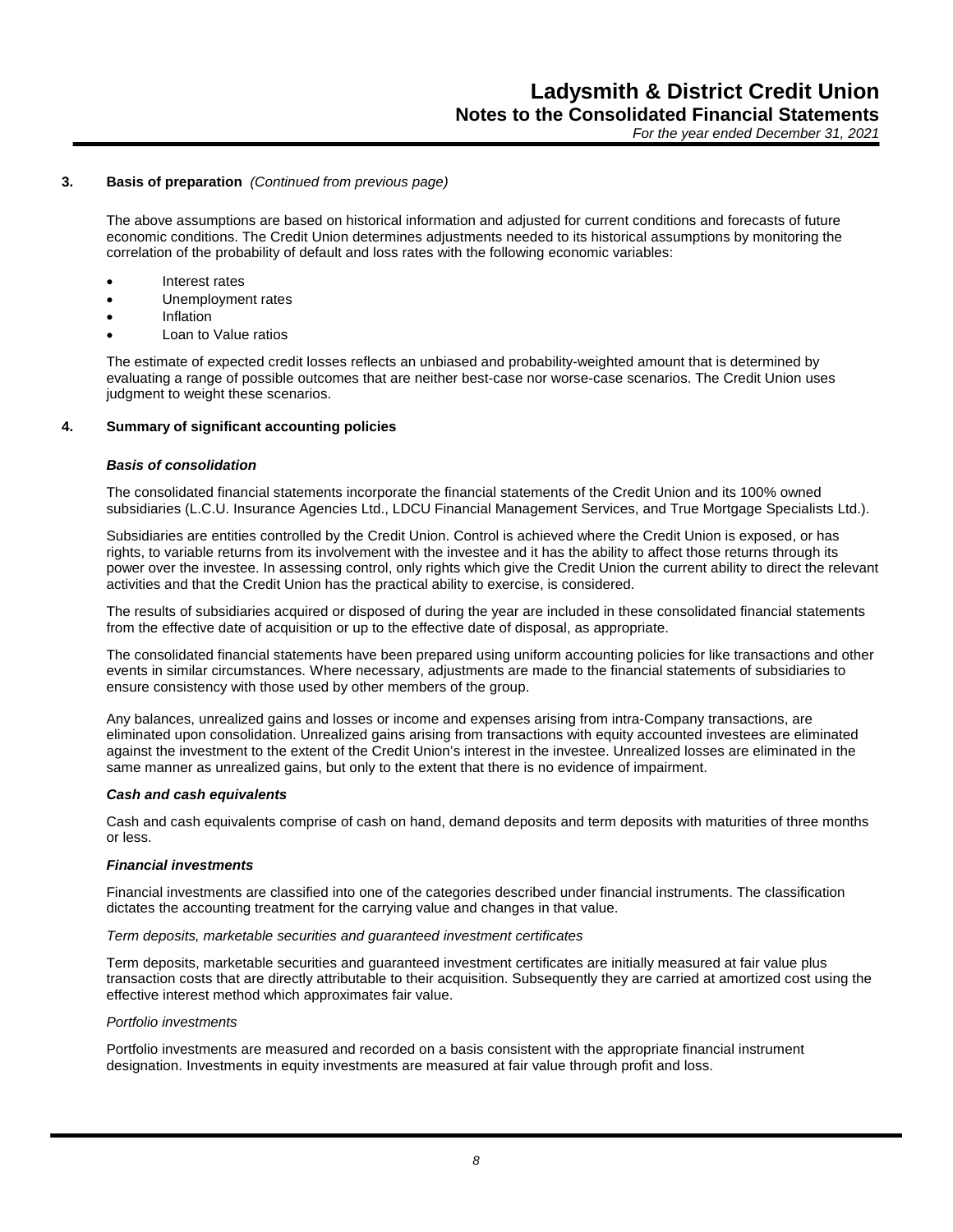*Years*

# **4. Summary of significant accounting policies** *(Continued from previous page)*

#### *Loans to members*

Loans to members are initially recognized at their fair value and subsequently measured at amortized cost. Amortized cost is calculated as the loans' principal amount, less any allowance for anticipated losses, plus accrued interest. Interest revenue is recorded on the accrual basis using the effective interest method. Loan administration fees are amortized over the term of the loan using the effective interest method. The effective interest rate is the rate that exactly discounts the estimated future cash receipts through the expected life of the financial asset to the carrying amount of the financial asset.

#### *Property held for resale*

Property held for resale is initially recorded at the lower of cost and estimated net realizable value. Cost comprises the balance of the loan at the date on which the Credit Union obtains title to the asset plus subsequent disbursements related to the asset, less any revenues or lease payments received. Property held for resale is subsequently valued at the lower of the carrying amount and fair value less cost to sell. Losses arising on reduction of the net realizable value are charged to profit for the year.

#### *Premises and equipment*

Equipment is initially recorded at cost and subsequently measured at cost less accumulated depreciation and any accumulated impairment losses. Cost includes expenditure that is directly attributable to the acquisition of the asset.

Premises (land and buildings) are initially recognized at cost, including any cost directly attributable to the acquisition of these assets. Subsequent to initial recognition, these assets are stated at their revalued amount at each reporting date.

Any revaluation increase is credited to the revaluation reserve, except to the extent that it reverses a revaluation decrease for the same asset previously recognized as an expense, in which case the increase is recognized in profit or loss to the extent of the decrease previously charged. A decrease in carrying amount arising from the revaluation is charged as an expense to the extent that it exceeds the balance, if any, held in the revaluation reserve relating to a previous revaluation increase of that asset.

Fair value is determined based on available market evidence at the reporting date. The fair value of properties is based on valuation by a combination of independent appraisers and management estimates.

An annual transfer from the asset revaluation reserve to retained earnings is made for the difference between depreciation based on the revalued carrying amount of the assets and depreciation based on the assets original cost. Accumulated depreciation as at the revaluation date is eliminated against the gross carrying amount of the asset and the net amount is restated to the revalued amount of the asset. Upon disposal, any revaluation reserve relating to the particular asset being sold is transferred to retained earnings.

All assets having limited useful lives are depreciated using the straight-line method over their estimated useful lives. Land has an unlimited useful life and is therefore not depreciated. Assets are depreciated from the date of acquisition.

The Credit Union uses straight-line depreciation and the useful lives applicable for each class of asset during the current and comparative period are as follows:

| Buildings              | 15 to 30 years    |
|------------------------|-------------------|
| Automotive             | 3 years           |
| Equipment              | 2 to 10 years     |
| Leaseholds             | 5 years           |
| Right-of-use buildings | Term of the lease |

The residual value, useful life and depreciation method applied to each class of assets are reassessed at each reporting date.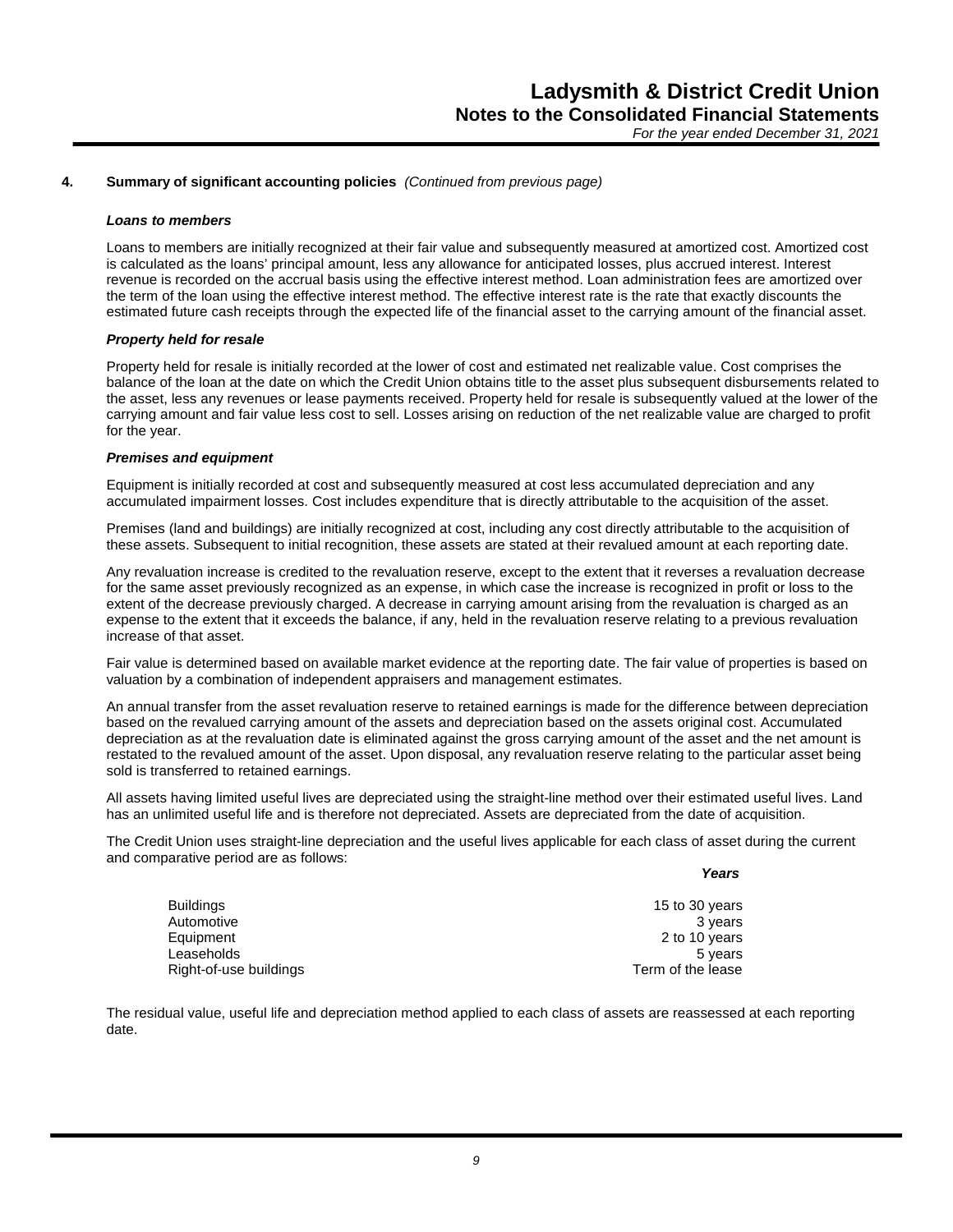#### **4. Summary of significant accounting policies** *(Continued from previous page)*

#### *Intangible assets*

Intangible assets are recorded at cost and are subsequently measured at cost less accumulated depreciation and accumulated impairment losses.

The Credit Union uses straight-line depreciation and the useful lives applicable for each class of intangible asset during the current and comparative period are as follows:  *Years*

| 10 years<br>5 years |
|---------------------|
|                     |

Included in intangible assets is a customer list. The customer list with an indefinite useful life is tested for impairment annually, or more frequently if events or changes in circumstances indicate that the asset may be impaired.

#### *Impairment of non-financial assets*

At the end of each reporting period, the Credit Union reviews the carrying amounts of its tangible and intangible assets to determine whether there is any indication that those assets have suffered an impairment loss. If any such indication exists, the recoverable amount of the asset is estimated in order to determine the extent of the impairment loss (if any). Where it is not possible to estimate the recoverable amount of an individual asset, the Credit Union estimates the recoverable amount of the cash-generating units ("CGU") to which the asset belongs. Where a reasonable and consistent basis of allocation can be identified, corporate assets are also allocated to individual CGU's, or otherwise they are allocated to the smallest group of CGU's for which a reasonable and consistent allocation basis can be identified. Intangible assets with indefinite useful lives and intangible assets not yet available for use are tested for impairment at least annually, and whenever there is an indication that the asset may be impaired.

Recoverable amount is the higher of fair value less costs to sell and value in use. In assessing value in use, the estimated future cash flows are discounted to their present value using a pre-tax discount rate that reflects current market assessments of the time value of money and the risks specific to the asset for which the estimates of future cash flows have not been adjusted.

If the recoverable amount of an asset or CGU is estimated to be less than its carrying amount, the carrying amount of the asset or CGU is reduced to its recoverable amount. An impairment loss is recognized immediately in profit or loss.

Where an impairment loss subsequently reverses, the carrying amount of the asset or CGU is increased to the revised estimate of its recoverable amount, but so that the increased carrying amount does not exceed the carrying amount that would have been determined had no impairment loss been recognized for the asset or CGU in prior years. A reversal of an impairment loss is recognized immediately in profit or loss.

# *Member deposits*

Members deposits are initially recognized at fair value, net of transaction costs directly attributable to the issuance of the instrument, and are subsequently measured at amortized cost using the effective interest rate method.

#### *Member shares*

Member shares are classified as liabilities or member equity in accordance with their terms. Shares redeemable at the option of the member, either on demand or on withdrawal from membership, are classified as liabilities. Shares redeemable at the discretion of the Credit Union board of directors are classified as equity. Shares redeemable subject to regulatory restrictions are accounted for using the criteria set out in IFRIC 2 *Members' Shares in Cooperative Entities and Similar Instruments*.

# *Other liabilities*

Other liabilities are initially recorded at fair value and are subsequently carried at amortized cost, which approximates fair value due to the short term nature of these liabilities.

#### *Short-term employee benefits*

Short-term employee benefits expected to be paid in exchange for services rendered by employees in the year are recognized as current liabilities, measured at the undiscounted amount of the benefits the Credit Union expects to pay.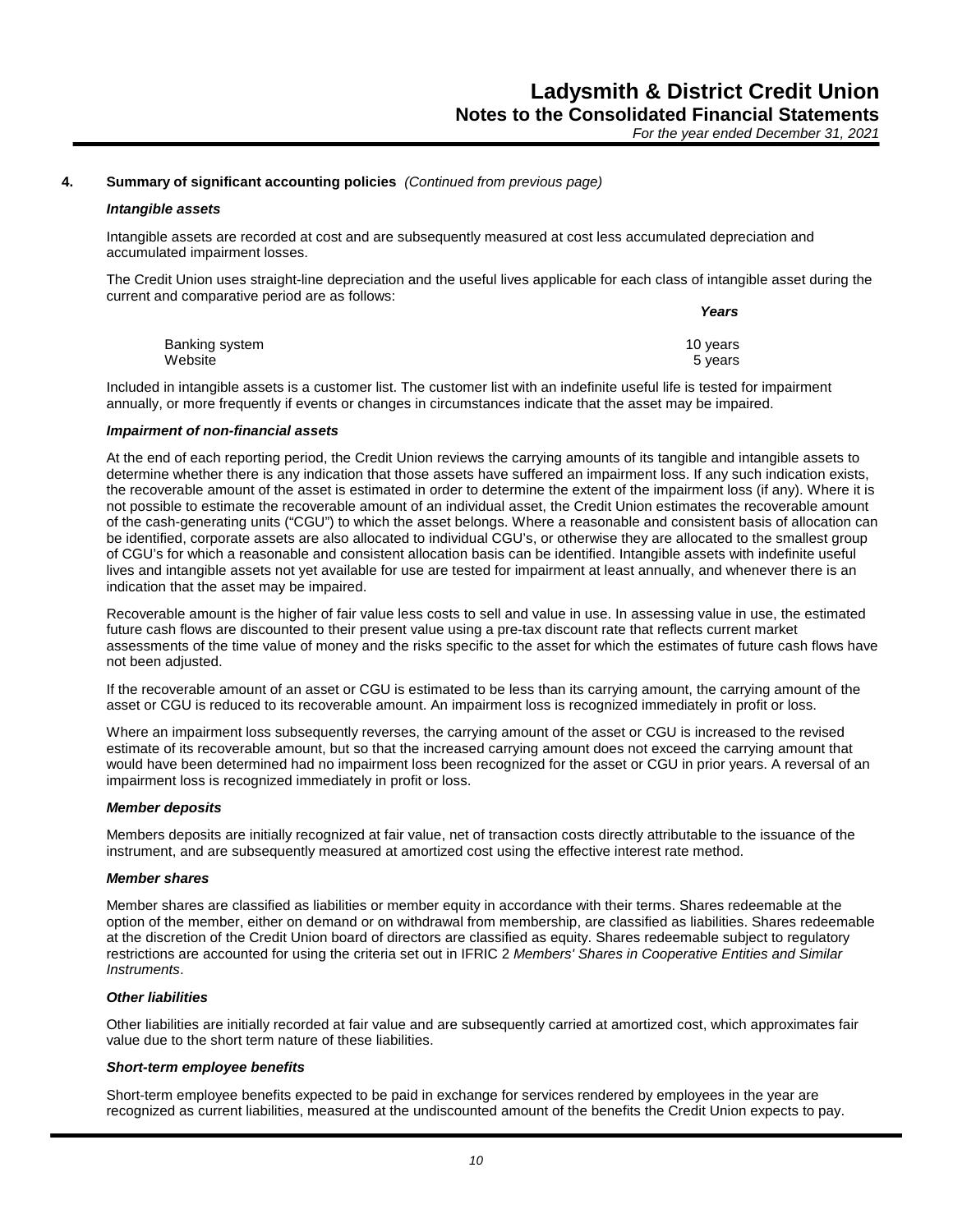# **4. Summary of significant accounting policies** *(Continued from previous page)*

The Credit Union participates in a Group Registered Savings Plan, recognizing contributions as an expense in the year during which services are rendered by employees. The Credit Union has no legal or constructive obligation to pay further amounts beyond these contributions.

#### *Provisions*

Provisions are recognized, if, as a result of a past event, the Credit Union has a legal or constructive obligation that can be estimated reliably and it is probable that a future outflow of economic benefits will be required to settle the obligation. The timing or amount of the outflow may still be uncertain.

Provisions are measured by discounting the expected future cash flows at a pre-tax rate that reflects current market assessments of the time value of money and specific risks of the obligation. Where there are a number of obligations, the likelihood that an outflow will be required in settlement is determined by considering the class of obligations as a whole. All provisions are reviewed at each reporting date and adjusted accordingly to reflect the current best estimate.

#### *Distributions to members*

Dividends on member shares classified as other liabilities are recognized in total comprehensive income.

#### *Income taxes*

Current and deferred income taxes are recognized in profit or loss except to the extent that the tax is recognized either in other comprehensive income or directly in equity, or the tax arises from a business combination.

Current tax assets and liabilities for the current and prior periods are measured at the amount expected to be recovered from or paid to the taxation authorities. The calculation of current tax is based on the tax rates and tax laws that have been enacted or substantively enacted by the end of the reporting period.

Deferred tax assets and liabilities are measured at the tax rates that are expected to apply to the period when the assets are realized or the liabilities are settled. The calculation of deferred tax is based on the tax rates and tax laws that have been enacted or substantively enacted by the end of the reporting year. Deferred tax assets are recognized to the extent that it is probable that future taxable profit will be available against which the temporary differences can be utilized.

Deferred tax assets and liabilities are recognized where the carrying amount of an asset or liability differs from its tax base, except for taxable temporary differences arising on the initial recognition of goodwill and temporary differences arising on the initial recognition of an asset or liability in a transaction which is not a business combination and at the time of the transaction affects neither accounting or taxable income.

Recognition of deferred tax assets for unused tax losses, tax credits and deductible temporary differences is restricted to those instances where it is probable that future taxable profit will be available which allow the deferred tax asset to be utilized. Deferred tax assets are reviewed at each reporting date and are reduced to the extent that it is no longer probable that the related tax benefit will be realized.

# *Leases*

The Credit Union assesses at inception of a contract, whether the contract is, or contains a lease. A contract is, or contains, a lease if the contract conveys the right to control the use of an identified asset for a period of time in exchange for consideration. To assess whether a contract conveys the right to control the use of an identified asset for a period of time, the Credit Union assesses whether the customer has the following through the period of use:

- The right to obtain substantially all of the economic benefits from use of the identified asset; and
- The right to direct the use of the identified asset.

This policy is applied to contracts entered into, or changed, on or after January 1, 2019.

At the lease commencement date, the Credit Union recognizes a right-of-use asset and a lease liability. The right-of-use asset is initially measured at cost. The cost of the right-of-use asset is comprised of the initial amount of the lease liability, any lease payments made at or before the commencement date less any lease incentives received, initial direct costs incurred by the Credit Union, and an estimate of the costs to be incurred by the Credit Union in dismantling and removing the underlying asset and restoring the site on which it is located or restoring the underlying asset to the condition required by the terms and conditions of the lease.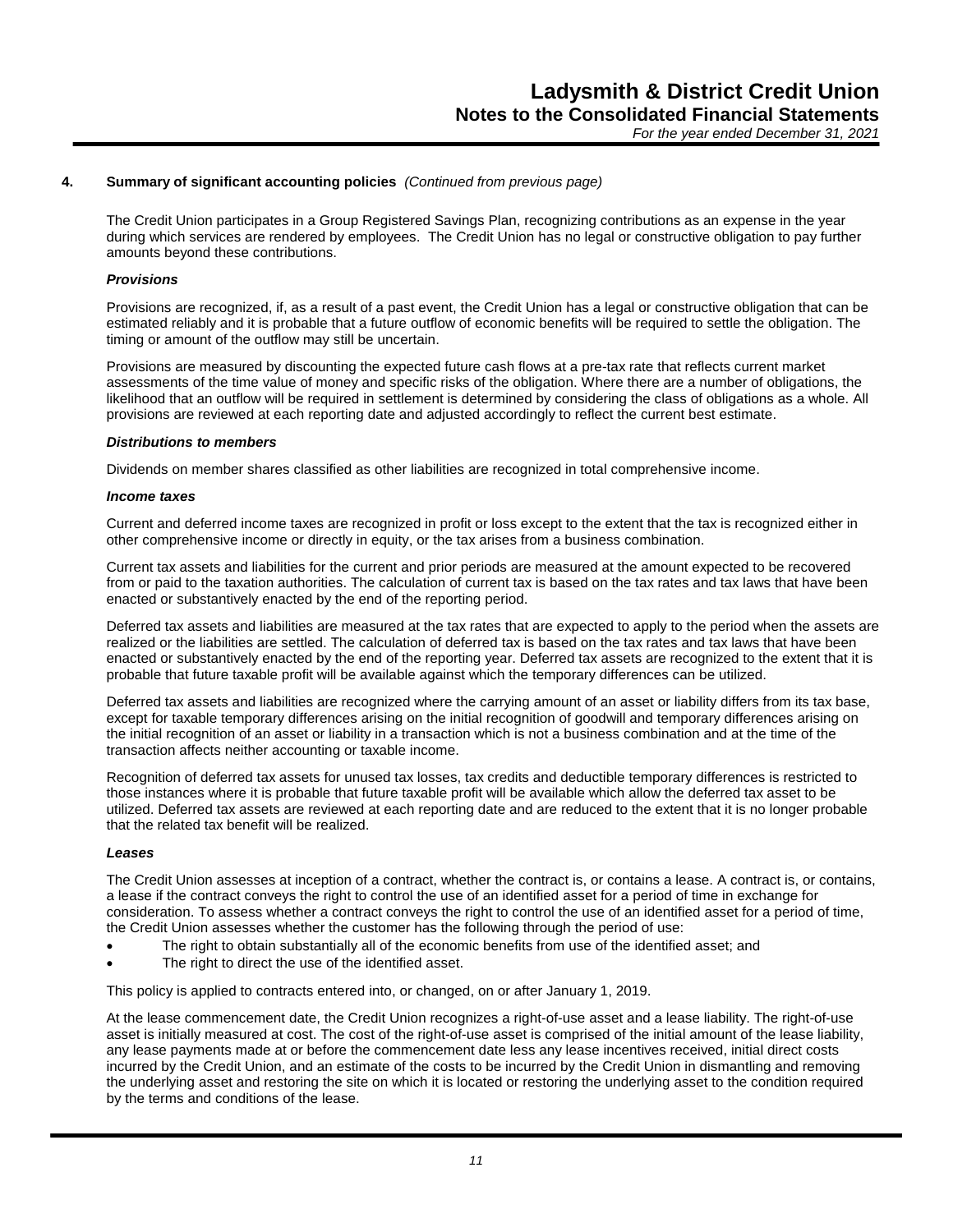# **4. Summary of significant accounting policies** *(Continued from previous page)*

After the commencement date, the Credit Union measures right-of-use assets by applying the cost model, whereby the right-of-use asset is measured at cost less accumulated depreciation and impairment losses and adjusted for any remeasurement of the lease liability. The right-of-use asset is depreciated using the straight-line method from the commencement date to the end of the lease term or the end of the useful life of the right-of-use asset. The estimated useful life of the right-of-use assets are determined on the same basis as those of property, plant and equipment. The determination of the depreciation period is dependent on whether the Credit Union expects that the ownership of the underlying asset will transfer to the Credit Union by the end of the lease term or if the cost of the right-of-use asset reflects that the Credit Union will exercise a purchase option.

The lease liability is initially measured at the present value of the lease payments not paid at the lease commencement date, discounted using the interest rate implicit in the lease or the Credit Union's incremental borrowing rate, if the interest rate implicit in the lease cannot be readily determined. The lease payments included in the measurement of the lease liability comprise of fixed payments (including in-substance fixed payments) less any lease incentives receivable, variable lease payments that depend on an index or rate, amounts expected to be payable by the Credit Union under a residual value guarantee, the exercise price of a purchase option that the Credit Union is reasonably certain to exercise, and payment of penalties for terminating the lease if the lease term reflects the Credit Union exercising an option to terminate the lease. After the commencement date, the Credit Union measures the lease liability at amortized cost using the effective interest method.

The Credit Union remeasures the lease liability when there is a change in the lease term, a change in the Credit Union's assessment of an option to purchase the underlying asset, a change in the Credit Union's estimate of amounts expected to be payable under a residual value guarantee, or a change in future lease payments resulting from a change in an index or a rate used to determine those payments. On remeasurement of the lease liability, a corresponding adjustment is made to the carrying amount of the right-of-use asset, or is recorded in profit or loss if the carrying amount of the right-of-use asset has been reduced to zero.

# *Foreign currency translation*

Transactions denominated in foreign currencies are translated into the functional currency of the Credit Union at exchange rates prevailing at the transaction dates (spot exchange rates). Monetary assets and liabilities are retranslated at the exchange rates at the statement of financial position date. Exchange gains and losses on translation or settlement are recognized in profit or loss for the current period.

# *Fair value measurements*

The Credit Union classifies fair value measurements recognized in the statement of financial position using a three-tier fair value hierarchy, which prioritizes the inputs used in measuring fair value as follows:

- Level 1: Quoted prices (unadjusted) are available in active markets for identical assets or liabilities;
- Level 2: Inputs other than quoted prices in active markets that are observable for the asset or liability, either directly or indirectly; and
- Level 3: Unobservable inputs in which there is little or no market data, which require the Credit Union to develop its own assumptions.

Fair value measurements are classified in the fair value hierarchy based on the lowest level input that is significant to that fair value measurement. This assessment requires judgment, considering factors specific to an asset or a liability and may affect placement within the fair value hierarchy.

# *Financial instruments - financial assets*

# *Recognition and initial measurement*

The Credit Union recognizes financial assets when it becomes party to the contractual provisions of the instrument. Financial assets are measured initially at their fair value plus, in the case of financial assets not subsequently measured at fair value through profit or loss, transaction costs that are directly attributable to their acquisition. Transaction costs attributable to the acquisition of financial assets subsequently measured at fair value through profit or loss are expensed in profit or loss when incurred.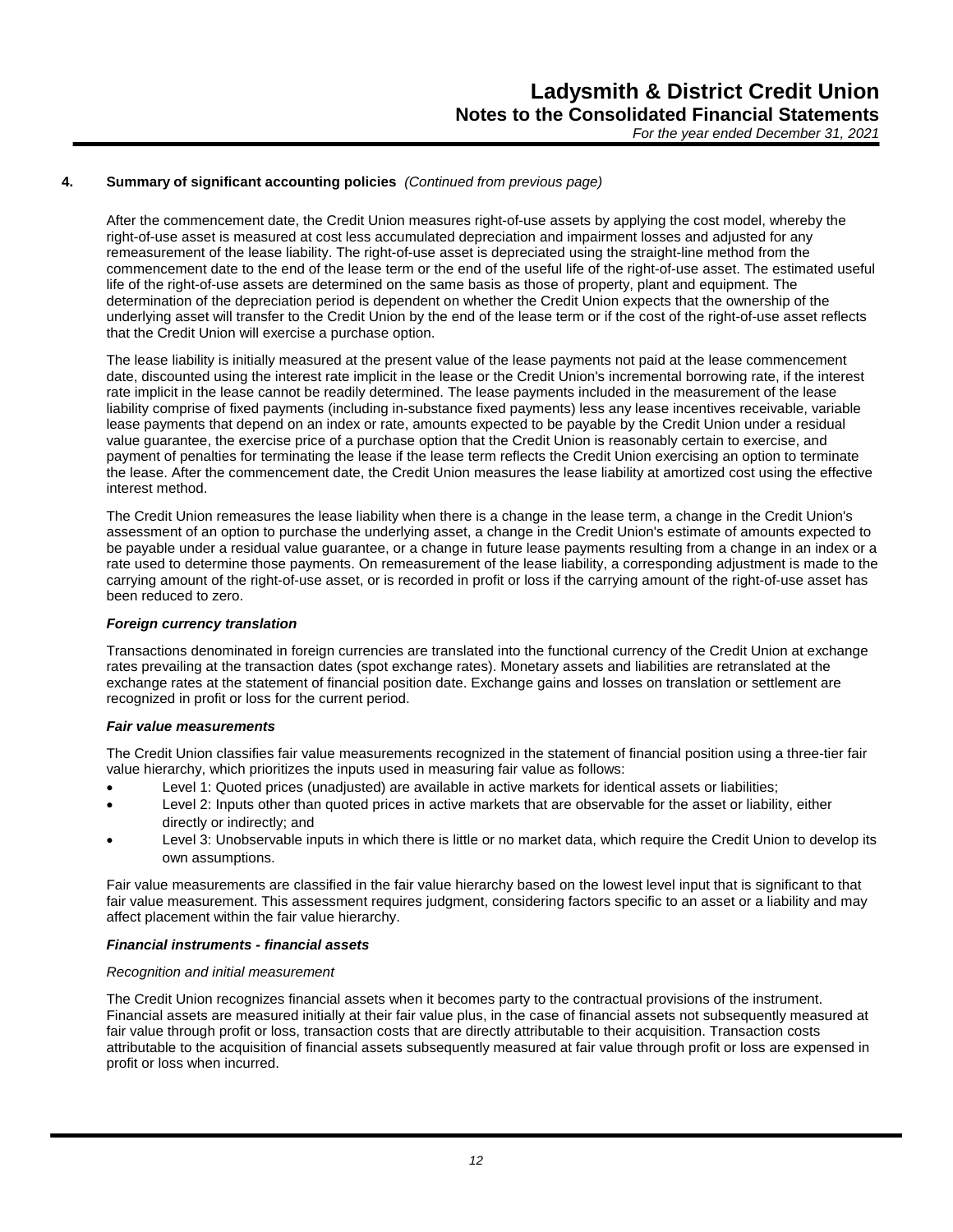# **4. Summary of significant accounting policies** *(Continued from previous page)*

#### *Classification and subsequent measurement*

On initial recognition, financial assets are classified as subsequently measured at amortized cost, fair value through other comprehensive income (FVOCI) or fair value through profit or loss (FVTPL). The Credit Union determines the classification of its financial assets, together with any embedded derivatives, based on the business model for managing the financial assets and their contractual cash flow characteristics.

Financial assets are classified as follows:

- Amortized cost Assets that are held for collection of contractual cash flows where those cash flows are solely payments of principal and interest are measured at amortized cost. Interest revenue is calculated using the effective interest method and gains or losses arising from impairment, foreign exchange and derecognition are recognized in profit or loss. Financial assets measured at amortized cost are comprised of loans to members, term deposits, marketable securities, guaranteed investment certificates, accrued interest and trade and other receivables.
- Fair value through other comprehensive income Assets that are held for collection of contractual cash flows and for selling the financial assets, and for which the contractual cash flows are solely payments of principal and interest, are measured at fair value through other comprehensive income. Interest income calculated using the effective interest method and gains or losses arising from impairment and foreign exchange are recognized in profit or loss. All other changes in the carrying amount of the financial assets are recognized in other comprehensive income. Upon derecognition, the cumulative gain or loss previously recognized in other comprehensive income is reclassified to profit or loss. Financial instruments measured at fair value through other comprehensive income are comprised of interest rate swaps.
- Fair value through profit or loss Assets that do not meet the criteria to be measured at amortized cost, or fair value through other comprehensive income, are measured at fair value through profit or loss. All interest income and charges in the financial assets' carrying amount are recognized in profit or loss. The Credit Union measures all equity investments at fair value. Changes in fair value are recorded in profit or loss. Equity investments measured at fair value through profit or loss are comprised of Central 1 shares and certain other investments.

#### *Business model assessment*

The Credit Union assesses the objective of its business model for holding a financial asset at a level of aggregation which best reflects the way the business is managed and information is provided to management. Information considered in this assessment includes stated policies and objectives, how performance of the portfolio is evaluated, risks affecting the performance of the business model, how managers of the business are compensated, and the significance and frequency of sales in prior period.

#### *Contractual cash flow assessment*

The cash flows of financial assets are assessed as to whether they are solely payments of principal and interest on the basis of their contractual terms. For this purpose, 'principal' is defined as the fair value of the financial asset on initial recognition. 'Interest' is defined as consideration for the time value of money, credit risk, associated with the principal amount outstanding, and other basic lending risks and costs. In performing this assessment, the Credit Union considers factors that would alter the timing and amount of cash flows such as prepayment and extension features, terms that might limit the Credit Union's claim to cash flows, and any features that modify consideration for the time value of money.

#### *Reclassifications*

The Credit Union reclassifies debt instruments only when its business model for managing those financial assets has changed. Reclassifications are applied prospectively from the reclassification date and any previously recognized gains. losses or interest are not restated.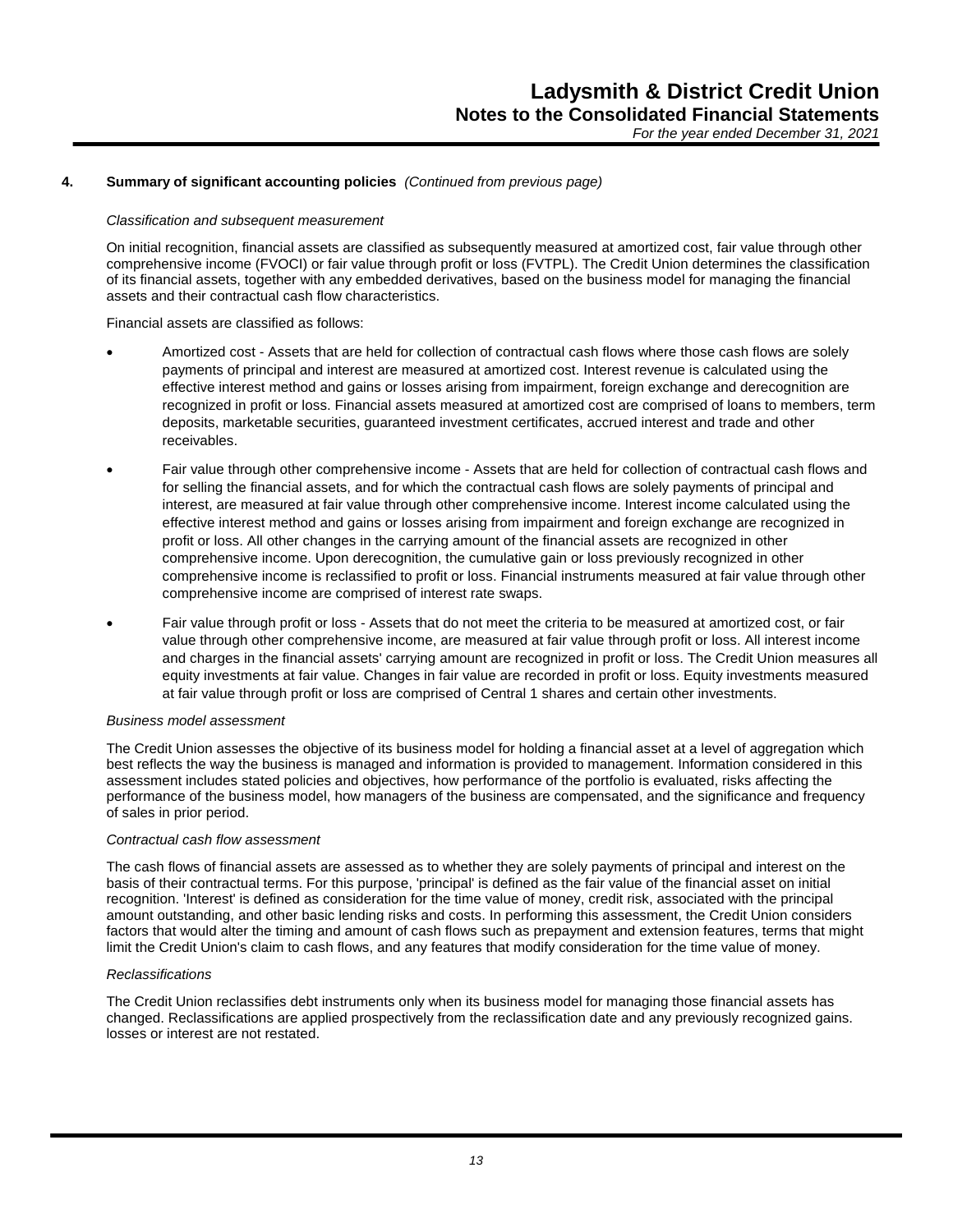# **4. Summary of significant accounting policies** *(Continued from previous page)*

#### *Impairment*

# *Expected credit loss model*

The Credit Union's allowance for credit losses follows an expected credit loss ("ECL") impairment model. The ECL impairment model reflects the present value of cash shortfalls related to default events either over the following twelve months, or over the expected life of a financial instrument depending on credit deterioration from inception. The allowance for credit losses reflects an unbiased and probability-weighted amount which considers a variety of scenarios based on reasonable and supportable information. Forward -looking-information ("FLI") is incorporated into the estimation of ECL allowances, which involves significant judgement (see note 7 for additional details). The calculation of ECL allowances is based on the expected value of three probability-weighted scenarios to measure the expected cash shortfalls, discounted at the effective interest rate. A cash shortfall is the difference between the contractual cash flows that are due and the cash flows that the Credit Union expects to receive. The key inputs in the measurement of ECL allowances are as follows:

- The probability of default ("PD") is an estimate of the likelihood of default over a given time horizon;

- The loss given default ("LGD") is an estimate of the loss arising in the case where a default occurs at a given time; and

- The exposure at default ("EAD") is an estimate of the exposure at a future default date.

#### *ECL stage development*

On initial recognition of the financial instrument, a loss allowance is recognized and maintained equal to 12 months of ECL. 12-month ECL is defined as the portion of the lifetime expected credit losses that represent the expected credit losses that result from default events on the financial instrument that are possible within 12 months after the reporting date.

If credit risk increases significantly relative to initial recognition of the financial instrument, the loss allowance is increased to cover full lifetime ECL. In assessing whether credit risk has increased significantly, the Credit Union compares the risk of default occurring on the financial instrument as at the reporting date, with the risk of default occurring on the financial instrument as at the date of initial recognition. Evidence of increased credit risk is observed when the financial instrument is 30 days or more past due on its contractual payment obligations or the financial instrument has had an unfavourable movement in internal risk ratings. In subsequent reporting periods, if the credit risk of the financial instrument improves such that there is no longer a significant increase in credit risk since initial recognition, the Credit Union reverts to recognizing 12 months of ECL.

When a financial instrument is considered credit-impaired, the loss allowance continues to reflect lifetime expected credit losses and interest revenue is calculated based on the carrying amount of the asset, net of the loss allowance, rather than its gross carrying amount. The Credit Union considers a financial instrument as impaired when one or more events that have a detrimental impact on the estimated future cash flows of that financial instrument have occurred after its initial recognition. Evidence of impairment includes indications that the borrower is experiencing significant financial difficulties, or a default or delinquency has occurred. Under IFRS 9, all financial instruments on which repayment of principal or payment of interest is contractually 90 days in arrears is automatically considered impaired.

# *Recognition*

The Credit Union recognizes a loss allowance for the expected credit losses associated with its financial assets, other than debt instruments measured at fair value through profit or loss and equity investments. Expected credit losses are measured to reflect a probability-weighted amount, the time value of money, and reasonable and supportable information regarding past events, current conditions and forecasts of future economic conditions.

For member loans receivable the Credit Union records a loss allowance equal to the expected credit losses resulting from default events that are possible within the next 12-month period, unless there has been a significant increase in credit risk since initial recognition. For those financial assets for which the Credit Union assessed that a significant increase in credit risk has occurred, the Credit Union records a loss allowance equal to the expected credit losses resulting from all possible default events over the assets' contractual lifetime.

The Credit Union assesses whether a financial asset is credit-impaired at the reporting date. Regular indicators that a financial instrument is credit-impaired include significant financial difficulties as evidenced through borrowing patterns or observed balances in other accounts, breaches of borrowing contracts such as default events or breaches of borrowing covenants, and requests to restructure loan payment schedules. For financial assets assessed as credit-impaired at the reporting date, the Credit Union continues to recognize a loss allowance equal to lifetime expected credit losses.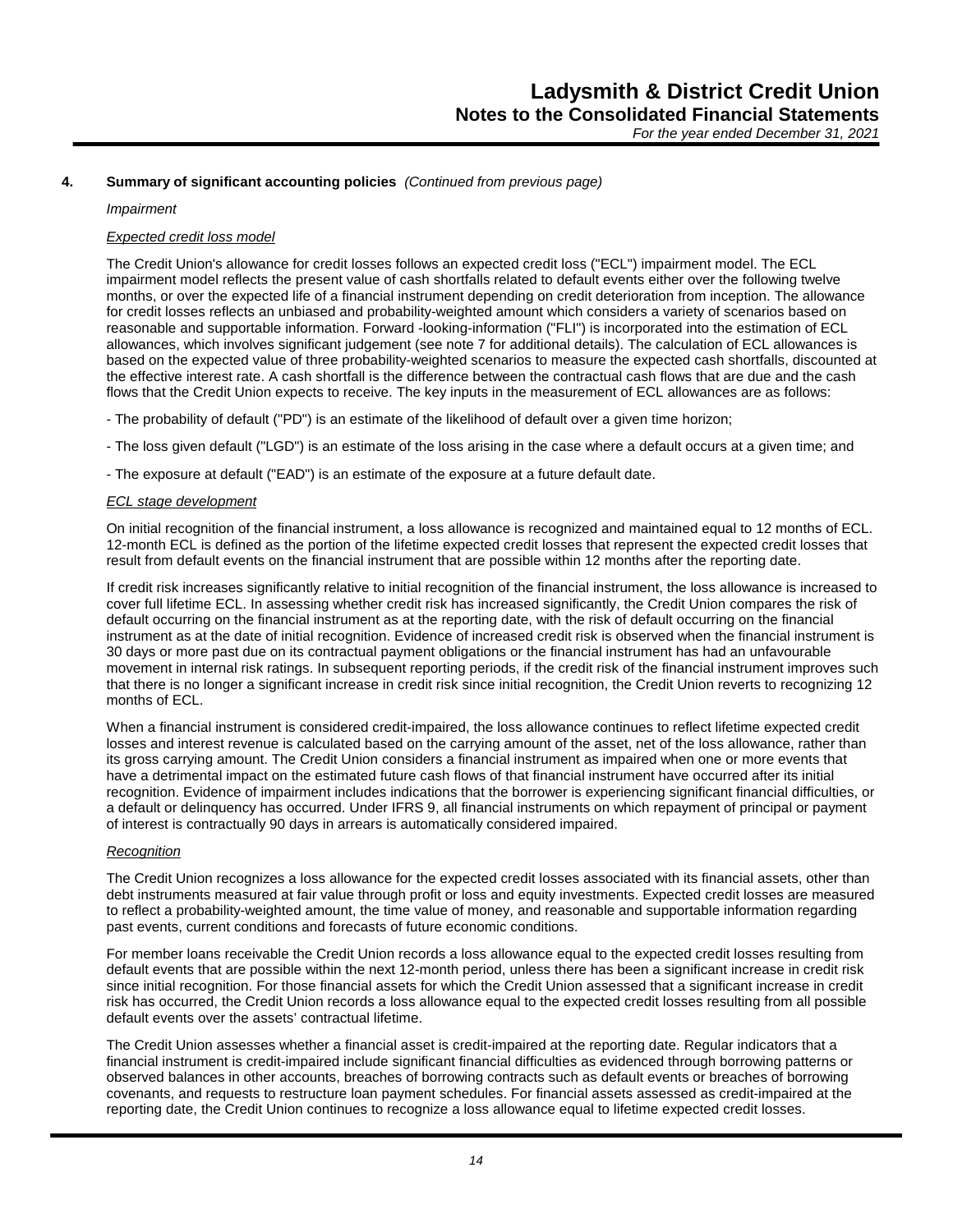# **4. Summary of significant accounting policies** *(Continued from previous page)*

Loss allowances for expected credit losses are presented in the statement of financial position as a deduction from the gross carrying amount of the financial asset.

Financial assets are written off when the Credit Union has no reasonable expectations of recovering all or any portion thereof.

#### *Derecognition of financial assets*

The Credit Union derecognizes a financial asset when its contractual rights to the cash flows from the financial asset expire, or the financial asset has been transferred under particular circumstances.

For this purpose, a financial asset is transferred if the Credit Union either transfers the right to receive the contractual cash flows of the financial asset, or retains the right to receive the contractual cash flows of the financial asset, but assumes an obligation to pay received cash flows in full to one or more third parties without material delay and is prohibited from further selling or transferring the financial asset.

Transferred financial assets are evaluated to determine the extent to which the Credit Union retains the risks and rewards of ownership. When the Credit Union neither transfers nor retains substantially all the risks and rewards of ownership of the financial asset, it evaluates whether it has retained control of the financial asset.

#### **Modification of financial assets**

The Credit Union assesses the modification of terms of a financial asset to evaluate whether its contractual rights to the cash flows from that asset have expired in accordance with the Credit Union's derecognition policy.

When the modifications do not result in derecognition of the financial asset, the gross carrying amount of the financial asset is recalculated with any difference between the previous carrying amount and the new carrying amount recognized in profit or loss. The new gross carrying amount is recalculated as the present value of the modified contractual cash flows discounted at the asset's original effective interest rate.

For the purpose of applying the impairment requirements, at each reporting date subsequent to the modification, the Credit Union continues to assess whether there has been a significant increase in credit risk on the modified financial assets from the date of initial recognition.

#### *Financial instruments - financial liabilities*

#### *Recognition and initial measurement*

The Credit Union recognizes a financial liability when it becomes party to the contractual provisions of the instrument. At initial recognition, the Credit Union measures financial liabilities at their fair value plus transaction costs that are directly attributable to their issuance, with the exception of financial liabilities subsequently measured at fair value through profit or loss for which transaction costs are immediately recorded in profit or loss.

Where an instrument contains both a liability and equity component, these components are recognized separately based on the substance of the instrument, with the liability component measured initially at fair value and the equity component assigned the residual amount.

#### *Classification and subsequent measurement*

Subsequent to initial recognition, financial liabilities are measured at amortized cost or fair value through profit or loss. Financial liabilities are not reclassified subsequent to initial recognition.

#### *Derecognition of financial liabilities*

The Credit Union derecognizes a financial liability only when its contractual obligations are discharged, cancelled or expire.

#### **Derivatives and hedge accounting**

Derivatives are initially recognized at fair value on the date the Credit Union becomes party to the provisions of the contract, and are subsequently remeasured at fair value at the end of each reporting period. Changes in the fair value of derivative instruments are recognized in other comprehensive income.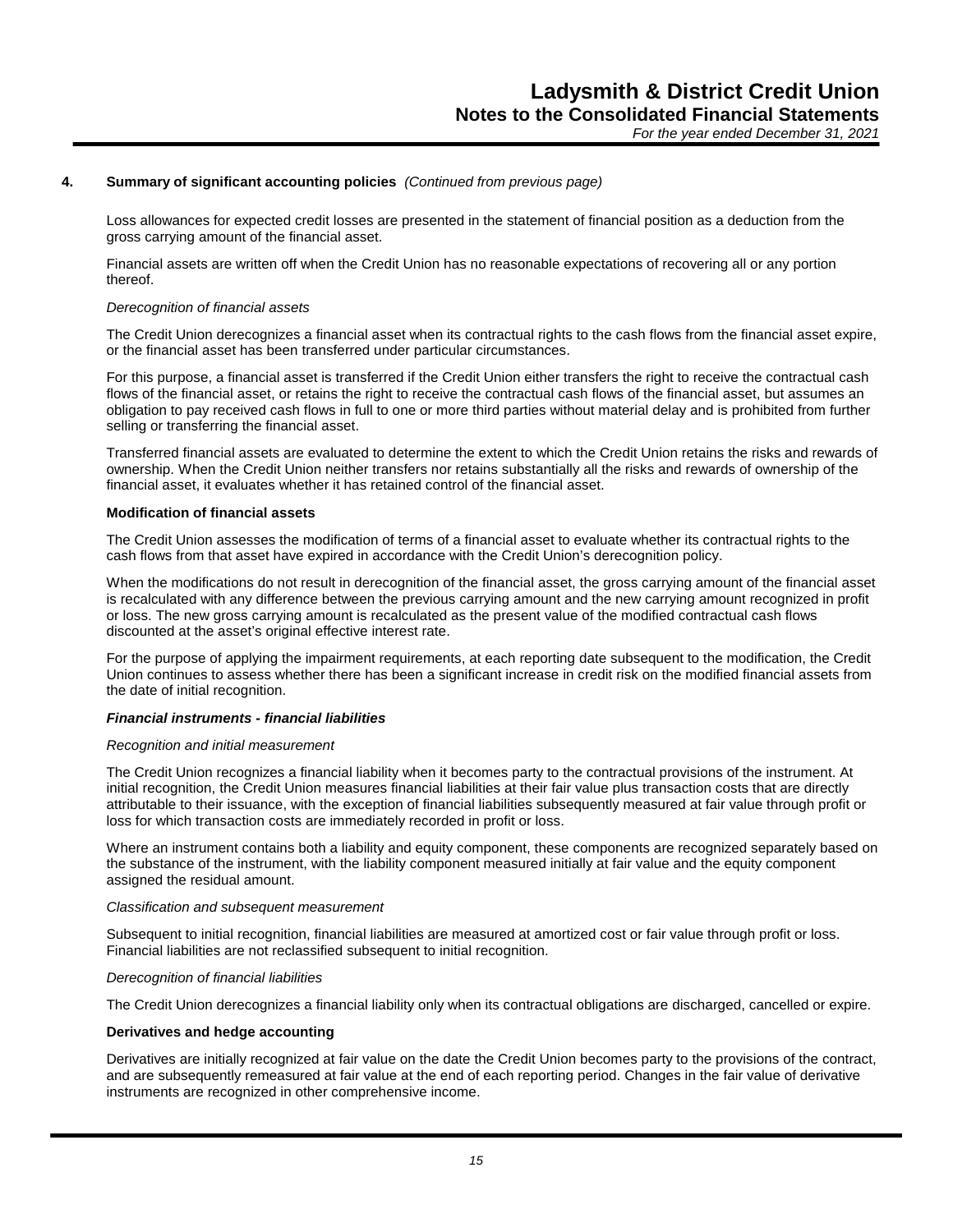#### **4. Summary of significant accounting policies** *(Continued from previous page)*

#### **Cash flow hedges**

The Credit Union uses cash flow hedges to hedge its exposure to the variability of cash flows related to fixed or floating financial assets or liabilities.

The Credit Union accumulates changes in fair value related to the effective portion of the hedging instrument in the cash flow hedge reserve within equity. The effective portion of the hedge is equal to the lower of the cumulative gain or loss on the hedging instrument and the cumulative change in fair value of the hedged item from inception of the hedge. The ineffective portion of changes in the fair value of the hedging instrument is recognized immediately in profit or loss.

Amounts accumulated in the cash flow hedge reserve are reclassified to profit or loss as a reclassification adjustment in the same period during which the hedged expected future cash flows affect profit or loss. The amounts reclassified to profit or loss are presented in the same line item as the underlying hedged transaction.

When hedge accounting is discontinued for a cash flow hedge and the hedged future cash flows are still expected to occur, accumulated hedging gains or losses remain in the cash flow hedge reserve until such time as the future cash flows occur and are then accounted for as described above. If the hedged future cash flows are no longer expected to occur, accumulated hedging gains and losses are immediately reclassified to profit or loss.

#### **Revenue Recognition**

*Interest*

Interest income and expense are recognized in profit for the year using the effective interest method.

The 'effective interest rate' is the rate that exactly discounts estimated future cash payments over the expected life of the financial instrument to the gross carrying amount of the financial asset or the amortized cost of the financial liability. The effective interest rate is calculated considering all contractual terms of the financial instruments, except for the expected credit losses of financial assets.

The 'amortized cost' of a financial asset or financial liability is the amount at which the instrument is measured on initial recognition minus principal repayments, plus or minus any cumulative amortization using the effective interest method of any difference between the initial amount and maturity amount and adjusted for any expected credit loss allowance. The 'gross carrying amount' of a financial asset is the amortized cost of a financial asset before adjusting for any expected credit losses.

Interest income and expense is calculated by applying the effective interest rate to the gross carrying amount of the financial asset (when the asset is not credit-impaired) or the amortized cost of the financial liability.

Where a financial asset has become credit-impaired subsequent to initial recognition, interest income is calculated in subsequent periods by applying the effective interest method to the amortized cost of the financial asset. If the asset subsequently ceases to be credit-impaired, calculation of interest income reverts to the gross basis.

#### *Other revenue*

Fees related to the origination or renewal of a loan are considered an integral part of the yield earned on a loan and are recognized using the effective interest method over the estimated repayment term of the related loan.

Investment income is recognized as interest is earned on interest-bearing investments, and when dividends are declared on shares.

Revenue from the provision of services to members is recognized when earned, specifically when amounts are fixed or can be determined and the ability to collect is reasonably assured.

Commission revenue is recognized in profit for the year on an accrual basis upon the provision of services from acting in the capacity of an agent rather than as the principal in a transaction.

#### *Standards issued but not yet effective*

The Credit Union has not yet applied the following new standards, interpretations and amendments to standards that have been issued as at December 31, 2021 but are not yet effective. Unless otherwise stated, the Credit Union does not plan to early adopt any of these new or amended standards and interpretations.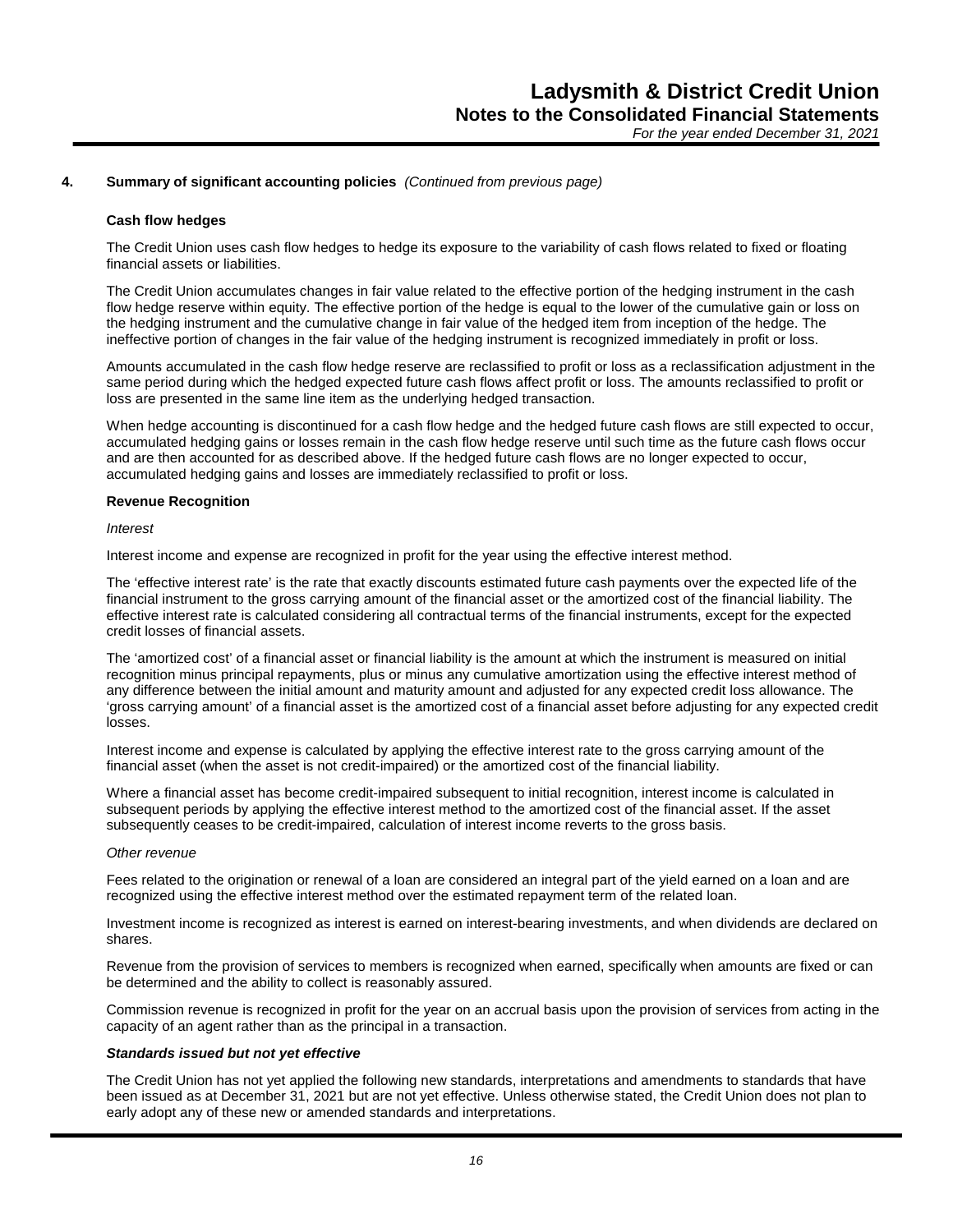#### **4. Summary of significant accounting policies** *(Continued from previous page)*

#### *IFRS 16 Leases*

Amendments to IFRS 16, issued in March 2021, extend the availability of the exemption for COVID-19 related rent concessions by one year to June 30, 2022. The exemption applies to rent concessions for which any reduction in lease payments affects only payments originally due on or before June 30, 2022, provided that the other conditions for applying the practical expedient are met.

The amendments are effective for transactions for annual reporting periods beginning on or after April 1, 2021. The Credit Union does not expect the amendments to have a material impact on its consolidated financial statements.

#### *IAS 1 Presentation of Financial Statements and IFRS Practice Statement 2 Making Materiality Judgements*

Amendments to IAS 1 and IFRS Practice Statement 2, issued in February 2021, help entities provide accounting policy disclosures that are more useful to primary users of financial statements by replacing the requirement to disclose "significant" accounting policies with a requirement to disclose "material" accounting policies and providing guidance to explain and demonstrate the application of the four-step materiality process to accounting policy disclosures.

The amendments are effective for annual periods beginning on or after January 1, 2023 and are required to be applied prospectively. The Credit Union does not expect these amendments to have a material impact on its consolidated financial statements.

#### *IAS 8 Accounting Policies, Changes in Accounting Estimates and Errors*

Amendments to IAS 8, issued in February 2021, introduce a new definition of "accounting estimates" to replace the definition of "change in accounting estimates" and also include clarification intended to help entities distinguish changes in accounting policies from changes in accounting estimates.

The amendments are effective for annual periods beginning on or after January 1, 2023. The Credit Union does not expect these amendments to have a material impact on its consolidated financial statements.

# *IAS 12 Income Taxes*

Amendments to IAS 12, issued in May 2021, narrow the scope of the recognition exemption to require an entity to recognize deferred tax on initial recognition of particular transactions, to the extent that transaction gives rise to equal taxable and deductible temporary differences. These amendments apply to transactions for which an entity recognizes both an asset and liability, for example leases and decommissioning liabilities.

The amendments are effective for annual periods beginning on or after January 1, 2023. The Credit Union does not expect these amendments to have a material impact on its consolidated financial statements.

# *IAS 37 Provisions, Contingent Liabilities and Contingent Assets*

Amendments to IAS 37, issued in May 2020, specify that in assessing whether a contract is onerous under IAS 37, the cost of fulfilling a contract includes both the incremental costs and an allocation of costs that relate directly to contract activities. The amendments also include examples of costs that do, and do not, relate directly to a contract.

The amendments are effective for annual periods beginning on or after January 1, 2022. The Credit Union does not expect the amendments to have a material impact on its consolidated financial statements.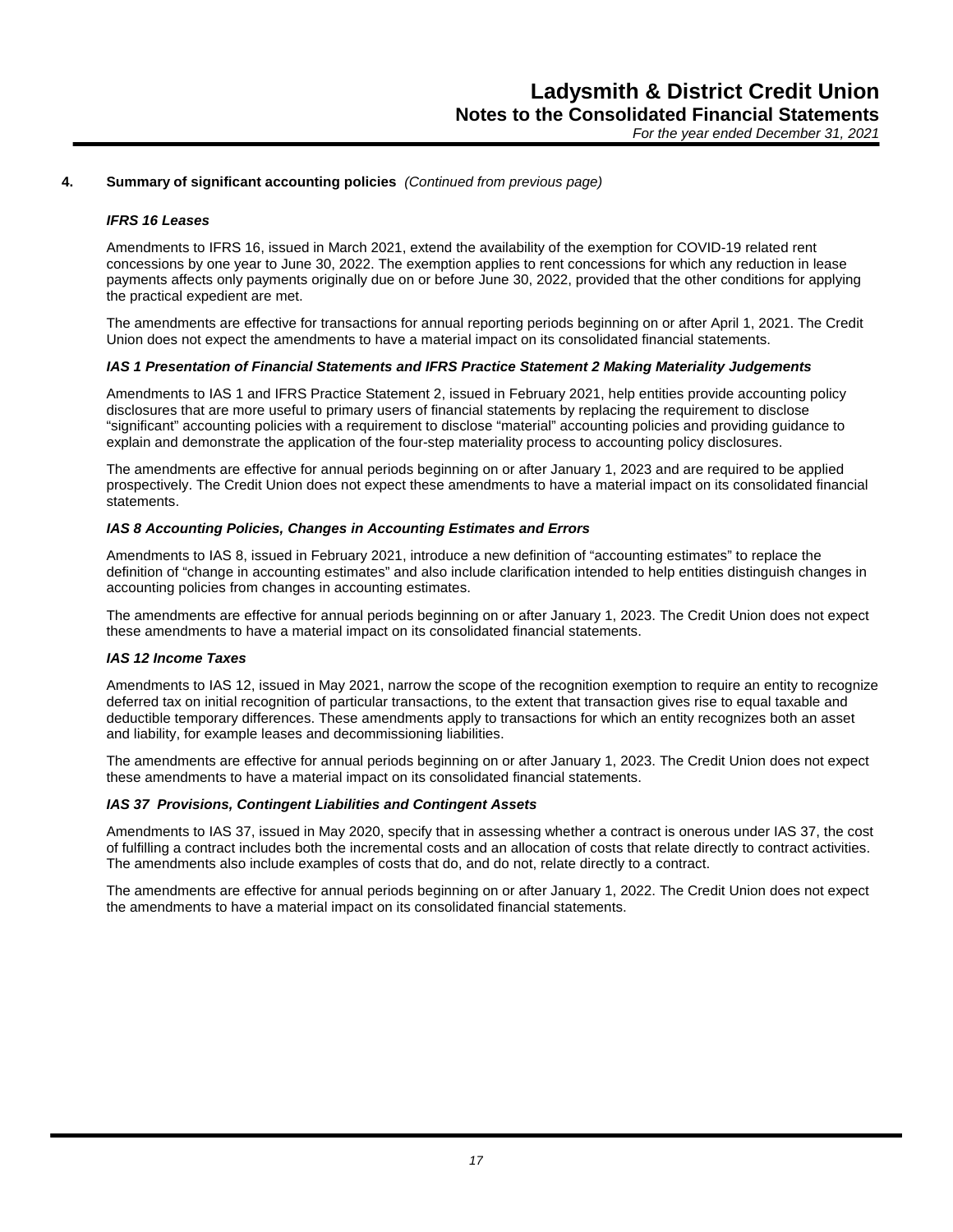**Notes to the Consolidated Financial Statements**

*For the year ended December 31, 2021*

# **5. Cash and cash equivalents**

|                                                                     | 2021      | 2020       |
|---------------------------------------------------------------------|-----------|------------|
| Cash on hand                                                        | 3,850,282 | 6,817,608  |
| Term deposits callable or maturing in three months or less          | 1,256,486 | 5,856,764  |
| Guaranteed investment certificates maturing in three months or less | 758,638   | 752,891    |
| Marketable securities maturing in three months or less              | 468.718   | ۰          |
|                                                                     | 6,334,124 | 13,427,263 |

Total cash and cash equivalents include \$1,801,274 (2020 - \$949,832 ) in foreign currencies denominated in Canadian dollars.

# **6. Financial investments**

|                                                                               | 2021       | 2020       |
|-------------------------------------------------------------------------------|------------|------------|
| Investments carried at amortized cost, maturing between three months and five |            |            |
| years:                                                                        |            |            |
| Term deposits                                                                 | 20,300,000 | 24,416,240 |
| Guaranteed investment certificates                                            | 1,263,300  | 1,250,000  |
| Marketable securities                                                         | 15,980,508 |            |
| Accrued interest                                                              | 198,570    | 202,779    |
|                                                                               |            |            |
|                                                                               | 37,742,378 | 25,869,019 |
| Other financial investments:                                                  |            |            |
| Shares - Central 1 Class A                                                    | 66,832     | 63,854     |
| Shares - Central 1 Class E                                                    | 38         | 38         |
| Shares - Central 1 Class F                                                    |            | 642,701    |
| Shares - CUPP Services Ltd.                                                   | 52,775     | 52,775     |
| Shares - STAB Central                                                         | 104        | 104        |
| Accrued dividends                                                             |            | 21,911     |
|                                                                               |            |            |
|                                                                               | 119,749    | 781,383    |
|                                                                               | 37,862,127 | 26,650,402 |

Total financial investments include \$1,256,486 (2020 - \$897,419) in foreign currencies denominated in Canadian dollars.

# **7. Derivative financial instruments**

The nature of the Credit Union's activities exposes it to risks of changes in interest rates. The Credit Union uses interest rate swaps with Central 1 to hedge exposure to interest rate risks. As at December 31, 2021, the Credit Union had entered into two (2020 - two) "receive fixed" interest rate swap contracts with a total notional amount of \$5,000,000 (2020 - \$5,000,000) and a fair value gain of \$140,486 (2020 - \$297,713).

Under the terms of the contracts, Central 1 is obligated to pay the Credit Union a fixed rate ranging from 2.5% to 2.6% (2020 – 2.5% to 2.6%). The Credit Union is obligated to pay Central 1 a variable rate based upon the 3 month CDOR rates. At December 31, 2021, the Credit Union is paying a variable rate of 0.46% to 0.48% (2020 – 0.49%). All payments are based on the notional amount of the underlying swaps. The swap contracts will mature from January 24, 2023 to July 31, 2023.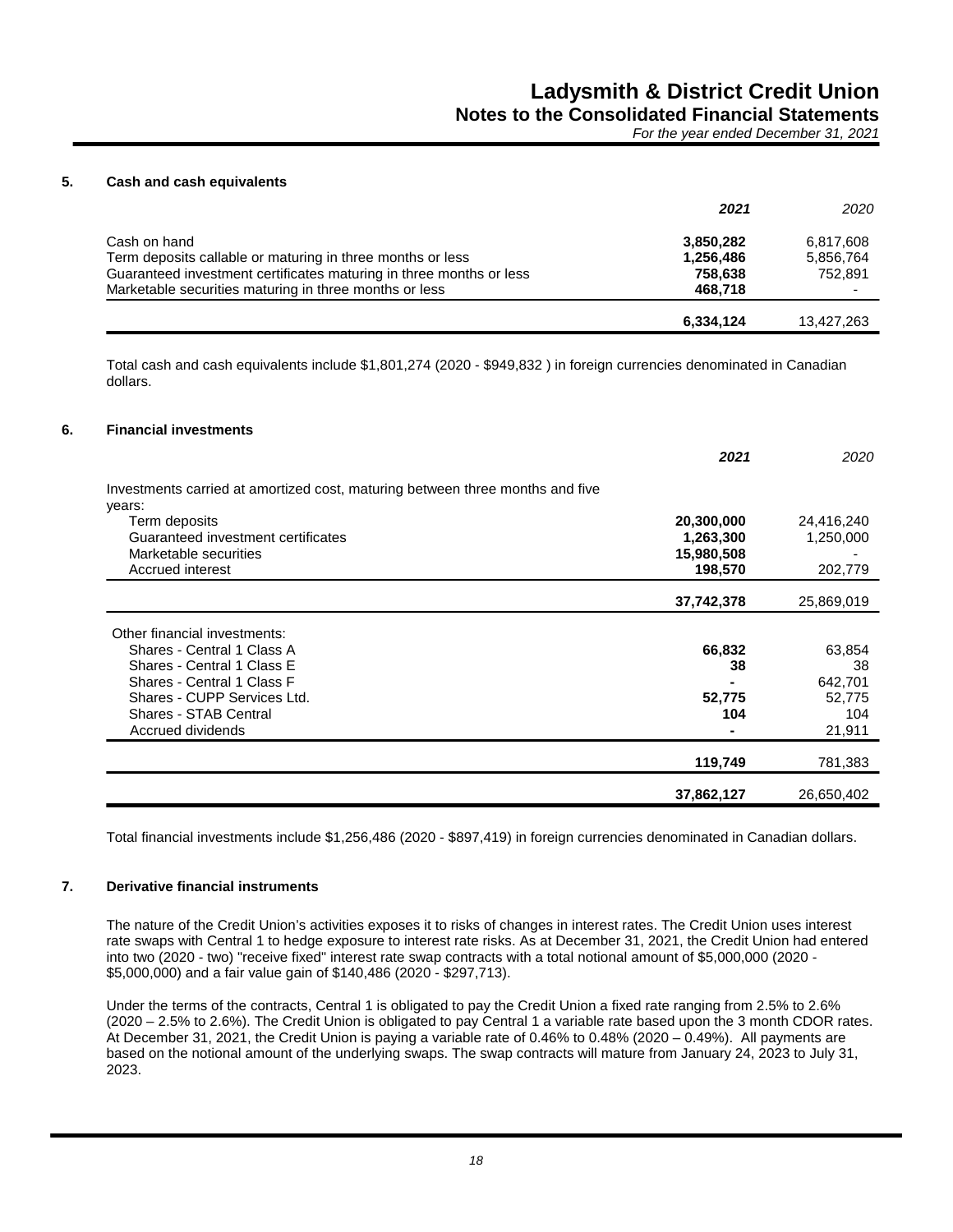# **Notes to the Consolidated Financial Statements**

*For the year ended December 31, 2021*

# **8. Trade and other receivables**

|                                     | 2021    | 2020    |
|-------------------------------------|---------|---------|
| Commissions and premiums receivable | 660,325 | 558,087 |
| Prepaid expenses                    | 141,238 | 151,235 |
| Deferred broker fee expenses        | 81.487  | 121,750 |
| Other accounts receivable           | 23,369  | 22,627  |
|                                     | 906.419 | 853,699 |

# **9. Loans to members**

*Principal and allowance by loan type:*

|                                      | <b>Principal</b> | Allowance for<br>impaired loans<br>(Note 22) | Net carrying<br>value |
|--------------------------------------|------------------|----------------------------------------------|-----------------------|
| Residential mortgages                | 130,304,608      | 114.327                                      | 130,190,281           |
| Personal loans                       | 15.412.452       | 63.861                                       | 15,348,591            |
| Commercial mortgages                 | 42,061,026       | 20,940                                       | 42,040,086            |
| Commercial loans                     | 3,266,843        | 1.626                                        | 3,265,217             |
| Accrued interest on loans to members | 297.191          |                                              | 297.191               |
|                                      | 191,342,120      | 200.754                                      | 191,141,366           |

#### *2020*

*2021*

|                                      | Principal   | Allowance for<br>impaired loans<br>(Note 22) | Net carrying<br>value |
|--------------------------------------|-------------|----------------------------------------------|-----------------------|
| Residential mortgages                | 112,886,207 | 220,503                                      | 112,665,704           |
| Personal loans                       | 15,381,415  | 94,335                                       | 15,287,080            |
| Commercial mortgages                 | 36,365,813  | 11.027                                       | 36,354,786            |
| Commercial loans                     | 5,040,863   | 1.528                                        | 5,039,335             |
| Accrued interest on loans to members | 305.725     |                                              | 305,725               |
|                                      | 169,980,023 | 327.393                                      | 169,652,630           |

During the year, the Credit Union disbursed Canada Emergency Business Account (CEBA) loans as approved by Export Development Canada. Administered on behalf of the government, the Credit Union bears no risks or benefits related to these loans which totalled \$3,080,000 (2020 – 2,340,000) at year-end. Accordingly, these loans have been treated as an off-balance item netted by the corresponding government payable in the same amount.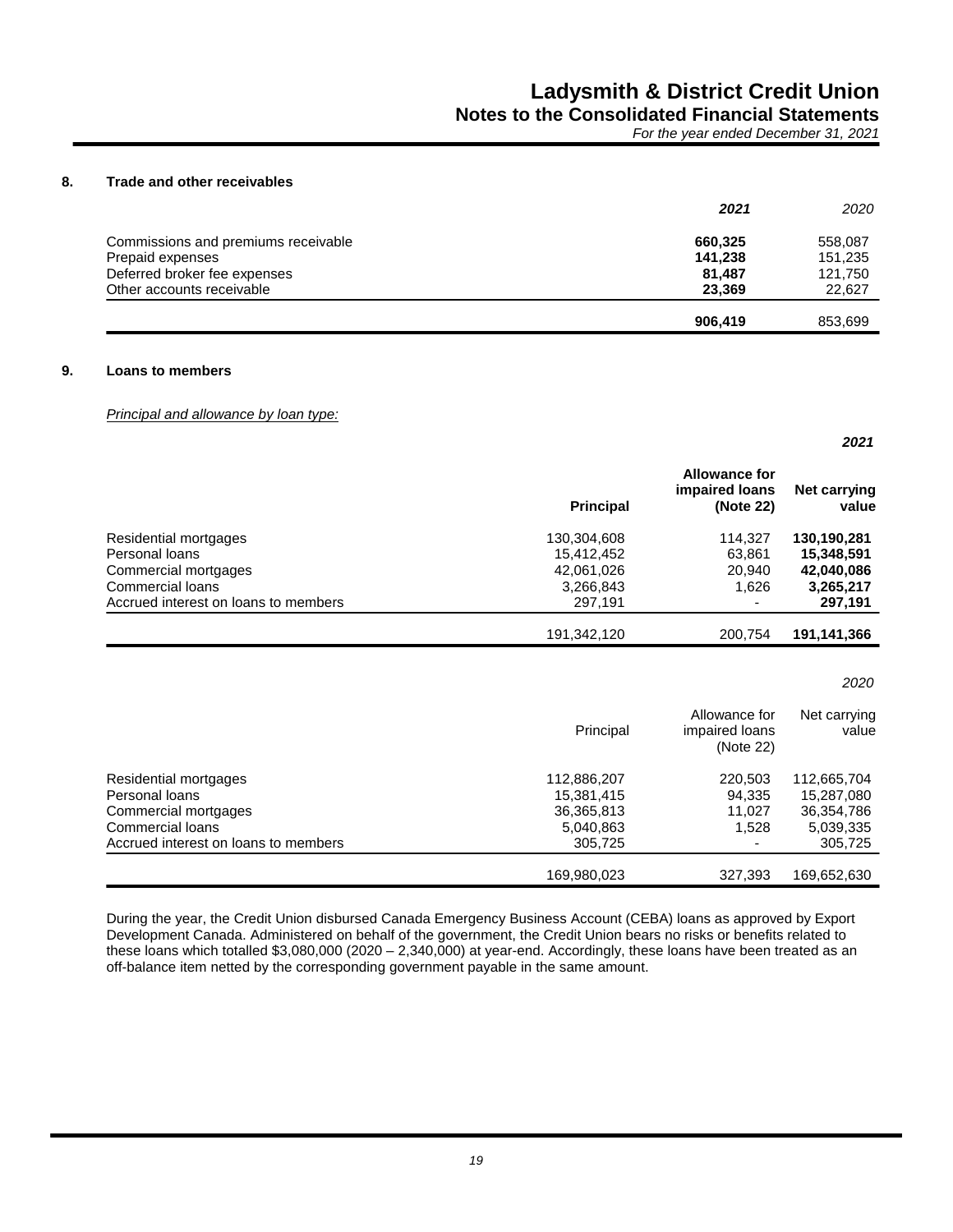# **Notes to the Consolidated Financial Statements**

*For the year ended December 31, 2021*

# **10. Premises and equipment**

|                                              | Land      |            | <b>Buildings Automotive Equipment Leaseholds</b> |           |        | <b>Right-of-use</b><br>buildings | <b>Total</b> |
|----------------------------------------------|-----------|------------|--------------------------------------------------|-----------|--------|----------------------------------|--------------|
| Cost<br>Balance at January 1,                |           |            |                                                  |           |        |                                  |              |
| 2020                                         | 1,061,929 | 3,123,072  | 31,113                                           | 1,259,837 | 87,188 | 81,295                           | 5,644,434    |
| Additions<br>Additions - right-of-use        | 4,717     | 1,948      | 26,582                                           | 76,943    |        |                                  | 110,190      |
| buildings                                    |           |            |                                                  |           |        | 150,527                          | 150,527      |
| Disposals                                    |           |            | (11, 113)                                        |           |        |                                  | (11, 113)    |
| Revaluation<br>adjustment                    |           | (153, 267) |                                                  |           |        |                                  | (153, 267)   |
| <b>Balance at December</b><br>31, 2020       | 1,066,646 | 2,971,753  | 46,582                                           | 1,336,780 | 87,188 | 231,822                          | 5,740,771    |
| Balance at January 1,<br>2021                | 1,066,646 | 2,971,753  | 46,582                                           | 1,336,780 | 87,188 | 231,822                          | 5,740,771    |
| Additions                                    | 820       | 7,993      |                                                  | 34,577    | 2,813  | 187                              | 46,390       |
| Additions - right-of-use<br>buildings        |           |            |                                                  | (2, 544)  |        |                                  | (2, 544)     |
| Revaluation<br>adjustment                    | 383,502   | 694,287    |                                                  |           |        |                                  | 1,077,789    |
| <b>Balance at December</b>                   |           |            |                                                  |           |        |                                  |              |
| 31, 2021                                     | 1,450,968 | 3,674,033  | 46,582                                           | 1,368,813 | 90,001 | 232,009                          | 6,862,406    |
| <b>Depreciation</b><br>Balance at January 1, |           |            |                                                  |           |        |                                  |              |
| 2020                                         |           |            | 13,113                                           | 1,046,766 | 53,821 | 27,873                           | 1,141,573    |
| Depreciation expense                         |           | 153,267    | 4,597                                            | 86,073    | 17,465 |                                  | 261,402      |
| Depreciation, right-of-<br>use buildings     |           |            |                                                  |           |        | 27,873                           | 27,873       |
| <b>Disposals</b>                             |           |            | (11, 113)                                        |           |        |                                  | (11, 113)    |
| Revaluation<br>adjustment                    |           | (153, 267) |                                                  |           |        |                                  | (153, 267)   |
| <b>Balance at December</b>                   |           |            |                                                  |           |        |                                  |              |
| 31, 2020<br>Balance at January 1,            |           |            | 6,597                                            | 1,132,839 | 71,286 | 55,746                           | 1,266,468    |
| 2021                                         |           |            | 6,597                                            | 1,132,839 | 71,286 | 55,746                           | 1,266,468    |
| Depreciation expense                         |           | 162,646    | 7,797                                            | 98,066    | 16,308 |                                  | 284,817      |
| Depreciation, right-of-<br>use buildings     |           |            |                                                  |           |        | 28,062                           | 28,062       |
| Disposals                                    |           |            |                                                  | (2, 544)  |        |                                  | (2, 544)     |
| Revaluation<br>adjustment                    |           | (162, 646) |                                                  |           |        |                                  | (162, 646)   |
| <b>Balance at December</b>                   |           |            |                                                  |           |        |                                  |              |
| 31, 2021                                     |           |            | 14,394                                           | 1,228,361 | 87,594 | 83,808                           | 1,414,157    |
| Net book value                               |           |            |                                                  |           |        |                                  |              |
| At December 31, 2020                         | 1,066,646 | 2,971,753  | 39,985                                           | 203,941   | 15,902 | 176,076                          | 4,474,303    |
| At December 31,<br>2021                      | 1,450,968 | 3,674,033  | 32,188                                           | 140,452   | 2,407  | 148,201                          | 5,448,249    |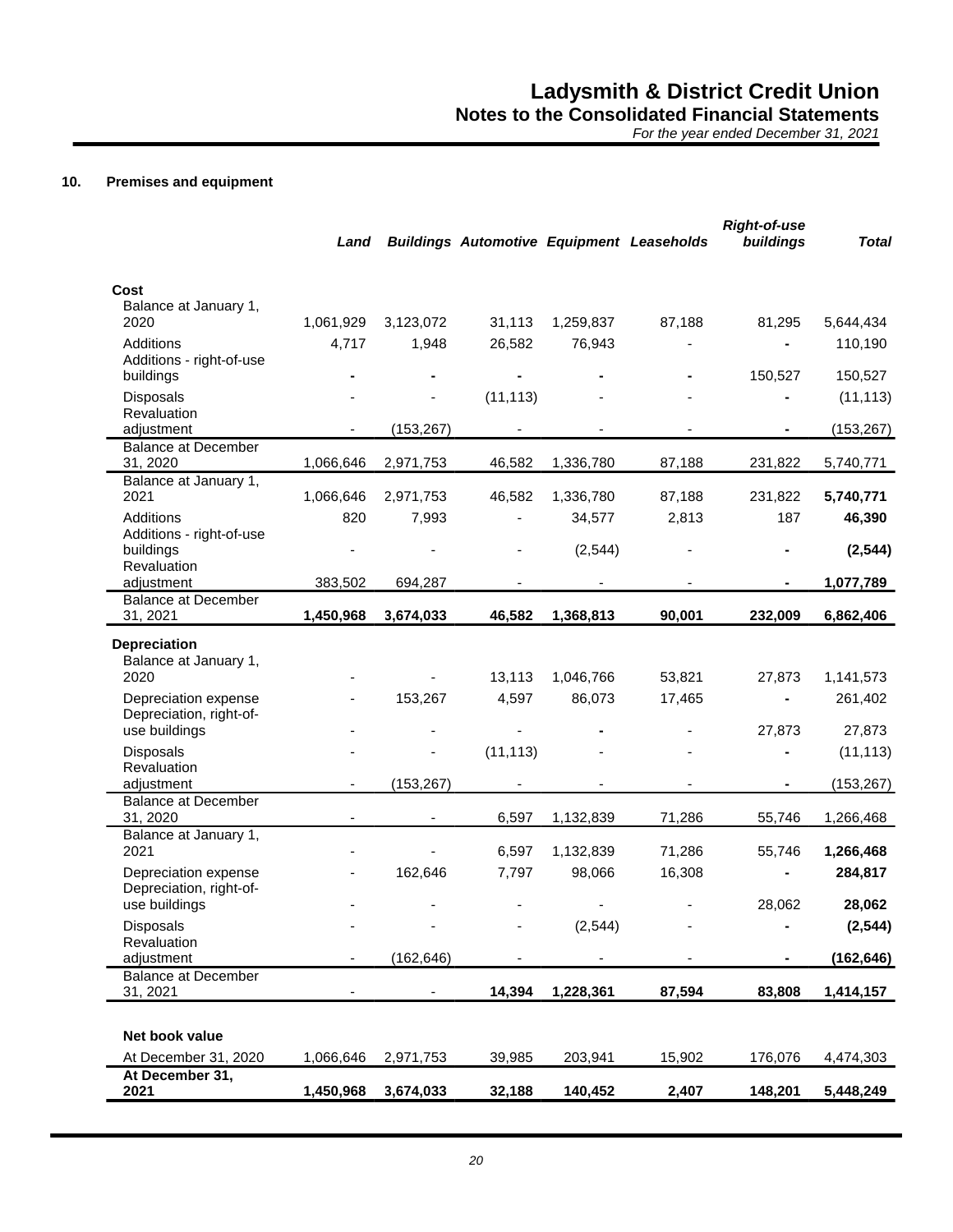# **Notes to the Consolidated Financial Statements**

*For the year ended December 31, 2021*

# **11. Intangible assets**

**12.** 

|                                                                | <b>Banking system</b><br>and website | <b>Customer list</b>    | Total                   |
|----------------------------------------------------------------|--------------------------------------|-------------------------|-------------------------|
| Cost                                                           |                                      |                         |                         |
| Balance at January 1, 2020                                     | 1,695,954                            | 1,164,836               | 2,860,790               |
| Additions                                                      | 8,276                                |                         | 8,276                   |
| Balance at December 31, 2020                                   | 1,704,230                            | 1,164,836               | 2,869,066               |
| Balance at January 1, 2021                                     | 1,704,230                            | 1,164,836               | 2,869,066               |
| Additions                                                      | 798,550                              |                         | 798,550                 |
| Balance at December 31, 2021                                   | 2,502,780                            | 1,164,836               | 3,667,616               |
| <b>Depreciation</b>                                            |                                      |                         |                         |
| Balance at January 1, 2020                                     | 811,705                              |                         | 811,705                 |
| Depreciation expense                                           | 177,086                              |                         | 177,086                 |
| Balance at December 31, 2020                                   | 988,791                              |                         | 988,791                 |
| Balance at January 1, 2021                                     | 988,791                              |                         | 988,791                 |
| Depreciation expense                                           | 231,675                              |                         | 231,675                 |
| Balance at December 31, 2021                                   | 1,220,466                            | $\blacksquare$          | 1,220,466               |
| Net book value                                                 |                                      |                         |                         |
| At December 31, 2020                                           | 715,439                              | 1,164,836               | 1,880,275               |
| At December 31, 2021                                           | 1,282,314                            | 1,164,836               | 2,447,150               |
| <b>Member deposits</b>                                         |                                      |                         |                         |
|                                                                |                                      | 2021                    | 2020                    |
| Demand deposits                                                |                                      | 136,306,410             | 106,952,329             |
| Term deposits                                                  |                                      | 54,498,774              | 59,010,441              |
| Registered savings plans                                       |                                      | 14,008,784              | 14,404,239              |
| Registered retirement income funds<br>Tax free savings account |                                      | 9,735,194<br>11,060,884 | 9,886,758<br>10,614,991 |
| Member shares (Note 14)                                        |                                      | 1,596,505               | 1,622,224               |
| Accrued interest on member deposits                            |                                      | 922,633                 | 1,082,852               |
|                                                                |                                      | 228,129,184             | 203,573,834             |

Total member deposits include \$1,043,021 (2020 - \$2,066,000) in foreign currencies denominated in Canadian dollars.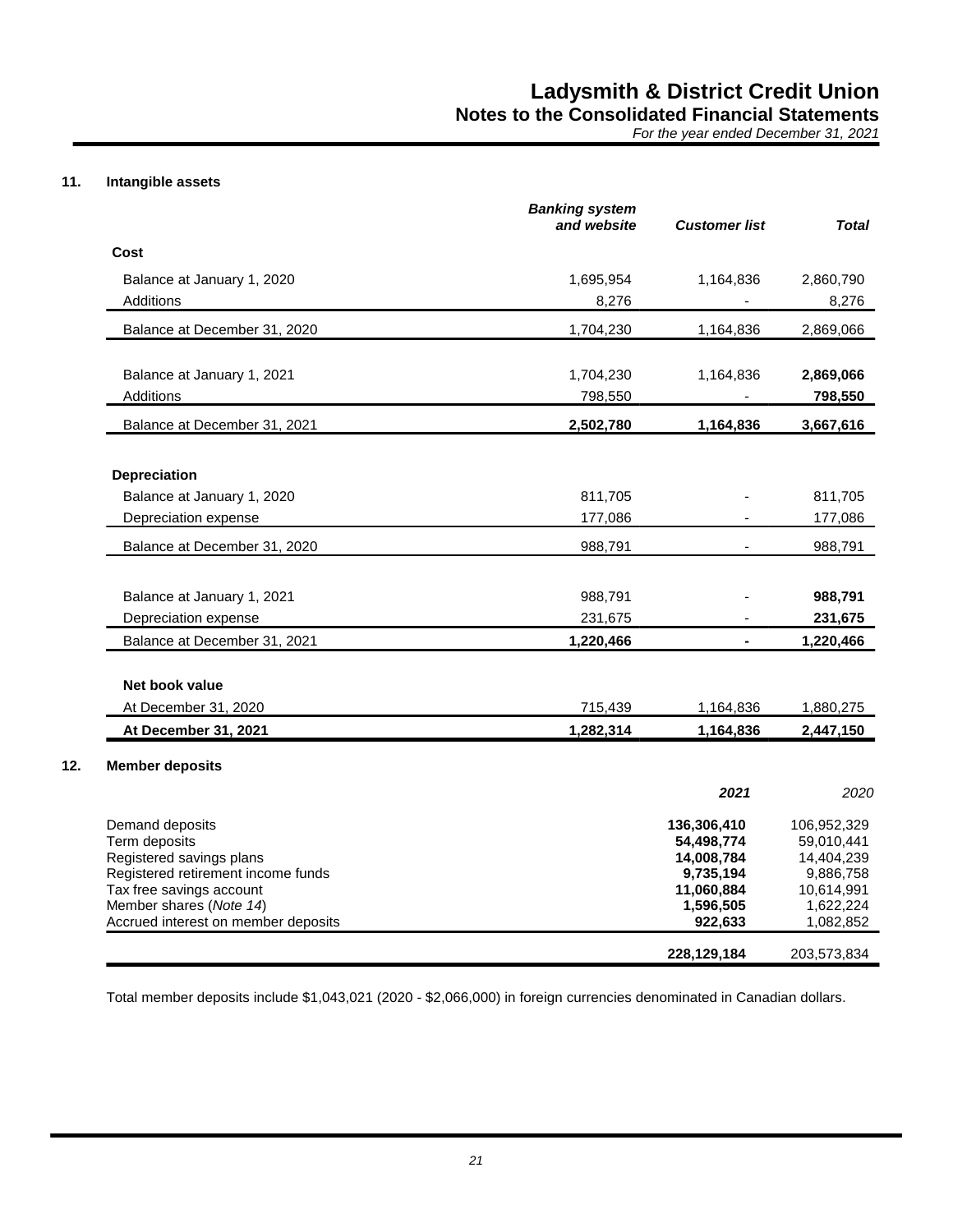# **13. Income taxes**

Reasons for the difference between income tax expense for the year and the expected income taxes based on the statutory tax rate of 27% (2020 - 27%) are as follows:

|                                          | 2021       | 2020      |
|------------------------------------------|------------|-----------|
| Income tax expense at the statutory rate | 529.170    | 428.155   |
| Items not deductible for tax purposes    | 268,573    | 291.488   |
| Items deductible for tax purposes        | (722, 241) | (199,017) |
| Prior years taxable losses applied       |            | (22, 113) |
| Taxes on other comprehensive income      | 291,493    | (25, 648) |
| Credit Union preferred rate deduction    | (87, 431)  | (147,472) |
| Income tax expense                       | 279.564    | 325.393   |

The movement in 2021 deferred income tax assets and liabilities are:

|                                           | Jan 1, 2021 | <b>Change for</b><br>the year | Dec 31, 2021 |
|-------------------------------------------|-------------|-------------------------------|--------------|
| Deferred income tax liabilities:          |             |                               |              |
| Premises, equipment and intangible assets | (569,600)   | (202, 500)                    | (772, 100)   |
| Allowance for impaired loans              | 56,000      | (21,000)                      | 35,000       |
| Deferred income                           | 22,000      | (1,000)                       | 21,000       |
|                                           | (491,600)   | (224, 500)                    | (716, 100)   |
|                                           | (491,600)   | (224, 500)                    | (716, 100)   |
|                                           |             |                               |              |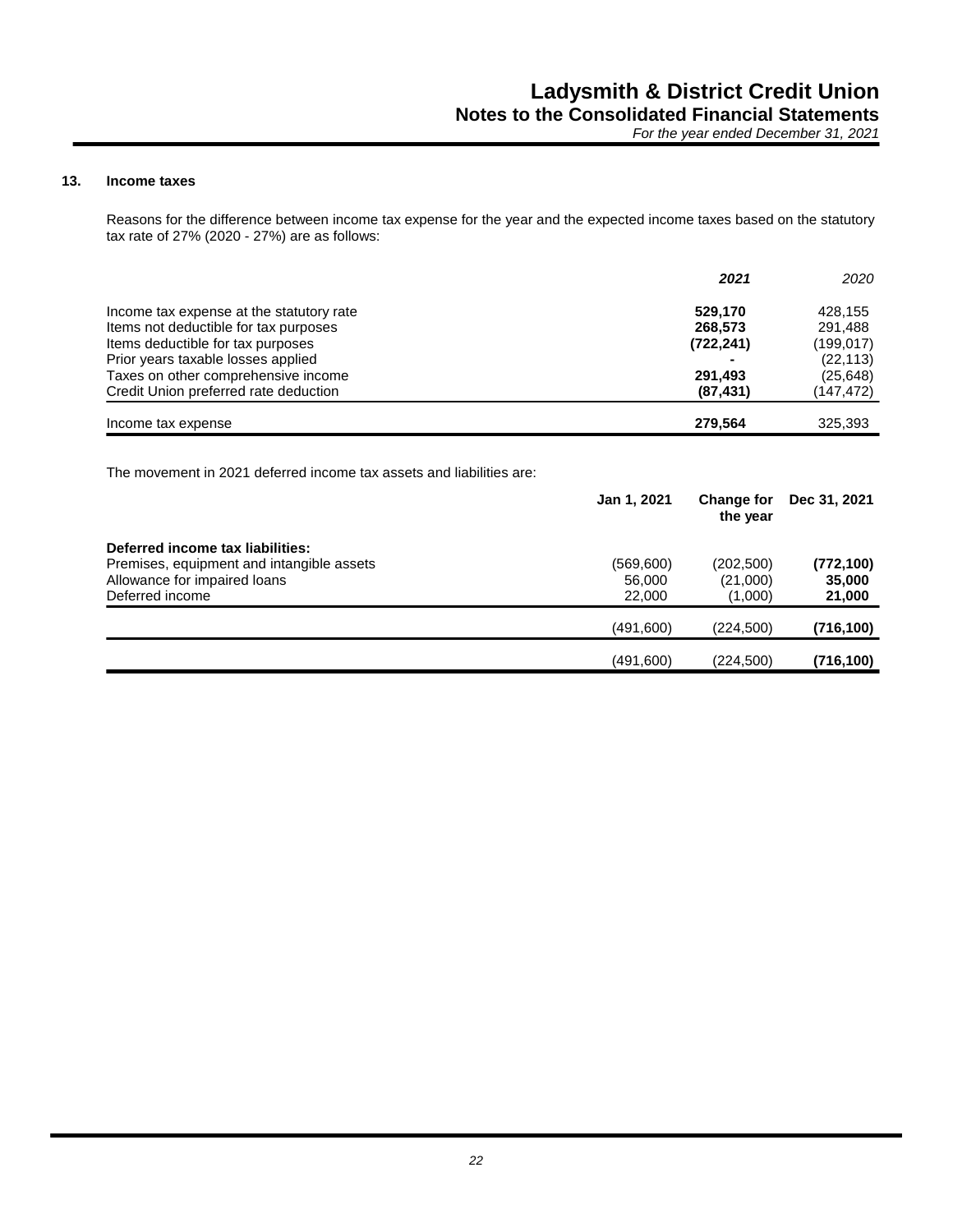# **Notes to the Consolidated Financial Statements**

*For the year ended December 31, 2021*

# **13. Income taxes** *(Continued from previous page)*

The movement in 2020 deferred income tax assets and liabilities are:

|                                                  | Jan 1, 2020 | Change for<br>the year | Dec 31, 2020 |
|--------------------------------------------------|-------------|------------------------|--------------|
| Deferred income tax assets:<br>Intangible assets | 4,900       | (4,900)                |              |
| Deferred income tax liabilities:                 |             |                        |              |
| Premises, equipment, and goodwill                | (600,000)   | 30,400                 | (569,600)    |
| Allowance for impaired loans                     | 40,000      | 16,000                 | 56,000       |
| Taxable losses carried forward                   | 22,000      | (22,000)               |              |
| Deferred income                                  | 11,000      | 11,000                 | 22,000       |
|                                                  | (527,000)   | 35,400                 | (491,600)    |
|                                                  | (522, 100)  | 30,500                 | (491,600)    |

# **14. Member shares**

An unlimited number of Member shares are authorized for issuance.

|                                                                                                                        | 2021                                       | 2020                                       |
|------------------------------------------------------------------------------------------------------------------------|--------------------------------------------|--------------------------------------------|
| Balance, beginning of year<br>Issued during the year<br>Dividends credited during the year<br>Redeemed during the year | 1,622,224<br>25,769<br>47.780<br>(99, 268) | 1,647,580<br>28,401<br>40,830<br>(94, 587) |
| <b>Balance, end of year (Note 12)</b>                                                                                  | 1,596,505                                  | 1.622.224                                  |

Member shares are recognized as a liability, equity or compound instrument based on the terms and in accordance with *IAS 32, Financial Instrument Presentation* and *IFRIC 2 Members' Shares in Co-operative Entities and Similar Instruments*. All of the Credit Union's member shares are classified as financial liabilities and are initially recognized at fair value net of any transaction costs directly attributable to the issuance of the instrument and subsequently carried at amortized cost using the effective interest rate method.

# Terms and conditions

As a condition of membership, which is required to use the services of the Credit Union, each member is required to hold \$5 in membership shares. These membership shares are redeemable at par only when a membership is withdrawn. Dividends are at the discretion of the Board of Directors.

Funds invested by members in member shares are not insured by the Credit Union Deposit Insurance Corporation (CUDIC). The withdrawal of member shares is subject to the Credit Union maintaining adequate regulatory capital (see Note 20), as is the payment of dividends on these shares.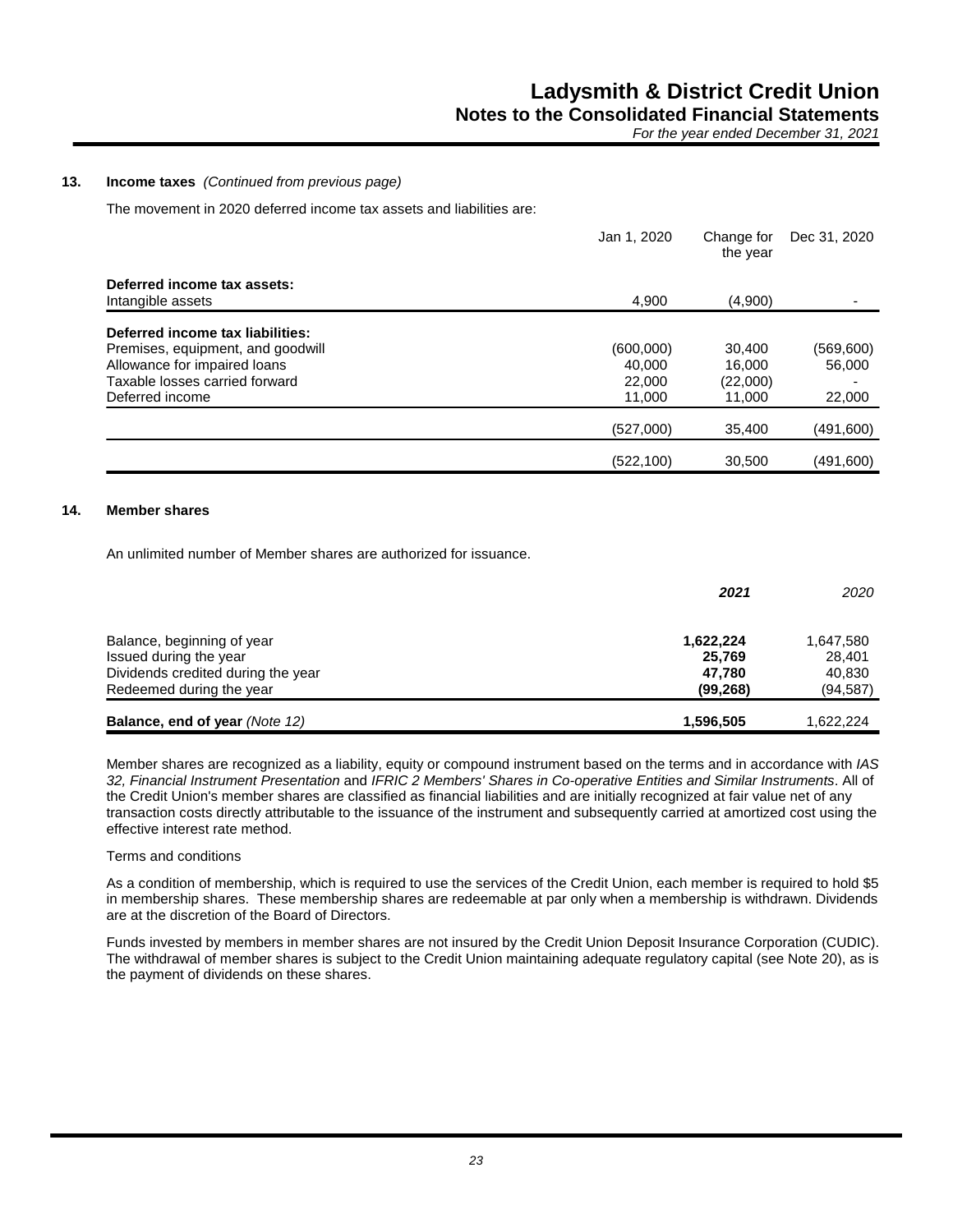**Notes to the Consolidated Financial Statements**

*For the year ended December 31, 2021*

# **15. Other liabilities**

|                       | 2021    | 2020    |
|-----------------------|---------|---------|
| Payables and accruals | 514,824 | 457,480 |
| Deferred income       | 158.844 | 164,906 |
|                       | 673,668 | 622,386 |

# **16. Lease liability**

# *Leases as lessee*

The Credit Union leases one building. The lease term includes 3 seperate rights of renewal.

#### *Right-of-use assets*

Right-of-use assets of the Credit Union have been presented with premises and equipment in the statement of financial position.

#### *Lease liabilities*

The following table sets out a maturity analysis of the lease liability:

|                                                                 | 2021    | 2020    |
|-----------------------------------------------------------------|---------|---------|
| Maturity analysis - contractual undiscounted cash flows         |         |         |
| Less than one year                                              | 31.178  | 29.116  |
| One to five years                                               | 122,115 | 124,713 |
| More than five years                                            |         | 28,580  |
| <b>Total undiscounted lease liability</b>                       | 153.293 | 182,409 |
| Lease liability included in the statement of financial position | 148.282 | 176,716 |

During 2021 the Credit Union recognized \$494 (2020 - 1,033) in interest expense on its lease liability in profit for the year.

# **17. Other income**

|                                                      | 2021      | 2020                     |
|------------------------------------------------------|-----------|--------------------------|
| General insurance commissions                        | 1,120,488 | 1,152,764                |
| Financial management commissions                     | 454.723   | 380.147                  |
| Account service charges                              | 259,586   | 265,956                  |
| Loan processing fees                                 | 566,180   | 323,937                  |
| Gain (loss) on disposal of financial investments     | (7,014)   | 10,852                   |
| Unrealized gain on revaluation of land and buildings | 103,296   | $\overline{\phantom{0}}$ |
| Other                                                | 505.107   | 205,370                  |
|                                                      |           |                          |
|                                                      | 3,002,366 | 2,339,026                |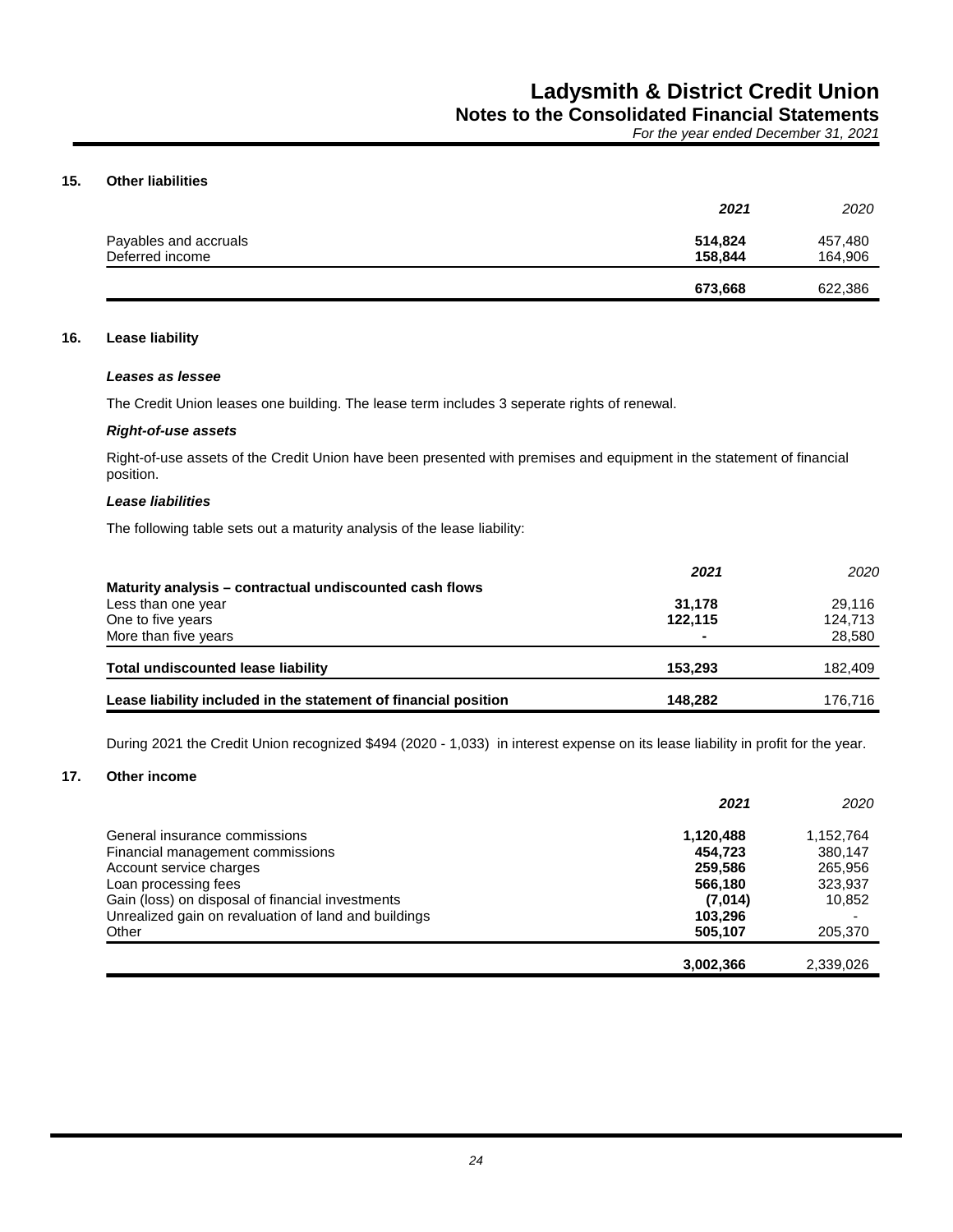**Notes to the Consolidated Financial Statements**

*For the year ended December 31, 2021*

# **18. Operating expenses**

|                                  | 2021      | 2020      |
|----------------------------------|-----------|-----------|
| Advertising and member relations | 174.974   | 180,115   |
| Data processing                  | 294.333   | 261.187   |
| Depreciation                     | 544.554   | 466,361   |
| Dues and assessments             | 187.946   | 87,213    |
| Insurance                        | 59,671    | 58,367    |
| Premises and office              | 444.247   | 401.216   |
| Professional fees and dues       | 244,355   | 236.262   |
| Salaries and benefits            | 3,423,802 | 3,088,494 |
| Service charges                  | 192.762   | 186,162   |
| Training, meetings and travel    | 176.502   | 149,338   |
|                                  | 5,743,146 | 5,114,715 |

# **19. Related party transactions**

#### *Key management compensation of the Credit Union*

Key management personnel of the Credit Union and its subsidiaries are comprised of the Chief Executive Officer, Manager Financial Services, Manager LCU Insurance Agencies Ltd., Manager LDCU Financial Management Ltd., Senior Manager Operations, and Members of the Board of Directors.

|                       | 2021<br>____ | 2020    |
|-----------------------|--------------|---------|
| Salaries and benefits | 871,957      | 821,974 |

# *Transactions with key management personnel*

Loans to key management personnel including their related parties must meet the same qualification requirements and general conditions which apply to Members and must be approved by the Board of Directors and reviewed by the Conduct Review Committee. Loans to key management personnel including their related parties may bear preferential rates of interest.

The Credit Union's policy for receiving deposits from key management personnel is that all transactions are approved and deposits accepted on the same terms and conditions which apply to members for each type of deposit. There are no benefits or concessional terms and conditions applicable to key management personnel or close family members.

|                              | 2021      | 2020      |
|------------------------------|-----------|-----------|
| Loan balances outstanding    | 2,305,350 | 908,609   |
| Lines of credit outstanding  | 239.055   | 941.171   |
| Unused value lines of credit | 1.274.744 | 1,155,228 |
|                              |           |           |
|                              | 3,819,149 | 3,005,008 |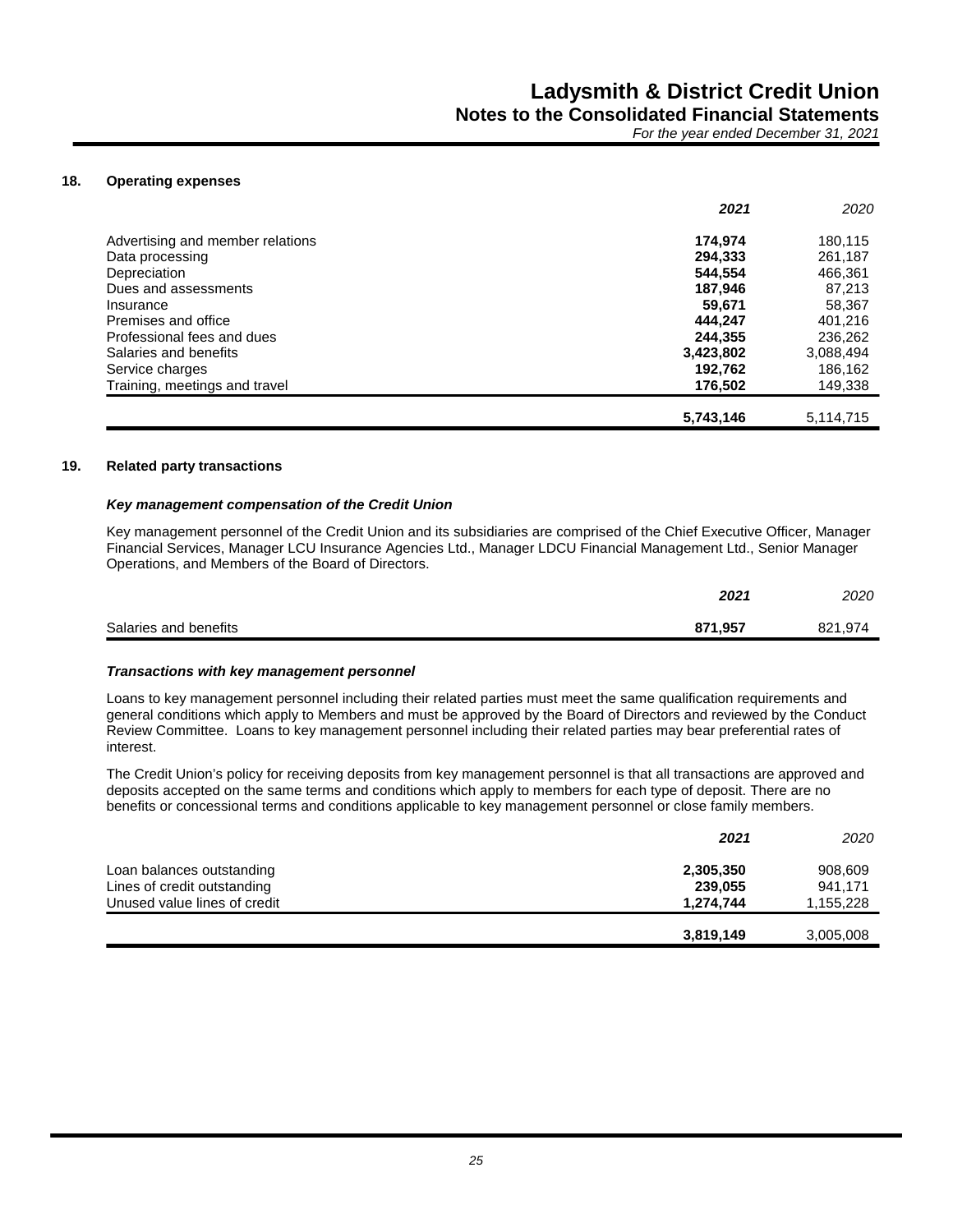# **Notes to the Consolidated Financial Statements**

*For the year ended December 31, 2021*

# **19. Related party transactions** *(Continued from previous page)*

|                                                                                                                       | 2021                       | 2020                       |
|-----------------------------------------------------------------------------------------------------------------------|----------------------------|----------------------------|
| Interest and other revenue earned on loans and revolving credit facilities to KMP<br>Interest paid on deposits to KMP | 72,240<br>11.534           | 36,835<br>24.316           |
| The total value of member deposits from KMP as at the year-end:<br>Term and savings deposits                          | 1,413,390                  | 2,005,801                  |
| <b>Director Compensation</b>                                                                                          | 2021                       | 2020                       |
| Directors fees and committee remuneration<br>Directors expenses<br>Honorarium                                         | 37,775<br>12,144<br>14.250 | 32,350<br>15.321<br>14.250 |

The Board's compensation is designed to attract and retain experienced directors who are aligned with the Credit Union's values and can lead the long-term success of the Credit Union. This requires that directors be adequately and competitively compensated. The amount of compensation is reviewed every three years by comparing to the annual director's survey conducted by Central 1. When considering the appropriate level of compensation, the committee considers:

- LDCU's values, mission, vision and culture;

- The level of responsibility and time commitment required of directors; and

- The need to attract and retain directors with the skills and attributes required to advance the Credit Union's business model and strategic plans, and to control its risks.

The current compensation period began on May 14, 2019. The next compensation review will be presented to members for approval at the 2022 Annual General Meeting to take effect following the 2022 Annual General Meeting. The Credit Union provides directors with the following compensation:

- Annual honorarium for the Board President \$2,250
- Annual honorarium for directors \$2,000
- Board President board meetings attended \$175 (includes AGM and Strategic Planning)
- Director board meetings attended \$150 each (includes AGM and Strategic Planning)
- Director committee meetings attended \$100 (includes audit, ILC, CRC, etc.)
- Director donation and credit committee meetings attended \$50

- Reimbursement for expenses including training, travel, hotel, etc. while attending Credit Union meetings or courses.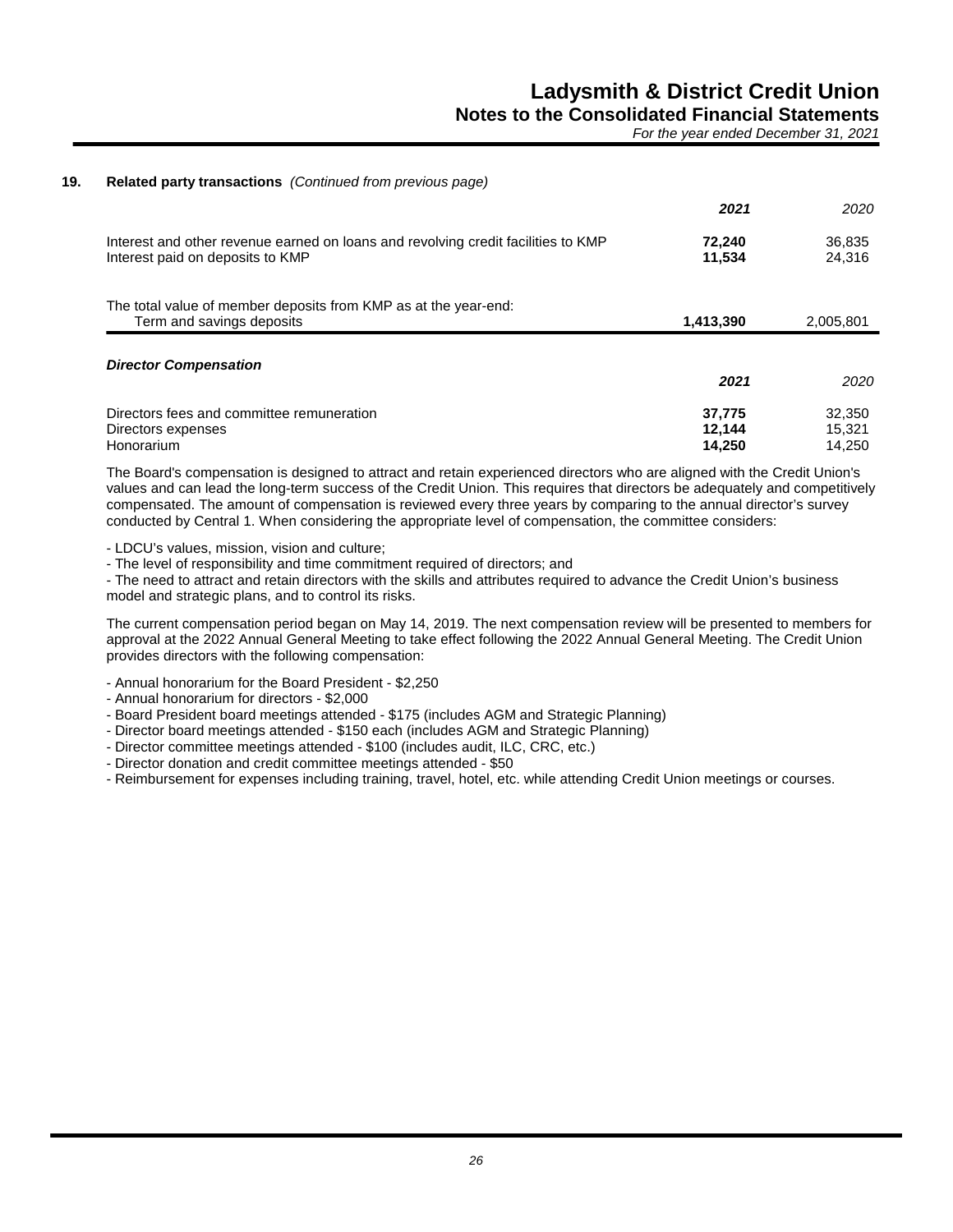# **20. Capital management**

The Credit Union's objectives with respect to capital management are to maintain a capital base that is structured to exceed regulatory requirements and to best utilize capital allocations.

The Credit Union considers its capital to include membership shares and retained earnings. There have been no changes in what the Credit Union considers to be capital since the previous period.

The Credit Union establishes the risk weighted value of its assets in accordance with the Regulations of the Financial Institutions Act which establishes the applicable percentage for each class of assets.

The Financial Institutions Act (British Columbia) regulations prescribe that the minimum required capital ratio exceeds 8.0% for the Credit Union's fiscal year. As at December 31, 2021, the Credit Union met the capital requirements of its capital plan with a calculated members' capital ratio of 15.17% (2020 - 14.52%).

| Regulatory capital consists of the following: | 2021        | 2020        |
|-----------------------------------------------|-------------|-------------|
| <b>Primary capital</b>                        |             |             |
| Membership shares (non-consolidated)          | 1,596,505   | 1,622,224   |
| Retained earnings                             | 12,302,093  | 10,846,268  |
| Deferred income tax (non-consolidated)        | 497,000     | 279,000     |
|                                               | 14,395,598  | 12,747,492  |
| <b>Secondary Capital</b>                      |             |             |
| Proportion of system retained earnings        | 2,341,537   | 2,133,043   |
| <b>Deductions from capital</b>                |             |             |
| Goodwill and intangibles                      | (1,741,810) | (1,414,340) |
| Gains on own-use property                     | (1,257,109) | (1,257,109) |
|                                               | (2,998,919) | (2,671,449) |
| Capital base                                  | 13,738,216  | 12,209,086  |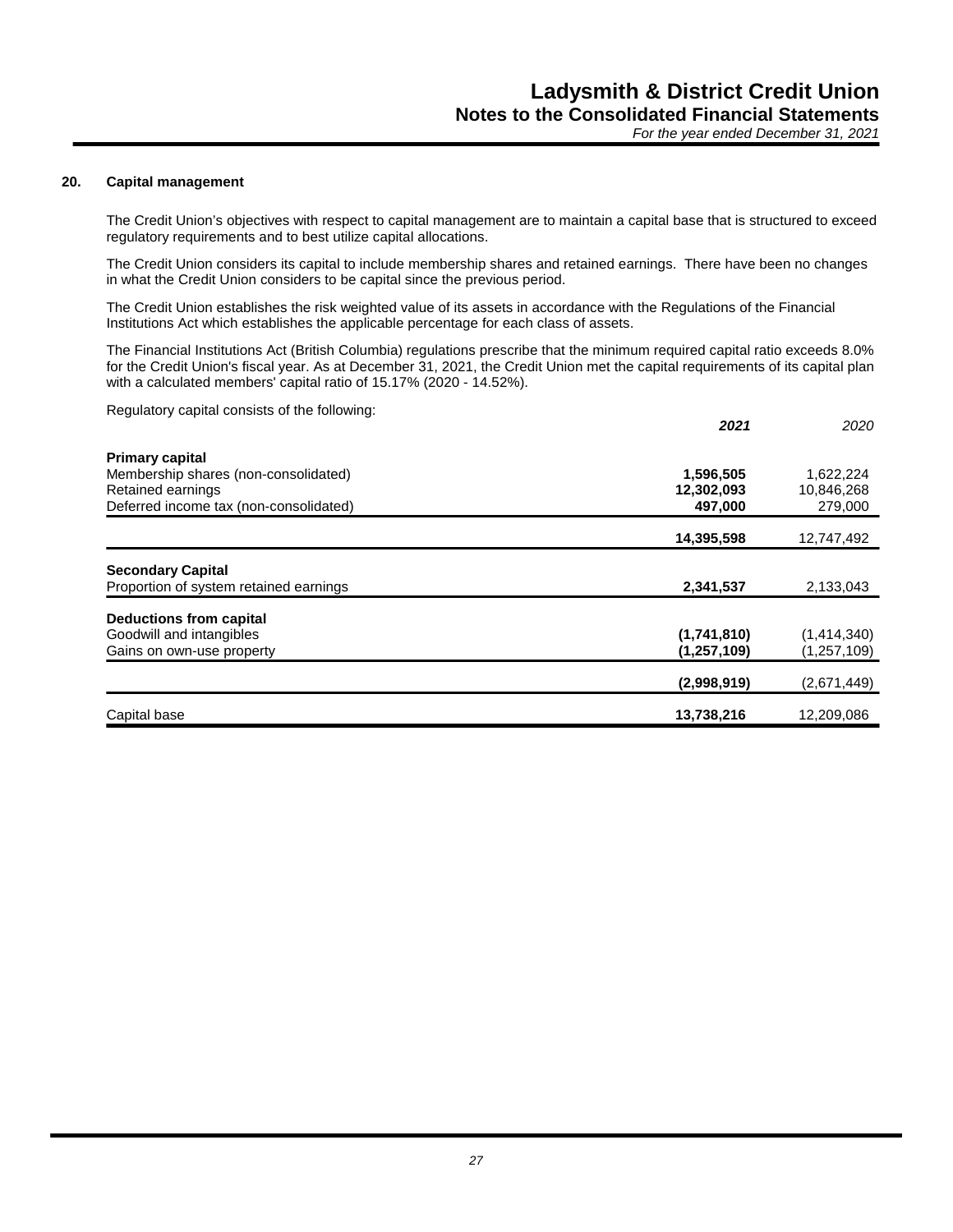# **21. Fair value measurements**

#### *Recurring fair value measurements*

The Credit Union's assets and liabilities measured at fair value on a recurring basis have been categorized into the fair value hierarchy as follows:

| (in thousands)                           | <b>Fair Value</b> | Level 1 | Level 2 | 2021<br>Level 3 |
|------------------------------------------|-------------------|---------|---------|-----------------|
| Assets                                   |                   |         |         |                 |
| Cash and cash equivalents - cash on hand | 3,850             | 3,850   | $\sim$  |                 |
| Financial investments - shares           | 120               |         | 120     |                 |
| Derivative financial instruments         | 140               | -       | 140     |                 |
| Total recurring fair value measurements  | 3.970             | 3,850   | 120     |                 |

| (in thousands)                           | <b>Fair Value</b> | Level 1 | Level 2 | 2020<br>Level 3          |
|------------------------------------------|-------------------|---------|---------|--------------------------|
| <b>Assets</b>                            |                   |         |         |                          |
| Cash and cash equivalents - cash on hand | 6,818             | 6.818   |         |                          |
| Financial investments - shares           | 759               |         | 759     | $\overline{\phantom{0}}$ |
| Derivative financial instruments         | 298               |         | 298     | -                        |
| Total recurring fair value measurements  | 7.875             | 6.818   | 1.057   |                          |

# **Level 2 fair value measurements**

Valuation techniques and inputs for recurring Level 2 fair value measurements are as follows:

| Line item                           | Valuation technique(s)                                                                                                                                                | <i><b>Inputs</b></i>                           |
|-------------------------------------|-----------------------------------------------------------------------------------------------------------------------------------------------------------------------|------------------------------------------------|
|                                     |                                                                                                                                                                       |                                                |
| Investments - shares                | Fair value is determined to be<br>equivalent to the par value of<br>shares due to the fact<br>transactions occur at par value<br>on a regular and recurring<br>basis. | Value of shares                                |
|                                     | Fair value is determined using<br>the net present value of cash                                                                                                       |                                                |
| Derivative financial<br>instruments | flows attributable to the<br>derivative financial liability.                                                                                                          | Discount rates based on<br>CDOR and swap rates |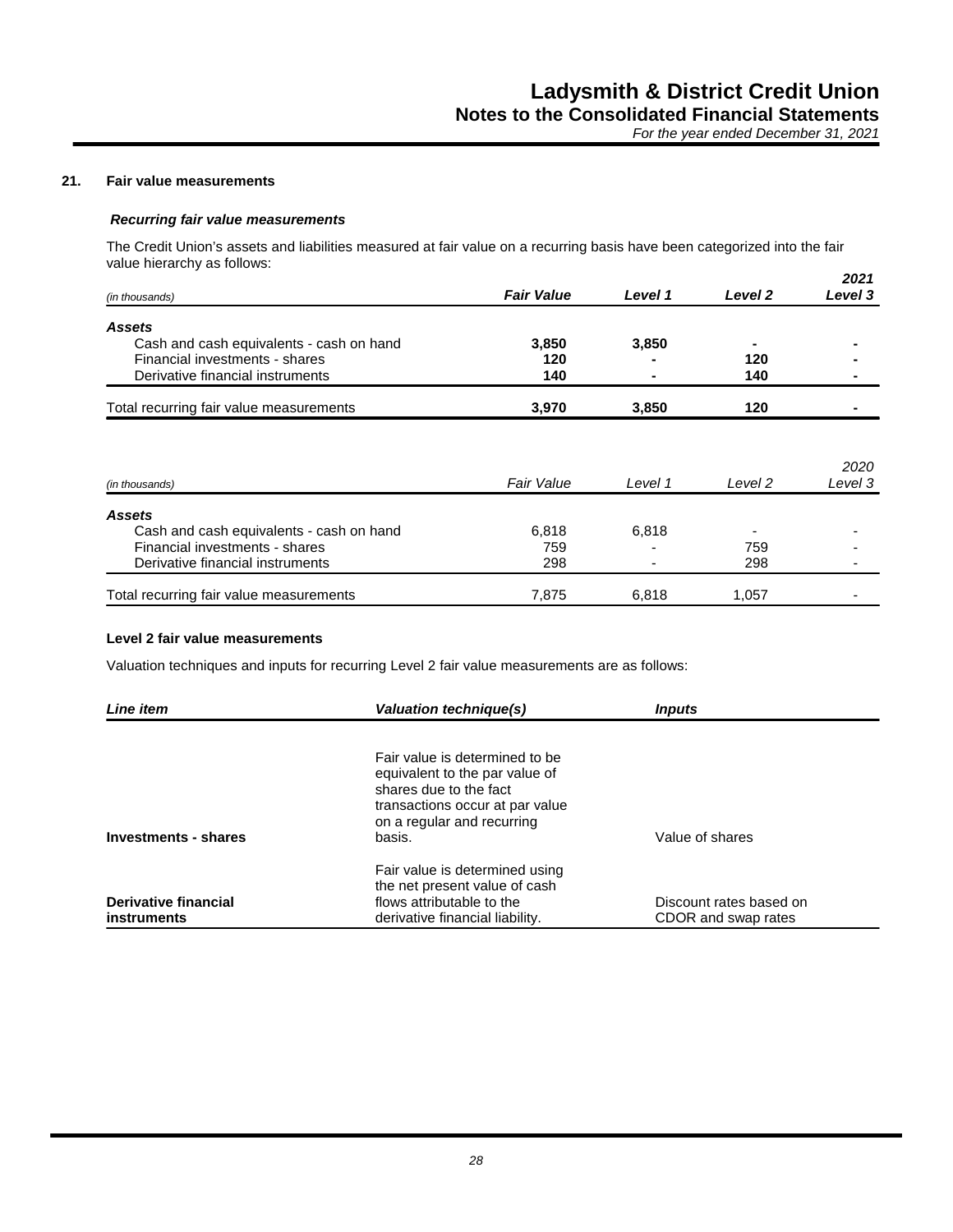# **21. Fair value measurments** *(Continued from previous page)*

# *Non-recurring fair value measurements*

The following table analyzes within the fair value hierarchy the Credit Union's assets and liabilities (by class) not measured at fair value, but for which fair value is disclosed:

|                                             |                   |         |         | 2021    |
|---------------------------------------------|-------------------|---------|---------|---------|
| (in thousands)                              | <b>Fair Value</b> | Level 1 | Level 2 | Level 3 |
| <b>Assets</b>                               |                   |         |         |         |
| Term deposits                               | 21,700            |         | 21,700  |         |
| Marketable securities                       | 16,449            |         | 16,449  |         |
| Guaranteed investment certificates          | 2.016             |         | 2.016   |         |
| Loans to members                            | 193,095           |         | 193,095 |         |
| Trade and other receivables                 | 684               |         | 684     |         |
| Total non-recurring fair value measurements | 233,944           |         | 233,944 |         |
| Liabilities                                 |                   |         |         |         |
| Member deposits                             | 229,552           |         | 229,552 |         |
| Other liabilities                           | 515               |         | 515     |         |
| Lease liability                             | 148               |         | 148     |         |
| Total non-recurring fair value measurements | 230,215           |         | 230.215 |         |

|                                             |                   |         |         | 2020    |
|---------------------------------------------|-------------------|---------|---------|---------|
| (in thousands)                              | <b>Fair Value</b> | Level 1 | Level 2 | Level 3 |
| <b>Assets</b>                               |                   |         |         |         |
| Term deposits                               | 31,364            |         | 31,364  |         |
| Guaranteed investment certificates          | 2,009             |         | 2.009   |         |
| Loans to members                            | 172,591           |         | 172,591 |         |
| Trade and other receivables                 | 581               |         | 581     |         |
| Total non-recurring fair value measurements | 206,545           |         | 206,545 |         |
| Liabilities                                 |                   |         |         |         |
| Member deposits                             | 201,368           |         | 201,368 |         |
| Other liabilities                           | 457               |         | 457     |         |
| Lease liability                             | 177               |         | 177     |         |
| Total non-recurring fair value measurements | 202.002           |         | 202.002 |         |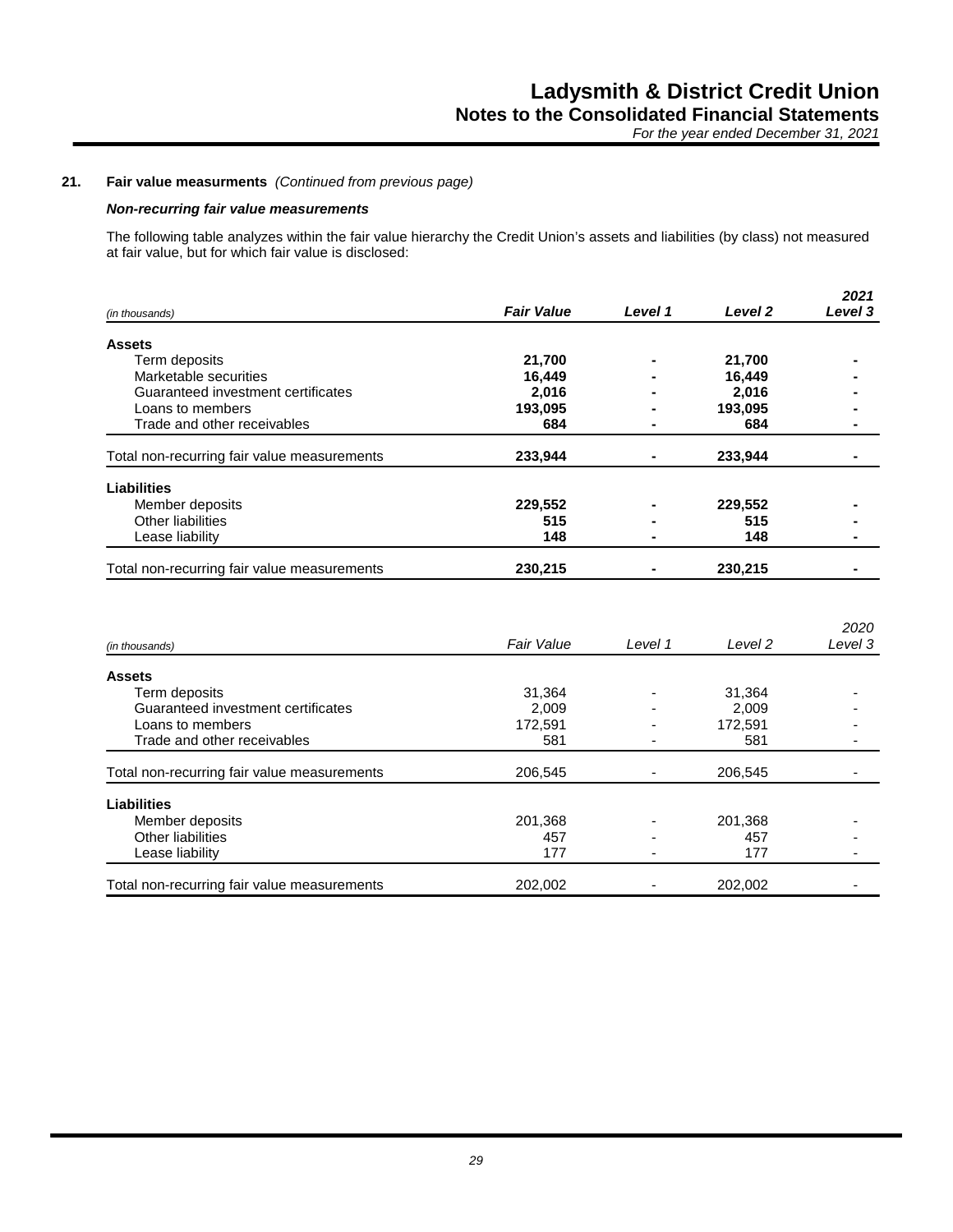# **22. Financial instruments**

All significant financial assets, financial liabilities and equity instruments of the Credit Union are either recognized or disclosed in the financial statements together with other information relevant for making a reasonable assessment of future cash flows, interest rate risk and credit risk.

# *Credit Risk*

Credit risk is the risk of financial loss resulting from the failure of a borrower or counterparty to honour its financial or contractual obligations to the Credit Union. Credit risk primarily arises from loans to members.

#### **Risk management process**

Credit risk management is integral to the Credit Union's activities. The Board of Directors are responsible for developing and implementing the credit risk management practices of the Credit Union by by establishing the relevant policies and procedures. Management carefully monitors and manages the Credit Union's exposure to credit risk by reviewing member credit extension policies and guidelines and reviewing the performance of loan portfolios, including default events and past due status. The risk management process starts at the time of a member credit application and continues until the loan is fully repaid. The primary credit risk management policies and procedures include the following:

- Loan security (collateral) requirements
- Security valuation processes, including method used to determine the value of real property and personal property when that property is subject to a mortgage or other charge
- Maximum loan to value ratios where a mortgage or other charge on real or personal property is taken as security
- Borrowing member capacity (repayment ability) requirements
- Borrowing member character requirements
- Limits on aggregate credit exposure per individual and related parties
- Limits on concentration of credit risk by loan type, industry and economic sector
- Limits on the types of credit facilities and services offered
- Internal loan approval processes and loan documentation standards
- Loan re-negotiation, extension and renewal processes
- Processes that identify adverse situations and trends, including risks associated with economic, geographic and industry sectors
- Control and monitoring processes including portfolio risk identification and delinquency tolerances
- Timely loan analysis processes to identify, access and manage delinquent and impaired loans
- Collection processes that include action plans for deteriorating loans
- Overdraft control and administration processes
- Loan syndication processes.

The Credit Union's credit risk policies, processes and methodologies are reviewed periodically to ensure they remain relevant and effective in managing credit risk.

To meet the needs of its members and to manage its own exposure to fluctuations in interest rates, the Credit Union participates in various commitments and contingent liability contracts. The primary purpose of these contracts is to make funds available for the financing needs of customers. These are subject to normal credit standards, financial controls, risk management and monitoring procedures.

The Credit Union makes the following instruments available to its members:

- Guarantees and standby letters of credit representing irrevocable assurances that the Credit Union will pay if a member cannot meet their obligations to a third party
- Commitments to extend credit representing unused portions of authorizations to extend credit in the form of loans (including lines of credit and credit cards), guarantees or letters of credit.

#### **Inputs, assumptions and techniques**

*Definition of default and assessments of credit risk*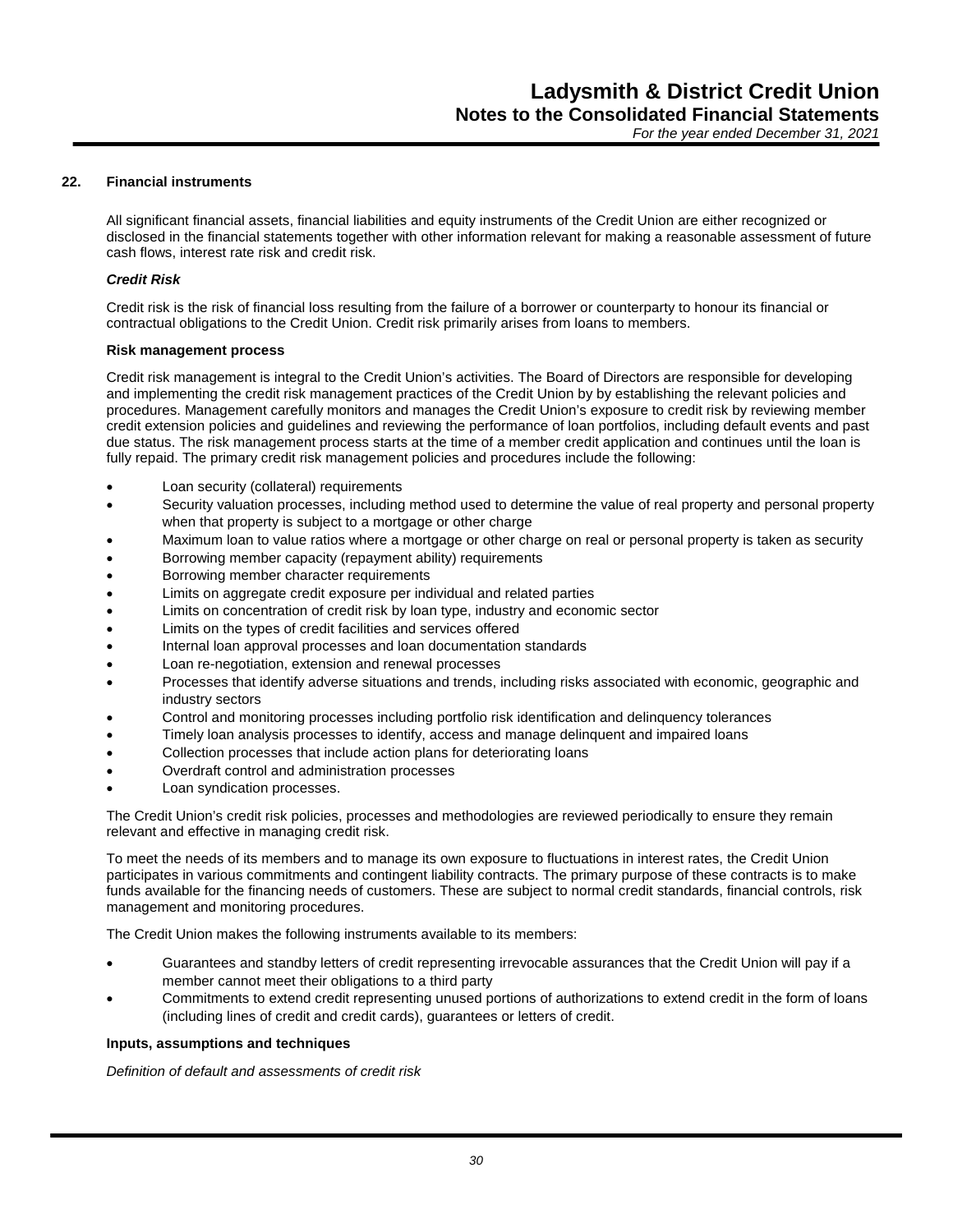# **22. Financial instruments** *(Continued from previous page)*

Financial instruments are assessed at each reporting date for a significant increase in credit risk since initial recognition. This assessment considers changes in the risk of a default occurring at the reporting date as compared to the date of initial recognition.

The Credit Union considers loans to members to be in default when contractual payments are more than 90 days past due or other objective evidence of impairment exists, such as notification from the borrower or breach of major covenants. This definition is consistent with the definitions used for the Credit Union's internal credit risk management practices and has been selected because it most closely aligns the definition of default to the Credit Union's past credit experience, and the covenants placed in standard borrowing contracts. Relatively few financial instruments subsequently return to performing status after a default has occurred under this definition without further intervention on the part of the Credit Union.

Changes in credit risk are assessed on the basis of the risk that a default will occur over the contractual lifetime of the financial instrument rather than based on changes in the amount of expected credit losses or other factors. In making this assessment the Credit Union takes into account all reasonable and supportable information, including forward-looking information, available without undue cost or effort. The Credit Union considers past due information of its balances and information about the borrower available through regular commercial dealings, such as requests for loan modifications.

The credit risk of a financial instrument is deemed to have significantly increased since initial recognition when contractual payments have exceeded 30 days past due, or other information becomes available to management (e.g., through the course of regular credit reviews, communication with the borrower or forecasting processes which consider macroeconomic conditions expected to have a future impact on borrowers). The Credit Union considers there not to have been a significant increase in credit risk despite contractual payments being more than 30 days past due when they have interviewed the borrower and determined that payment is forthcoming.

The Credit Union identifies credit-impaired financial assets through regular reviews of past due balances and credit assessments of its customers. Credit-impaired financial assets are typically placed on the Credit Union's watch list based on its internal credit risk policies. In making this assessment, the Credit Union considers past due information of its balances and information about the borrower available through regular commercial dealings.

# *Measurement of expected credit losses*

The Credit Union measures expected credit losses for loans to members on a group basis. These assets are grouped on the basis of their shared risk characteristics such as loan type. Otherwise, expected credit losses are measured on an individual basis.

When measuring 12-month and lifetime expected credit losses, the Credit Union consider items such as the contractual period of the financial asset or the period for which the entity is exposed to credit risk, determination of appropriate discount rates used in incorporating the time value of money, assumptions about prepayments, timing and extent of missed payments or default events, how probabilities of default and other assumptions and inputs used in calculating the amount of cash short falls depending on the type or class of financial instrument. Forward-looking information is incorporated into the determination of expected credit loss by considering regional economic journals and forecasts, collecting information available from regular commercial dealings with its customers and other publicly available information and considering the effect such information could have on any assumptions or inputs used in the measurement of expected credit losses, determining significant increases in credit risk or identifying a credit-impaired financial asset.

Significant judgments, estimates and assumptions are required when calculating the expected credit losses of financial assets. In measuring the 12-month and lifetime expected credit losses, management makes assumptions about prepayments, the timing and extent of missed payments or default events. In addition, management makes assumptions and estimates about the impact that future events may have on the historical data used to measure expected credit losses.

# *Write-offs*

Financial assets are written off when there is no reasonable expectation of recovery. The Credit Union assesses that there is no reasonable expectation of recovery when the security relating to the loan has been sold and there are remaining amounts outstanding, the borrower has filed for bankruptcy and the trustee has indicated that no additional funds will be paid. Where an asset has been written off but is still subject to enforcement activity, the asset is written off but remains on a list of delinquent accounts. Where information becomes available indicating the Credit Union will receive funds, such amounts are recognized at their fair value.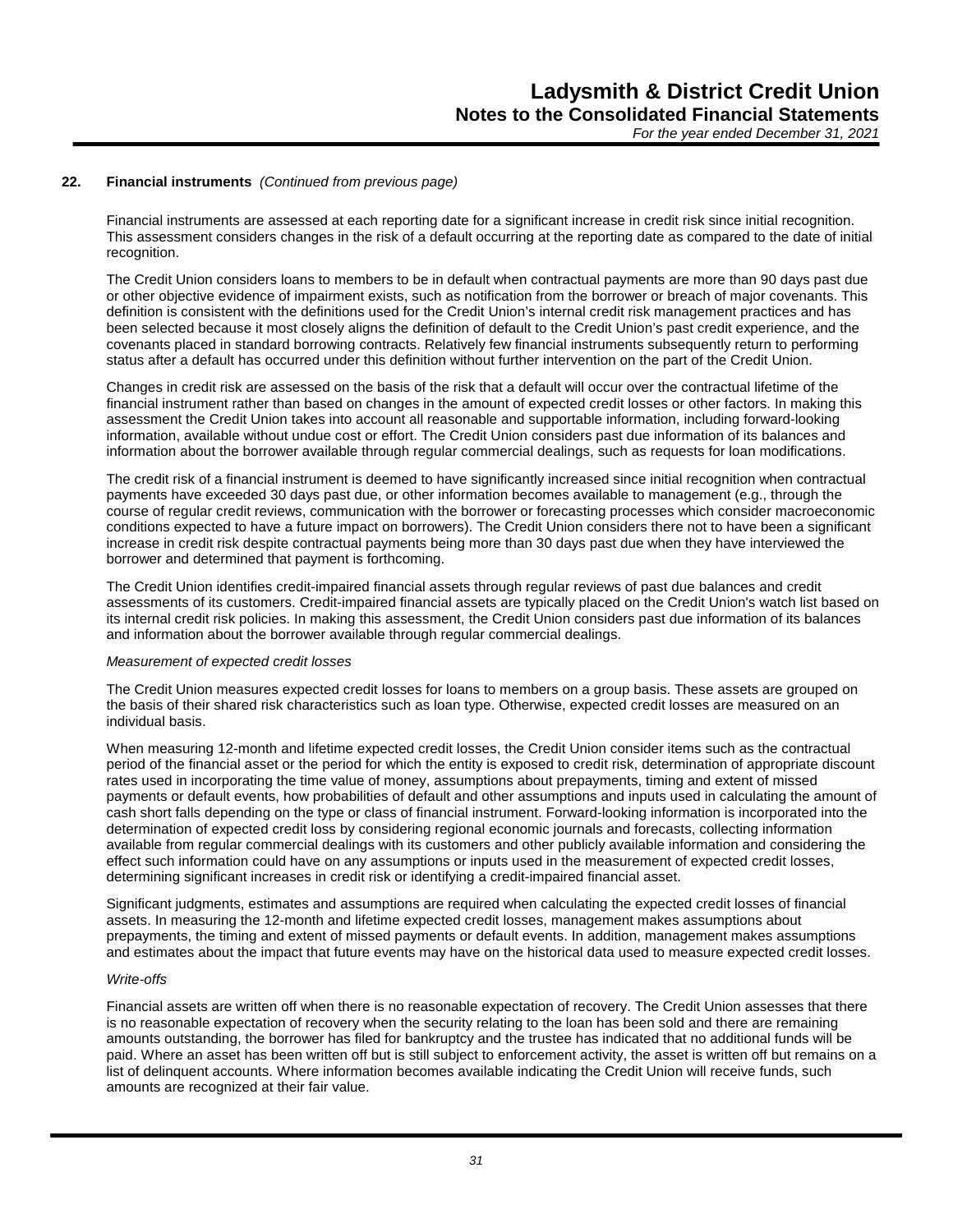# **22. Financial instruments** *(Continued from previous page)*

#### **Exposure to credit risk**

The following table sets out information about the credit quality of financial assets assessed for impairment under IFRS 9 *Financial instruments*. The amounts in the table, unless otherwise indicated, represent the assets' gross carrying amount.

Except as noted below, the gross carrying amount represents the maximum exposure to credit risk for that class of financial asset.

|                                                      | 12-month ECL | 2021<br><b>Lifetime ECL</b><br>(not credit<br><i>impaired)</i> | <b>Lifetime ECL</b><br>(credit<br><i>impaired</i> ) | <b>Total</b>   |
|------------------------------------------------------|--------------|----------------------------------------------------------------|-----------------------------------------------------|----------------|
|                                                      |              |                                                                |                                                     |                |
| <b>Residential mortgages</b><br>Low risk             | 124,847,006  |                                                                |                                                     | 124,847,006    |
| Medium risk                                          |              | 5,457,602                                                      |                                                     | 5,457,602      |
| Default                                              |              |                                                                |                                                     |                |
| Total gross carrying amount of residential mortgages | 124,847,006  | 5,457,602                                                      |                                                     | 130,304,608    |
| Less: allowance for impaired loans                   | 78,265       | 36,062                                                         | $\blacksquare$                                      | 114,327        |
| Total carrying amount of residential mortgages       | 124,768,741  | 5,421,540                                                      | $\blacksquare$                                      | 130,190,281    |
| <b>Personal loans</b>                                |              |                                                                |                                                     |                |
| Low risk                                             | 14,774,872   |                                                                |                                                     | 14,774,872     |
| Medium risk                                          |              | 637,580                                                        |                                                     | 637,580        |
| Default                                              |              |                                                                |                                                     | $\blacksquare$ |
| Total gross carrying amount of personal loans        | 14,774,872   | 637,580                                                        |                                                     | 15,412,452     |
| Less: allowance for impaired loans                   | 9,257        | 54,604                                                         |                                                     | 63,861         |
| Total carrying amount of personal loans              | 14,765,615   | 582,976                                                        |                                                     | 15,348,591     |
| <b>Commercial mortgages</b>                          |              |                                                                |                                                     |                |
| Low risk                                             | 42,061,026   |                                                                |                                                     | 42,061,026     |
| Medium risk                                          |              |                                                                |                                                     |                |
| Default                                              |              |                                                                |                                                     |                |
| Total gross carrying amount of commercial mortgages  | 42,061,026   |                                                                |                                                     | 42,061,026     |
| Less: allowance for impaired loans                   | 20,940       |                                                                |                                                     | 20,940         |
| Total carrying amount of commercial mortgages        | 42,040,086   |                                                                |                                                     | 42,040,086     |
| <b>Commercial loans</b>                              |              |                                                                |                                                     |                |
| Low risk                                             | 3,266,843    |                                                                |                                                     | 3,266,843      |
| Medium risk                                          |              |                                                                |                                                     |                |
| Default                                              |              |                                                                |                                                     |                |
| Total gross carrying amount of commercial loans      | 3,266,843    |                                                                |                                                     | 3,266,843      |
| Less: allowance for impaired loans                   | 1,626        |                                                                |                                                     | 1,626          |
| Total carrying amount of commerical loans            | 3,265,217    |                                                                |                                                     | 3,265,217      |
| Total gross carrying amount                          |              |                                                                |                                                     | 190,844,175    |
| Add: accrued interest                                |              |                                                                |                                                     | 297,191        |
| Total carrying amount                                |              |                                                                |                                                     | 191,141,366    |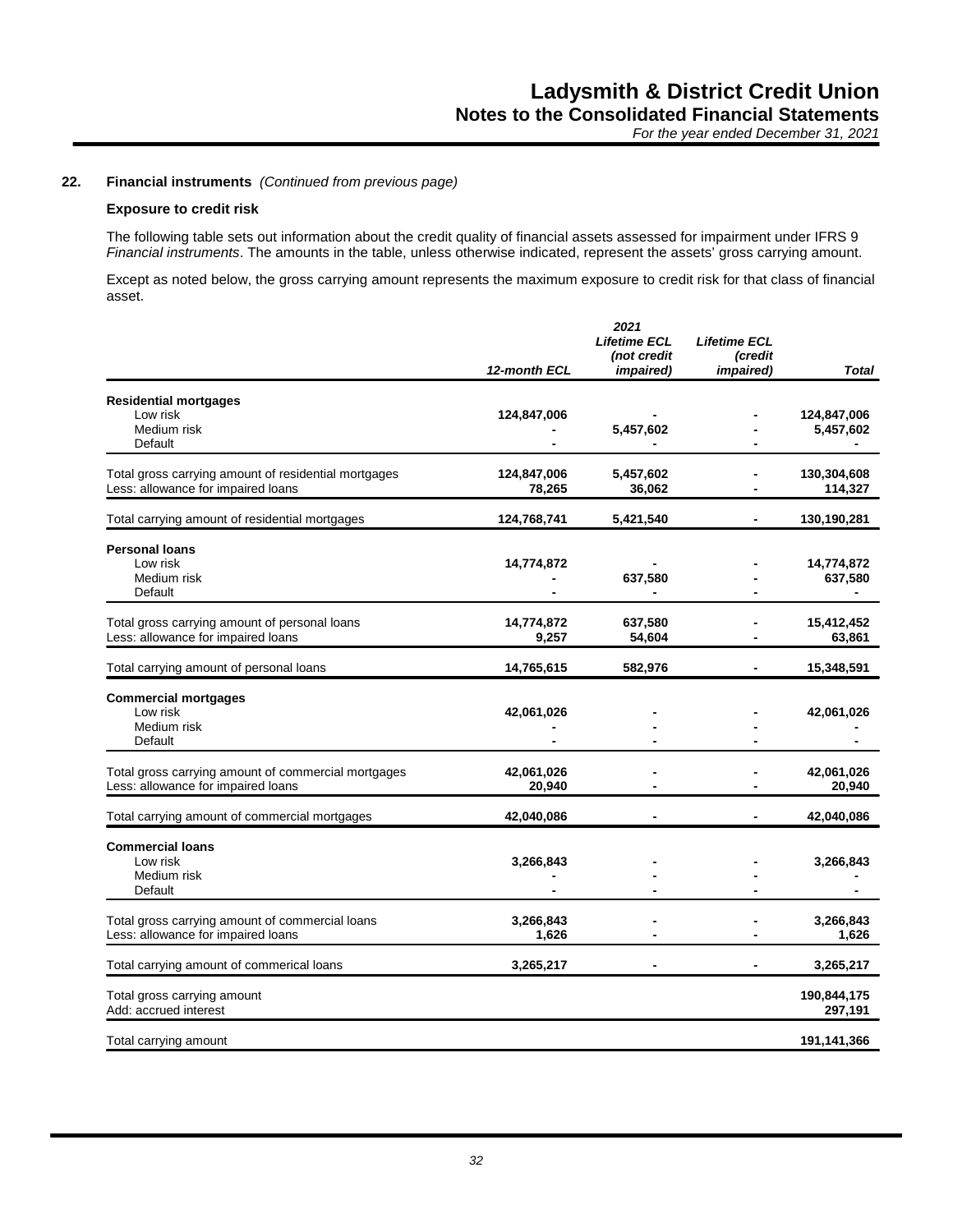**Notes to the Consolidated Financial Statements**

*For the year ended December 31, 2021*

# **22. Financial instruments** *(Continued from previous page)*

|                                                      |              | 2020              |                   |             |
|------------------------------------------------------|--------------|-------------------|-------------------|-------------|
|                                                      |              | Lifetime ECL      | Lifetime ECL      |             |
|                                                      |              | (not credit       | (credit           |             |
|                                                      |              |                   |                   |             |
|                                                      | 12-month ECL | <i>impaired</i> ) | <i>impaired</i> ) | Total       |
| <b>Residential mortgages</b>                         |              |                   |                   |             |
| Low risk                                             | 108,549,821  |                   |                   | 108,549,821 |
| Medium risk                                          |              | 4,336,386         |                   | 4,336,386   |
| Default                                              |              |                   |                   |             |
|                                                      |              |                   |                   |             |
|                                                      |              |                   |                   |             |
| Total gross carrying amount of residential mortgages | 108,549,821  | 4,336,386         | $\blacksquare$    | 112,886,207 |
| Less: allowance for impaired loans                   | 137,334      | 83,169            |                   | 220,503     |
|                                                      |              |                   |                   |             |
| Total carrying amount of residential mortgages       | 108,412,487  | 4,253,217         |                   | 112,665,704 |
|                                                      |              |                   |                   |             |
| <b>Personal loans</b>                                |              |                   |                   |             |
|                                                      |              |                   |                   |             |
| Low risk                                             | 14,322,297   |                   |                   | 14,322,297  |
| Medium risk                                          |              | 1,059,118         |                   | 1,059,118   |
| Default                                              |              |                   |                   |             |
|                                                      |              |                   |                   |             |
| Total gross carrying amount of personal loans        | 14,322,297   | 1,059,118         |                   | 15,381,415  |
|                                                      |              |                   |                   |             |
| Less: allowance for impaired loans                   | 32,219       | 62,116            |                   | 94,335      |
|                                                      |              |                   |                   |             |
| Total carrying amount of personal loans              | 14,290,078   | 997,002           |                   | 15,287,080  |
|                                                      |              |                   |                   |             |
| <b>Commercial mortgages</b>                          |              |                   |                   |             |
|                                                      |              |                   |                   |             |
| Low risk                                             | 36,365,813   |                   |                   | 36,365,813  |
| Medium risk                                          |              |                   |                   |             |
| Default                                              |              |                   |                   |             |
|                                                      |              |                   |                   |             |
| Total gross carrying amount of commercial mortgages  | 36,365,813   |                   |                   | 36,365,813  |
| Less: allowance for impaired loans                   | 11,027       |                   |                   | 11,027      |
|                                                      |              |                   |                   |             |
|                                                      |              |                   |                   |             |
| Total carrying amount of commercial mortgages        | 36,354,786   | $\blacksquare$    |                   | 36,354,786  |
|                                                      |              |                   |                   |             |
| <b>Commercial loans</b>                              |              |                   |                   |             |
| Low risk                                             | 5,040,863    |                   |                   | 5,040,863   |
|                                                      |              |                   |                   |             |
| Medium risk                                          |              |                   |                   |             |
| Default                                              |              |                   |                   |             |
|                                                      |              |                   |                   |             |
| Total gross carrying amount of commercial loans      | 5,040,863    |                   |                   | 5,040,863   |
| Less: allowance for impaired loans                   | 1,528        |                   |                   | 1,528       |
|                                                      |              |                   |                   |             |
|                                                      |              |                   |                   |             |
| Total carrying amount of commercial loans            | 5,039,335    |                   |                   | 5,039,335   |
|                                                      |              |                   |                   |             |
| Total gross carrying amount                          |              |                   |                   | 169,346,905 |
| Add: accrued interest                                |              |                   |                   | 305,725     |
|                                                      |              |                   |                   |             |
|                                                      |              |                   |                   |             |
| Total carrying amount                                |              |                   |                   | 169,652,630 |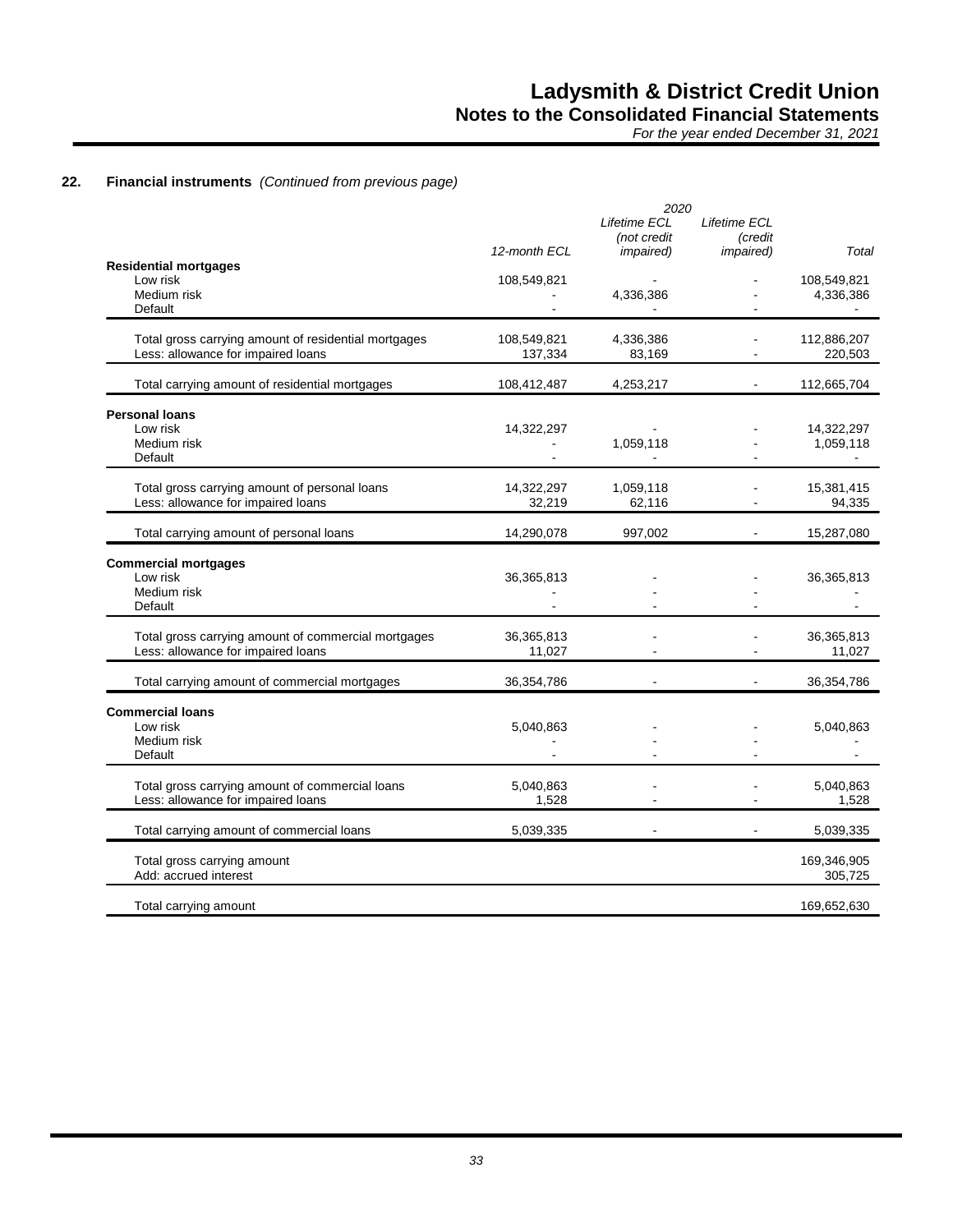# **22. Financial instruments** *(Continued from previous page)*

#### **Amounts arising from expected credit losses**

#### *Reconciliation of the allowance for impaired loans*

The following tables show a reconciliation of the opening to the closing balance of the loss allowance from loans to members.

|                                                            | 12-month ECL | <b>Lifetime ECL</b><br>(not credit<br><i>impaired</i> ) | <b>Lifetime ECL</b><br>(credit<br><i>impaired</i> ) | Total      |
|------------------------------------------------------------|--------------|---------------------------------------------------------|-----------------------------------------------------|------------|
| Allowance for impaired loans                               |              |                                                         |                                                     |            |
| Balance at January 1, 2020                                 | 28,759       | 198,906                                                 | 31,441                                              | 259,106    |
| Transfer to 12-month ECL                                   | 67,127       | (53, 621)                                               | (13,506)                                            |            |
| Provision for impairment on loans to members               | 86,222       |                                                         |                                                     | 86,222     |
| Accounts written off, net of recoveries                    |              |                                                         | (17, 935)                                           | (17, 935)  |
| Balance at December 31, 2020                               | 182,108      | 145,285                                                 |                                                     | 327,393    |
| Balance at January 1, 2021                                 | 182,108      | 145,285                                                 |                                                     | 327,393    |
| Transfer to 12-month ECL                                   | 54,619       | (54, 619)                                               |                                                     |            |
| Provision for (recovery of) impairment on loans to members | (123, 706)   |                                                         | 22,927                                              | (100, 779) |
| Accounts written off, net of recoveries                    | (2,933)      |                                                         | (22, 927)                                           | (25, 860)  |
| Balance at December 31, 2021                               | 110,088      | 90.666                                                  |                                                     | 200.754    |

#### *Credit commitments*

To meet the needs of its members and manage its own exposure to fluctuations in interest rates, the Credit Union participates in various commitments and contingent liability contracts. The primary purpose of these contracts is to make funds available for the financing needs of members. These are subject to normal credit standards, financial controls, risk management and monitoring procedures. The contractual amounts of these credit instruments represent the maximum credit risk exposure without taking into account the fair value of any collateral, in the event other parties fail to perform their obligations under these instruments.

The Credit Union makes the following instruments available to its members:

- (a) guarantees and standby letters of credit representing irrevocable assurances that the Credit Union will pay if a member cannot meet their obligations to a third party;
- (b) commitments to extend credit representing unused portions of authorizations to extend credit in the form of loans, (including lines of credit), guarantees or letters of credit.

The amounts shown on the table below do not necessarily represent future cash requirements since many commitments will expire or terminate without being funded.

As at year-end, the Credit Union had the following outstanding financial instruments subject to credit risk:

|                                                                        | 2021                  | 2020                  |
|------------------------------------------------------------------------|-----------------------|-----------------------|
| Unadvanced lines of credit<br>Guarantees and standby letters of credit | 24,822,542<br>351.997 | 19.816.172<br>356.997 |
| Commitments to extend credit                                           | 4.815.850             | 3.228.614             |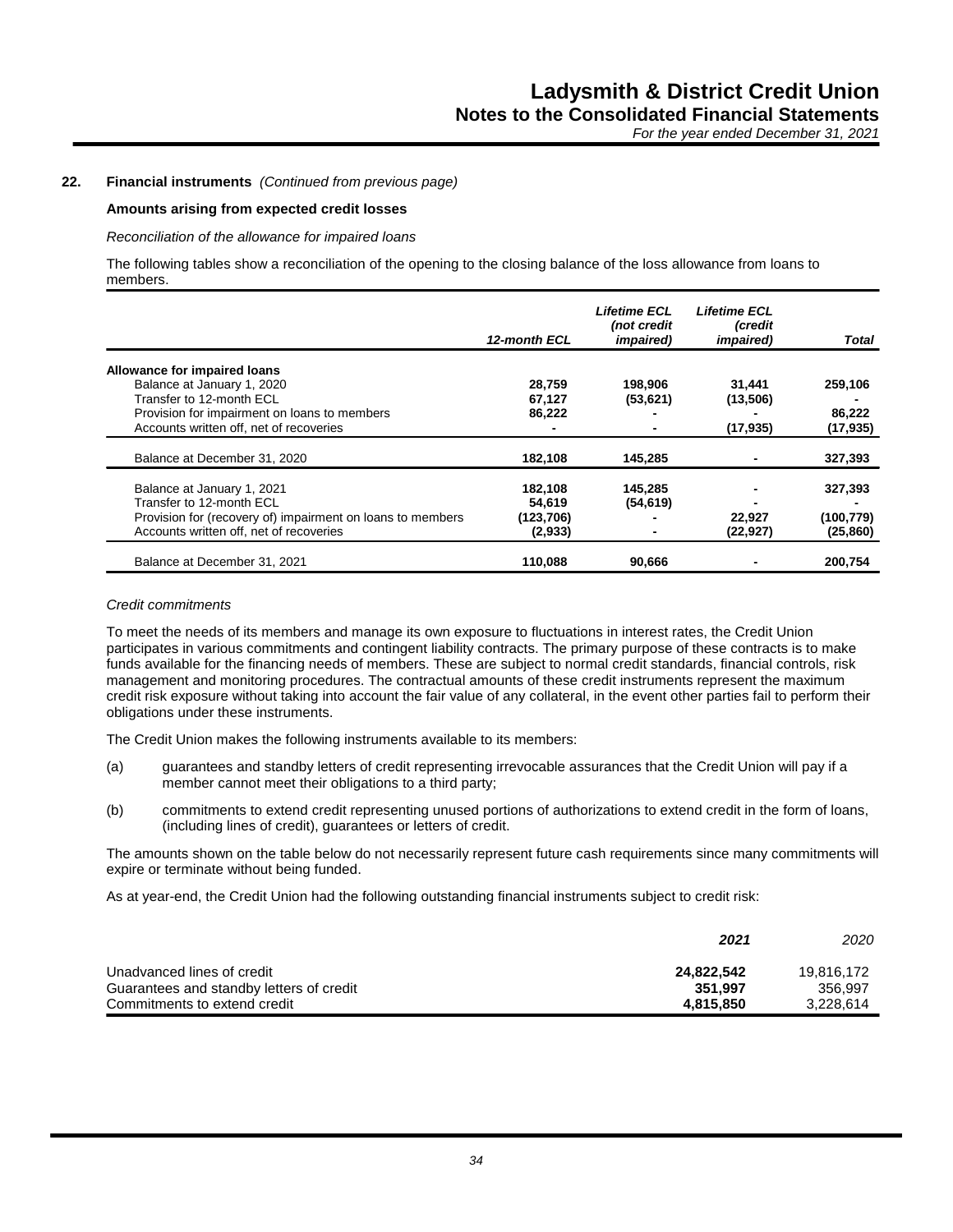# **22. Financial instruments** *(Continued from previous page)*

#### *Liquidity risk*

Liquidity risk is the risk that the Credit Union cannot meet a demand for cash or fund its obligations as they come due. The Credit Union's management oversees the Credit Union's liquidity risk to ensure the Credit Union has access to enough readily available funds to cover its financial obligations as they come due. The Credit Union's business requires such liquidity for operating and regulatory purposes.

The regulated minimum liquidity ratio is 8%. At year-end, the Credit Union's liquidity exceeded the required regulatory minimum.

The assessment of the Credit Union's liquidity position reflects management's estimates, assumptions and judgments pertaining to current and prospective firm specific market conditions and the related behaviour of its members and counterparties.

The Credit Union's liquidity management framework is designed to ensure that adequate sources of reliable and cost effective cash or its equivalents are continually available to satisfy its current and prospective financial commitments under normal and contemplated stress conditions.

The Credit Union manages liquidity risk by:

- Continuously monitoring actual daily cash flows and longer term forecasted cash flows;
- Monitoring the maturity profiles of financial assets and liabilities;
- Maintaining adequate reserves, liquidity support facilities and reserve borrowing facilities; and
- Monitoring the liquidity ratios monthly.

The Board of Directors receives monthly liquidity reports as well as information regarding cash balances in order for it to monitor the Credit Union's liquidity framework. The Credit Union was in compliance with the liquidity requirements throughout the fiscal year.

#### *Foreign Currency Risk*

Foreign currency risk is the risk that movement in foreign exchange rates will have an adverse effect on the financial condition of the Credit Union. Foreign currency risk arises in the ordinary course of business as the Credit Union meets members demands for foreign currency banking transactions. The impact of foreign currency risk is influenced by the volatility of exchange rate changes, the mix of foreign currency assets and liabilities, and exposure the currency market. The Credit Union's business is predominantly conducted in Canadian currency with nominal deposits and funds held in US dollars. The Credit Union is not significantly exposed to currency risk.

# *Interest rate risk*

Interest rate risk is the potential for financial loss caused by fluctuations in fair value or future cash flows of financial instruments because of changes in market interest rates. The Credit Union is exposed to this risk through traditional banking activities, such as deposit taking and lending.

The Credit Union's goal is to manage the interest rate risk of the statement of financial position to a target level. The Credit Union continually monitors the effectiveness of its interest rate mitigation activities. The Credit Union uses interest rate swaps to hedge a portion of its interest rate risk.

The Credit Union's position is measured monthly. Measurement of risk is based on rates charged to members as well as funds transfer pricing rates.

The Credit Union's major source of income is financial margin, the difference between interest earned on investments and members loans (assets) and interest paid on member deposits (liabilities). The objective of asset/liability management is to match interest-sensitive assets with interest-sensitive liabilities as to amount and as to term to their interest rate repricing dates, thus minimizing fluctuations of income during periods of changing interest rates.

Schedules of matching and interest rate vulnerability are regularly prepared and monitored by Credit Union management and reported to the Investment Lending Committee in accordance with the Credit Union's policy.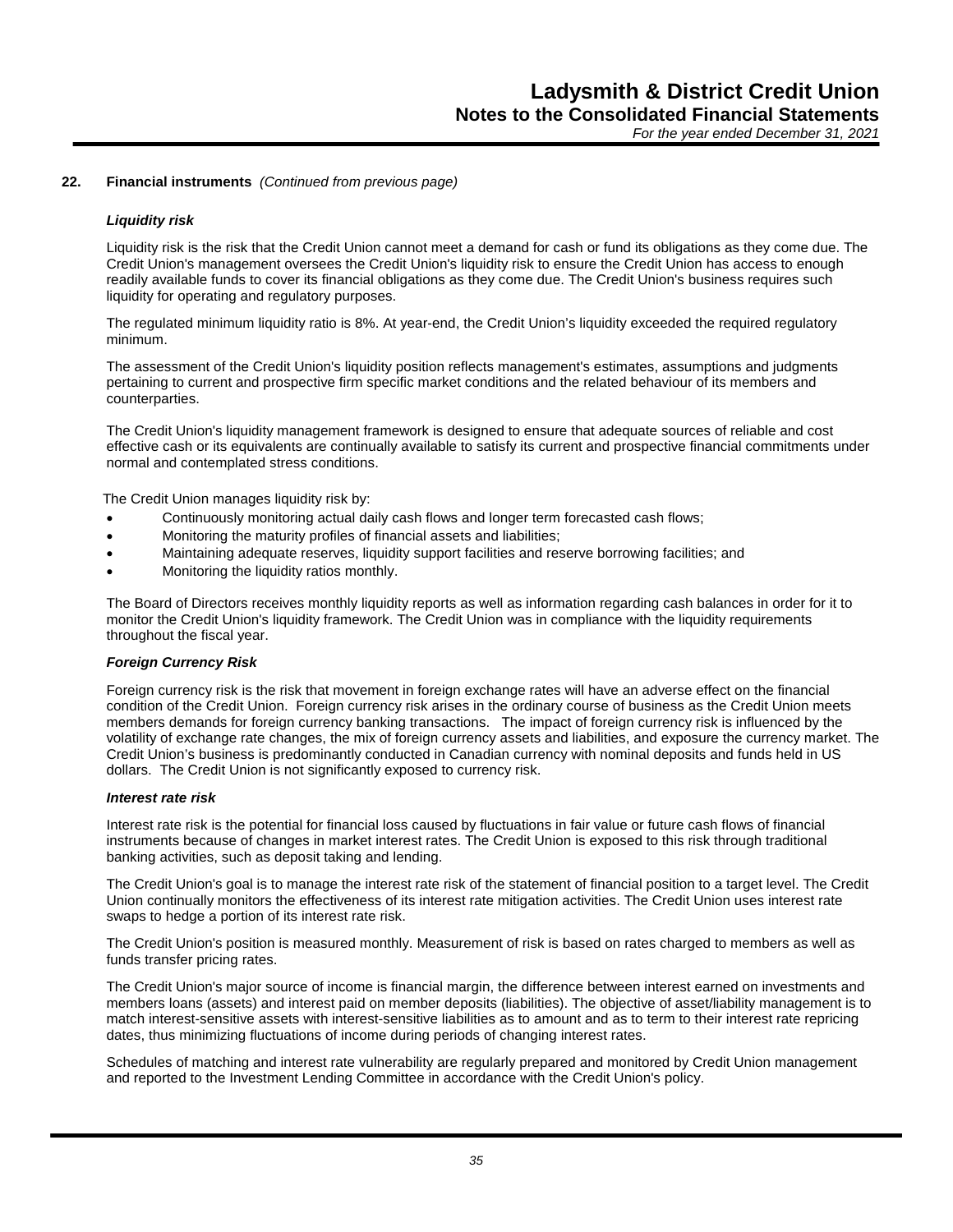# **22. Financial instruments** *(Continued from previous page)*

#### *Contractual repricing and maturity*

The following schedule shows the Credit Union's sensitivity to interest rate changes. Amounts with floating rates or due or payable on demand are classified as maturing within three months, regardless of maturity. A significant amount of loans and deposits can be settled before maturity on payment of a penalty, but no adjustment has been made for repayments that may occur prior to maturity. Amounts that are not interest sensitive have been grouped together, regardless of maturity.

|                          |                 |             |                       |                          | 2021         | 2020    |
|--------------------------|-----------------|-------------|-----------------------|--------------------------|--------------|---------|
|                          |                 | One to four |                       | <b>Non-Interest</b>      |              |         |
|                          | Within one year |             | years Over four years | <b>Sensitive</b>         | <b>Total</b> | Total   |
| <b>Assets</b>            |                 |             |                       |                          |              |         |
| Cash and cash            |                 |             |                       |                          |              |         |
| equivalents              | 6,083           |             |                       | 251                      | 6,334        | 13,428  |
| Average yield %          | 0.40            |             |                       |                          | 0.38         | 0.47    |
| Financial                |                 |             |                       |                          |              |         |
| investments              | 6,326           | 24,358      | 6,860                 | 318                      | 37,862       | 26,650  |
| Average yield %          | 0.36            | 1.23        | 1.25                  | $\overline{\phantom{0}}$ | 1.08         | 1.60    |
| Loans to members         | 85,624          | 82,682      | 22,738                | 97                       | 191,141      | 169,653 |
| Average yield %          | 3.46            | 3.25        | 3.08                  |                          | 3.32         | 3.73    |
| Trade and other          |                 |             |                       |                          |              |         |
| receivables              |                 |             |                       | 906                      | 906          | 854     |
| Other assets             |                 |             |                       | 8,135                    | 8,135        | 6,651   |
| Subtotal                 | 98,033          | 107,040     | 29,598                | 9,707                    | 244,378      | 217,236 |
| <b>Liabilities</b>       |                 |             |                       |                          |              |         |
| Member deposits          | 66.364          | 68,432      | 3,261                 | 90,072                   | 228,129      | 203,574 |
| Average yield %          | 0.94            | 2.39        | 1.00                  |                          | 1.08         | 1.44    |
| <b>Other liabilities</b> |                 |             |                       | 674                      | 674          | 747     |
| Deferred tax liability   |                 |             |                       | 716                      | 716          | 492     |
| Lease liability          | 29              | 91          | 28                    |                          | 148          | 177     |
| Average yield %          | 1.34            | 1.34        | 1.34                  |                          | 1.34         | 1.54    |
| Members' equity          |                 |             |                       | 14,711                   | 14,711       | 12,246  |
|                          | 66,393          | 68,523      | 3,289                 | 106,173                  | 244,378      | 217,236 |
| Interest rate swaps      | (5,000)         | 5,000       |                       |                          |              |         |
| <b>Net mismatch</b>      | 26,640          | 43,517      | 26,309                | (96, 466)                |              |         |

Based on the current financial instruments, it is estimated that a 1.0% increase in the interest rate would increase financial margin by \$116,000 or 0.8% (2020 - \$61,000 or 0.4%). A 1.0% decrease in the interest rate would decrease financial margin by \$277,000 or 1.8% (2020 - \$82,000 or 0.6%).